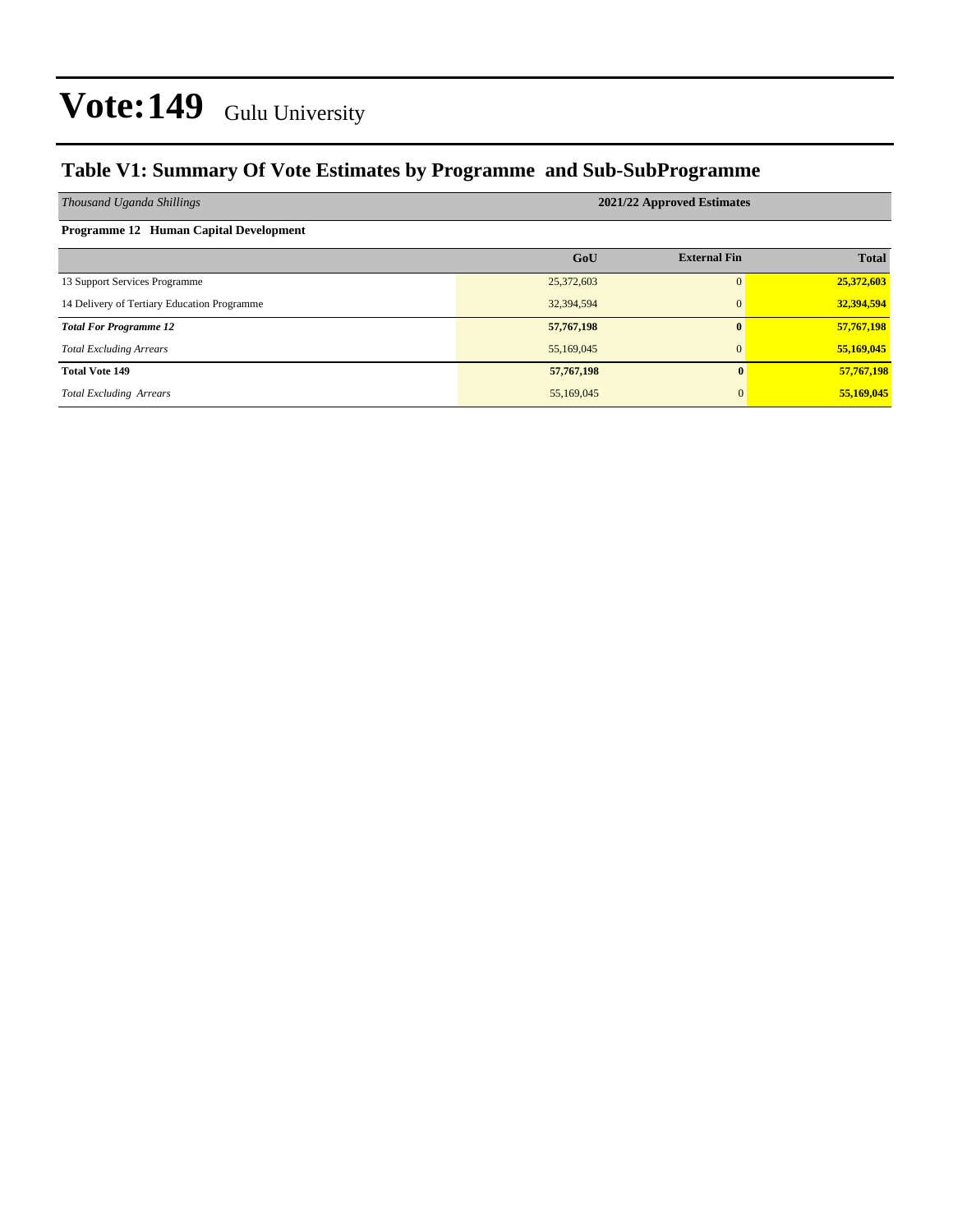### **Table V2: Summary Of Vote Estimates by Sub-SubProgramme,Department and Project**

| Thousand Uganda Shillings                                                 |                  | 2020/21 Approved Budget<br>2021/22 Approved Estimates |                  |              |              |                               |              |
|---------------------------------------------------------------------------|------------------|-------------------------------------------------------|------------------|--------------|--------------|-------------------------------|--------------|
| <b>Sub-SubProgramme 13 Support Services Programme</b>                     |                  |                                                       |                  |              |              |                               |              |
| <b>Recurrent Budget Estimates</b>                                         | <b>Wage</b>      | <b>Non-Wage</b>                                       | <b>AIA</b>       | <b>Total</b> | <b>Wage</b>  | <b>Non-Wage</b>               | <b>Total</b> |
| 02 Central Administration                                                 | 7,140,852        | 4,228,886                                             | $\boldsymbol{0}$ | 11,369,739   | 5,734,241    | 6,623,340                     | 12,357,580   |
| 03 Academic Affairs                                                       | 1,182,218        | 935,774                                               | $\boldsymbol{0}$ | 2,117,992    | 1,182,218    | 935,774                       | 2,117,992    |
| 04 Student Affairs                                                        | 449,623          | 2,758,858                                             | $\boldsymbol{0}$ | 3,208,481    | 449,623      | 2,758,858                     | 3,208,481    |
| 05 Library and Information Affairs Services                               | 1,436,819        | 476,818                                               | $\boldsymbol{0}$ | 1,913,637    | 1,564,797    | 719,311                       | 2,284,108    |
| 06 Infrastructure Development                                             | 453,224          | 1,360,263                                             | $\mathbf{0}$     | 1,813,487    | 453,224      | 1,737,552                     | 2,190,776    |
| <b>Total Recurrent Budget Estimates for Sub-</b><br><b>SubProgramme</b>   | 10,662,737       | 9,760,599                                             | $\bf{0}$         | 20,423,336   | 9,384,103    | 12,774,834                    | 22,158,937   |
| Development Budget Estimates                                              | <b>GoU Dev't</b> | <b>External Fin</b>                                   | <b>AIA</b>       | <b>Total</b> |              | <b>GoU Dev't External Fin</b> | <b>Total</b> |
| 0906 Gulu University                                                      | 6,072,649        | $\mathbf{0}$                                          | $\boldsymbol{0}$ | 6,072,649    | 1,870,000    | $\overline{0}$                | 1,870,000    |
| 1608 Retooling of Gulu University                                         | 1,341,017        | $\boldsymbol{0}$                                      | $\boldsymbol{0}$ | 1,341,017    | 1,343,666    | $\mathbf{0}$                  | 1,343,666    |
| <b>Total Development Budget Estimates for Sub-</b><br><b>SubProgramme</b> | 7,413,666        | $\bf{0}$                                              | $\bf{0}$         | 7,413,666    | 3,213,666    | $\bf{0}$                      | 3,213,666    |
|                                                                           | GoU              | <b>External Fin</b>                                   | <b>AIA</b>       | <b>Total</b> | GoU          | <b>External Fin</b>           | <b>Total</b> |
| <b>Total For Sub-SubProgramme 13</b>                                      | 27,837,002       | $\bf{0}$                                              | $\bf{0}$         | 27,837,002   | 25,372,603   | $\bf{0}$                      | 25,372,603   |
| <b>Total Excluding Arrears</b>                                            | 27,751,534       | $\boldsymbol{0}$                                      | $\boldsymbol{0}$ | 27,751,534   | 22,774,450   | $\overline{0}$                | 22,774,450   |
| <b>Sub-SubProgramme 14 Delivery of Tertiary Education Programme</b>       |                  |                                                       |                  |              |              |                               |              |
| <b>Recurrent Budget Estimates</b>                                         | <b>Wage</b>      | Non-Wage                                              | <b>AIA</b>       | <b>Total</b> | <b>Wage</b>  | Non-Wage                      | <b>Total</b> |
| 07 Research and Graduate Studies                                          | $\mathbf{0}$     | 129,430                                               | $\boldsymbol{0}$ | 129,430      | $\mathbf{0}$ | 129,430                       | 129,430      |
| 08 Faculty of Education and Humanities                                    | 3,597,773        | 1,307,305                                             | $\boldsymbol{0}$ | 4,905,078    | 3,888,943    | 1,259,515                     | 5,148,458    |
| 09 Faculty of Agriculture and Environment                                 | 5,065,365        | 954,788                                               | $\mathbf{0}$     | 6,020,153    | 5,065,365    | 939,668                       | 6,005,033    |
| 10 Faculty of Business and Development Studies                            | 3,664,220        | 1,082,329                                             | $\boldsymbol{0}$ | 4,746,550    | 4,076,523    | 1,027,279                     | 5,103,803    |
| 11 Faculty of Sciences                                                    | 5,254,341        | 772,618                                               | $\mathbf{0}$     | 6,026,959    | 5,620,239    | 765,118                       | 6,385,357    |
| 12 Faculty of Medicine                                                    | 5,939,957        | 1,065,282                                             | $\boldsymbol{0}$ | 7,005,239    | 6,136,136    | 1,065,282                     | 7,201,418    |
| 13 Faculty of Laws                                                        | 1,094,021        | 297,115                                               | $\boldsymbol{0}$ | 1,391,136    | 1,107,105    | 291,025                       | 1,398,129    |
| 14 Institute of Peace and Strategic Studies                               | 709,157          | 113,809                                               | $\mathbf{0}$     | 822,966      | 709,157      | 113,809                       | 822,966      |
| 15 Satellite Campuses                                                     | $\boldsymbol{0}$ | $\boldsymbol{0}$                                      | $\boldsymbol{0}$ | $\bf{0}$     | $\mathbf{0}$ | 200,000                       | 200,000      |
| <b>Total Recurrent Budget Estimates for Sub-</b><br><b>SubProgramme</b>   | 25,324,835       | 5,722,676                                             | $\bf{0}$         | 31,047,511   | 26,603,469   | 5,791,126                     | 32,394,594   |
|                                                                           |                  | GoU External Fin                                      | <b>AIA</b>       | <b>Total</b> | GoU          | <b>External Fin</b>           | <b>Total</b> |
| <b>Total For Sub-SubProgramme 14</b>                                      | 31,047,511       | $\bf{0}$                                              | $\bf{0}$         | 31,047,511   | 32,394,594   | $\bf{0}$                      | 32,394,594   |
| <b>Total Excluding Arrears</b>                                            | 31,047,511       | $\boldsymbol{0}$                                      | $\boldsymbol{0}$ | 31,047,511   | 32,394,594   | $\overline{0}$                | 32,394,594   |
| <b>Total Vote 149</b>                                                     | 58,884,513       | $\bf{0}$                                              | $\bf{0}$         | 58,884,513   | 57,767,198   | $\bf{0}$                      | 57,767,198   |
| <b>Total Excluding Arrears</b>                                            | 58,799,045       | $\overline{0}$                                        | $\overline{0}$   | 58,799,045   | 55,169,045   | $\mathbf{0}$                  | 55,169,045   |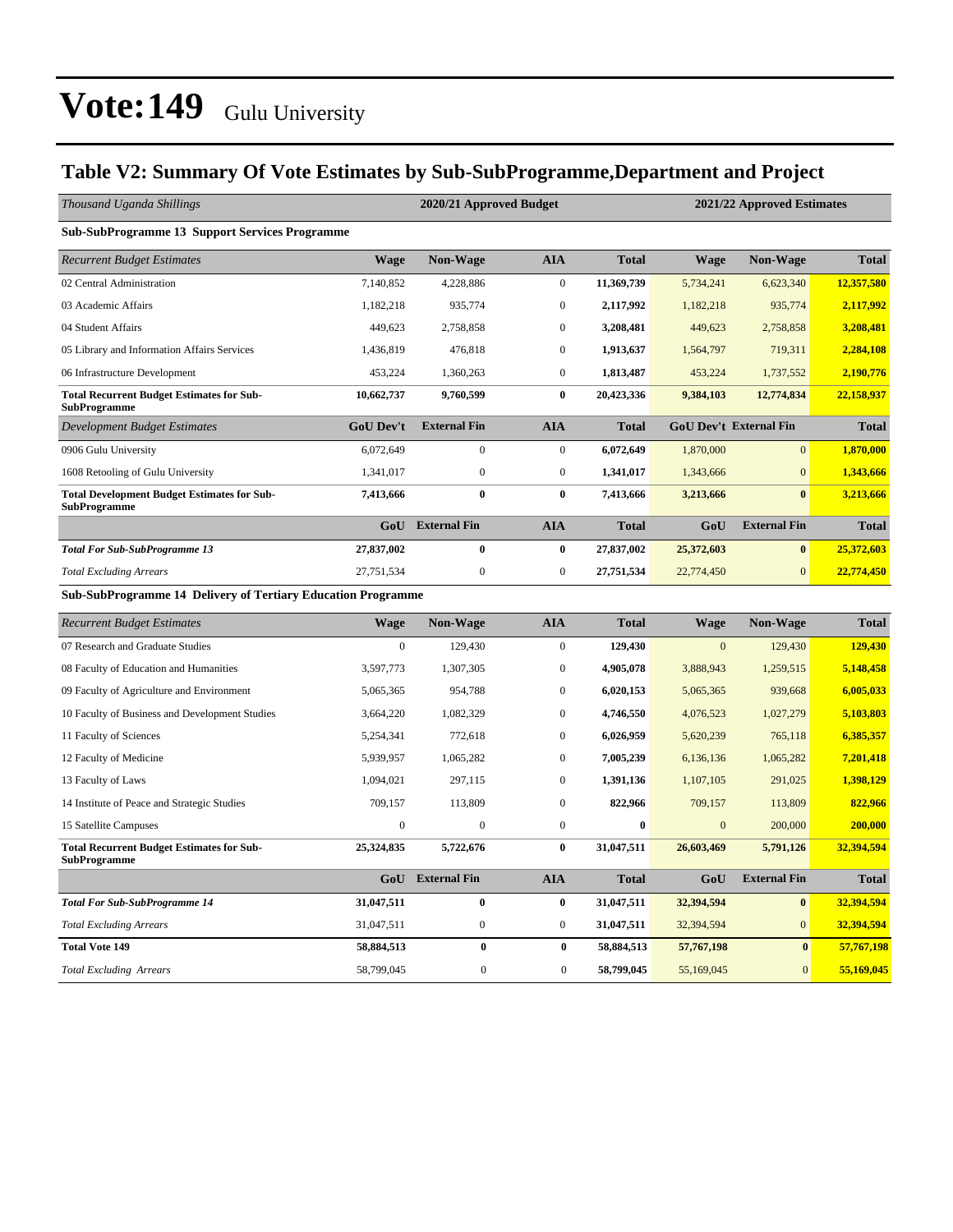### **Table V3: Summary Vote Estimates by Item**

| Thousand Uganda Shillings                                   |            | 2020/21 Approved Budget<br>2021/22 Approved Estimates |          |                  |              |                     |              |
|-------------------------------------------------------------|------------|-------------------------------------------------------|----------|------------------|--------------|---------------------|--------------|
|                                                             | GoU        | <b>External Fin</b>                                   | AIA      | Total            | GoU          | <b>External Fin</b> | <b>Total</b> |
| <b>Employees, Goods and Services (Outputs Provided)</b>     | 49,185,127 | $\bf{0}$                                              | $\bf{0}$ | 49,185,127       | 50,003,242   | $\bf{0}$            | 50,003,242   |
| 211101 General Staff Salaries                               | 31,496,436 | $\bf{0}$                                              | $\bf{0}$ | 31,496,436       | 31, 355, 375 | $\bf{0}$            | 31,355,375   |
| 211102 Contract Staff Salaries                              | 4,491,136  | 0                                                     | $\bf{0}$ | 4,491,136        | 4,632,197    | $\bf{0}$            | 4,632,197    |
| 211103 Allowances (Inc. Casuals, Temporary)                 | 2,342,955  | $\bf{0}$                                              | $\bf{0}$ | 2,342,955        | 2,372,204    | $\bf{0}$            | 2,372,204    |
| 212101 Social Security Contributions                        | 3,598,757  | 0                                                     | $\bf{0}$ | 3,598,757        | 3,553,795    | $\bf{0}$            | 3,553,795    |
| 212201 Social Security Contributions                        | $\bf{0}$   | $\bf{0}$                                              | $\bf{0}$ | $\boldsymbol{0}$ | 44,962       | $\bf{0}$            | 44,962       |
| 213001 Medical expenses (To employees)                      | 161,000    | $\bf{0}$                                              | $\bf{0}$ | 161,000          | 164,500      | $\bf{0}$            | 164,500      |
| 213002 Incapacity, death benefits and funeral expenses      | 29,400     | 0                                                     | $\bf{0}$ | 29,400           | 294          | $\bf{0}$            | 294          |
| 213004 Gratuity Expenses                                    | 225,000    | $\bf{0}$                                              | $\bf{0}$ | 225,000          | 225,000      | $\bf{0}$            | 225,000      |
| 221001 Advertising and Public Relations                     | 52,400     | 0                                                     | $\bf{0}$ | 52,400           | 58,150       | $\bf{0}$            | 58,150       |
| 221002 Workshops and Seminars                               | 118,464    | $\bf{0}$                                              | $\bf{0}$ | 118,464          | 72,419       | $\bf{0}$            | 72,419       |
| 221003 Staff Training                                       | 117,833    | $\bf{0}$                                              | $\bf{0}$ | 117,833          | 95,100       | $\bf{0}$            | 95,100       |
| 221004 Recruitment Expenses                                 | 6,086      | 0                                                     | $\bf{0}$ | 6,086            | 7,600        | $\bf{0}$            | 7,600        |
| 221005 Hire of Venue (chairs, projector, etc)               | 21,100     | $\bf{0}$                                              | $\bf{0}$ | 21,100           | 2,500        | $\bf{0}$            | 2,500        |
| 221007 Books, Periodicals & Newspapers                      | 74,177     | 0                                                     | $\bf{0}$ | 74,177           | 200,588      | $\bf{0}$            | 200,588      |
| 221008 Computer supplies and Information Technology<br>(TT) | 297,034    | $\bf{0}$                                              | $\bf{0}$ | 297,034          | 304,833      | $\bf{0}$            | 304,833      |
| 221009 Welfare and Entertainment                            | 240,982    | 0                                                     | $\bf{0}$ | 240,982          | 254,955      | $\bf{0}$            | 254,955      |
| 221011 Printing, Stationery, Photocopying and Binding       | 659,636    | $\bf{0}$                                              | $\bf{0}$ | 659,636          | 346,415      | $\bf{0}$            | 346,415      |
| 221012 Small Office Equipment                               | 48,681     | 0                                                     | $\bf{0}$ | 48,681           | 85,781       | $\bf{0}$            | 85,781       |
| 221017 Subscriptions                                        | 125,507    | $\bf{0}$                                              | $\bf{0}$ | 125,507          | 151,782      | $\bf{0}$            | 151,782      |
| 222001 Telecommunications                                   | 46,164     | 0                                                     | $\bf{0}$ | 46,164           | 59,821       | $\bf{0}$            | 59,821       |
| 222002 Postage and Courier                                  | 1,434      | 0                                                     | $\bf{0}$ | 1,434            | 1,050        | $\bf{0}$            | 1,050        |
| 222003 Information and communications technology<br>(ICT)   | 116,980    | $\bf{0}$                                              | $\bf{0}$ | 116,980          | 100,850      | $\bf{0}$            | 100,850      |
| 223001 Property Expenses                                    | 400        | $\bf{0}$                                              | $\bf{0}$ | 400              | 300          | $\bf{0}$            | 300          |
| 223003 Rent – (Produced Assets) to private entities         | 131,536    | 0                                                     | $\bf{0}$ | 131,536          | 131,536      | $\bf{0}$            | 131,536      |
| 223004 Guard and Security services                          | 212,048    | 0                                                     | $\bf{0}$ | 212,048          | 186,200      | $\bf{0}$            | 186,200      |
| 223005 Electricity                                          | 129,360    | 0                                                     | $\bf{0}$ | 129,360          | 131,760      | $\bf{0}$            | 131,760      |
| 223006 Water                                                | 141,120    | $\bf{0}$                                              | $\bf{0}$ | 141,120          | 142,320      | $\bf{0}$            | 142,320      |
| 223007 Other Utilities- (fuel, gas, firewood, charcoal)     | 12,779     | $\bf{0}$                                              | $\bf{0}$ | 12,779           | 10,421       | $\bf{0}$            | 10,421       |
| 224001 Medical Supplies                                     | 76,100     | $\bf{0}$                                              | $\bf{0}$ | 76,100           | 101,400      | $\bf{0}$            | 101,400      |
| 224004 Cleaning and Sanitation                              | 335,837    | $\bf{0}$                                              | $\bf{0}$ | 335,837          | 352,780      | $\bf{0}$            | 352,780      |
| 224006 Agricultural Supplies                                | 108,834    | $\bf{0}$                                              | $\bf{0}$ | 108,834          | 119,008      | $\bf{0}$            | 119,008      |
| 225001 Consultancy Services- Short term                     | 27,028     | $\bf{0}$                                              | $\bf{0}$ | 27,028           | 49,500       | $\bf{0}$            | 49,500       |
| 225002 Consultancy Services-Long-term                       | 240,342    | $\bf{0}$                                              | $\bf{0}$ | 240,342          | 302,458      | $\bf{0}$            | 302,458      |
| 226001 Insurances                                           | 53,582     | $\bf{0}$                                              | $\bf{0}$ | 53,582           | 54,688       | $\bf{0}$            | 54,688       |
| 226002 Licenses                                             | 4,500      | $\bf{0}$                                              | $\bf{0}$ | 4,500            | 4,500        | $\bf{0}$            | 4,500        |
| 227001 Travel inland                                        | 185,144    | 0                                                     | $\bf{0}$ | 185,144          | 172,801      | $\bf{0}$            | 172,801      |
| 227002 Travel abroad                                        | 105,204    | $\bf{0}$                                              | $\bf{0}$ | 105,204          | 4,250        | $\bf{0}$            | 4,250        |
| 227003 Carriage, Haulage, Freight and transport hire        | 5,000      | $\bf{0}$                                              | $\bf{0}$ | 5,000            | 4,500        | $\bf{0}$            | 4,500        |
| 227004 Fuel, Lubricants and Oils                            | 411,841    | $\bf{0}$                                              | $\bf{0}$ | 411,841          | 405,406      | $\bf{0}$            | 405,406      |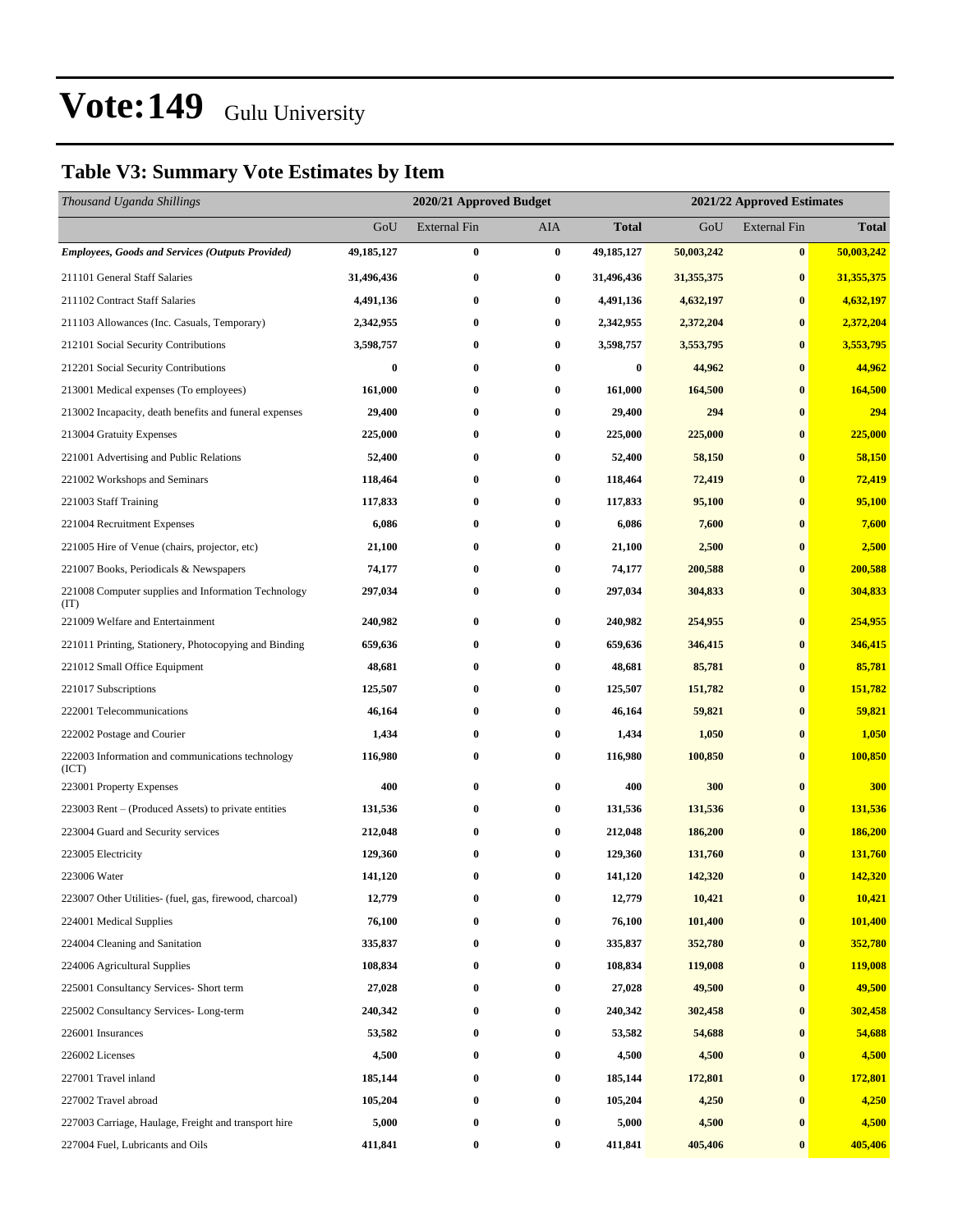| 228001 Maintenance - Civil                                         | 300,604    | $\bf{0}$         | $\mathbf{0}$   | 300,604    | 677,892      | $\bf{0}$       | 677,892                 |
|--------------------------------------------------------------------|------------|------------------|----------------|------------|--------------|----------------|-------------------------|
| 228002 Maintenance - Vehicles                                      | 213,854    | $\bf{0}$         | $\bf{0}$       | 213,854    | 214,142      | $\bf{0}$       | 214,142                 |
| 228003 Maintenance - Machinery, Equipment &<br>Furniture           | 51,974     | $\bf{0}$         | $\bf{0}$       | 51,974     | 81,829       | $\mathbf{0}$   | 81,829                  |
| 228004 Maintenance – Other                                         | 1,200      | $\bf{0}$         | $\bf{0}$       | 1,200      | 1,200        | $\mathbf{0}$   | 1,200                   |
| 282101 Donations                                                   | 5,767      | $\mathbf{0}$     | $\bf{0}$       | 5,767      | 500          | $\mathbf{0}$   | 500                     |
| 282102 Fines and Penalties/ Court wards                            | 30,000     | $\mathbf{0}$     | $\bf{0}$       | 30,000     | 30,000       | $\mathbf{0}$   | 30,000                  |
| 282103 Scholarships and related costs                              | 2,124,912  | $\bf{0}$         | $\bf{0}$       | 2,124,912  | 2,728,680    | $\bf{0}$       | 2,728,680               |
| 282104 Compensation to 3rd Parties                                 | 5,000      | $\bf{0}$         | $\bf{0}$       | 5,000      | 5,000        | $\bf{0}$       | 5,000                   |
| <b>Grants, Transfers and Subsides (Outputs Funded)</b>             | 2,200,252  | $\bf{0}$         | $\bf{0}$       | 2,200,252  | 1,952,137    | $\bf{0}$       | 1,952,137               |
| 264101 Contributions to Autonomous Institutions                    | 2,200,252  | $\bf{0}$         | $\bf{0}$       | 2,200,252  | 1,952,137    | $\bf{0}$       | 1,952,137               |
| <b>Investment</b> (Capital Purchases)                              | 7,413,666  | $\bf{0}$         | $\bf{0}$       | 7,413,666  | 3,213,666    | $\mathbf{0}$   | 3,213,666               |
| 281503 Engineering and Design Studies & Plans for<br>capital works | 450,000    | $\bf{0}$         | $\bf{0}$       | 450,000    | 667,700      | $\mathbf{0}$   | 667,700                 |
| 281504 Monitoring, Supervision & Appraisal of Capital<br>work      | 200,000    | $\bf{0}$         | $\bf{0}$       | 200,000    | $\mathbf{0}$ | $\mathbf{0}$   | $\bf{0}$                |
| 311101 Land                                                        | 580,000    | $\bf{0}$         | $\bf{0}$       | 580,000    | $\bf{0}$     | $\mathbf{0}$   | $\bf{0}$                |
| 312101 Non-Residential Buildings                                   | 4,482,649  | $\bf{0}$         | $\bf{0}$       | 4,482,649  | 1,202,300    | $\bf{0}$       | 1,202,300               |
| 312103 Roads and Bridges.                                          | 60,000     | $\bf{0}$         | $\bf{0}$       | 60,000     | $\bf{0}$     | $\mathbf{0}$   | $\overline{\mathbf{0}}$ |
| 312202 Machinery and Equipment                                     | 774,292    | $\bf{0}$         | $\bf{0}$       | 774,292    | 165,000      | $\mathbf{0}$   | 165,000                 |
| 312213 ICT Equipment                                               | 326,725    | $\bf{0}$         | $\bf{0}$       | 326,725    | 826,120      | $\mathbf{0}$   | 826,120                 |
| 312214 Laboratory Equipments                                       | 240,000    | $\bf{0}$         | 0              | 240,000    | 352,546      | $\mathbf{0}$   | 352,546                 |
| 312301 Cultivated Assets                                           | 300,000    | $\bf{0}$         | $\bf{0}$       | 300,000    | $\bf{0}$     | $\bf{0}$       | $\overline{0}$          |
| <b>Arrears</b>                                                     | 85,468     | $\bf{0}$         | $\bf{0}$       | 85,468     | 2,598,153    | $\bf{0}$       | 2,598,153               |
| 321605 Domestic arrears (Budgeting)                                | 85,468     | $\bf{0}$         | $\bf{0}$       | 85,468     | 2,598,153    | $\bf{0}$       | 2,598,153               |
| <b>Grand Total Vote 149</b>                                        | 58,884,513 | $\bf{0}$         | $\bf{0}$       | 58,884,513 | 57,767,198   | $\bf{0}$       | 57,767,198              |
| <b>Total Excluding Arrears</b>                                     | 58,799,045 | $\boldsymbol{0}$ | $\overline{0}$ | 58,799,045 | 55,169,045   | $\overline{0}$ | 55,169,045              |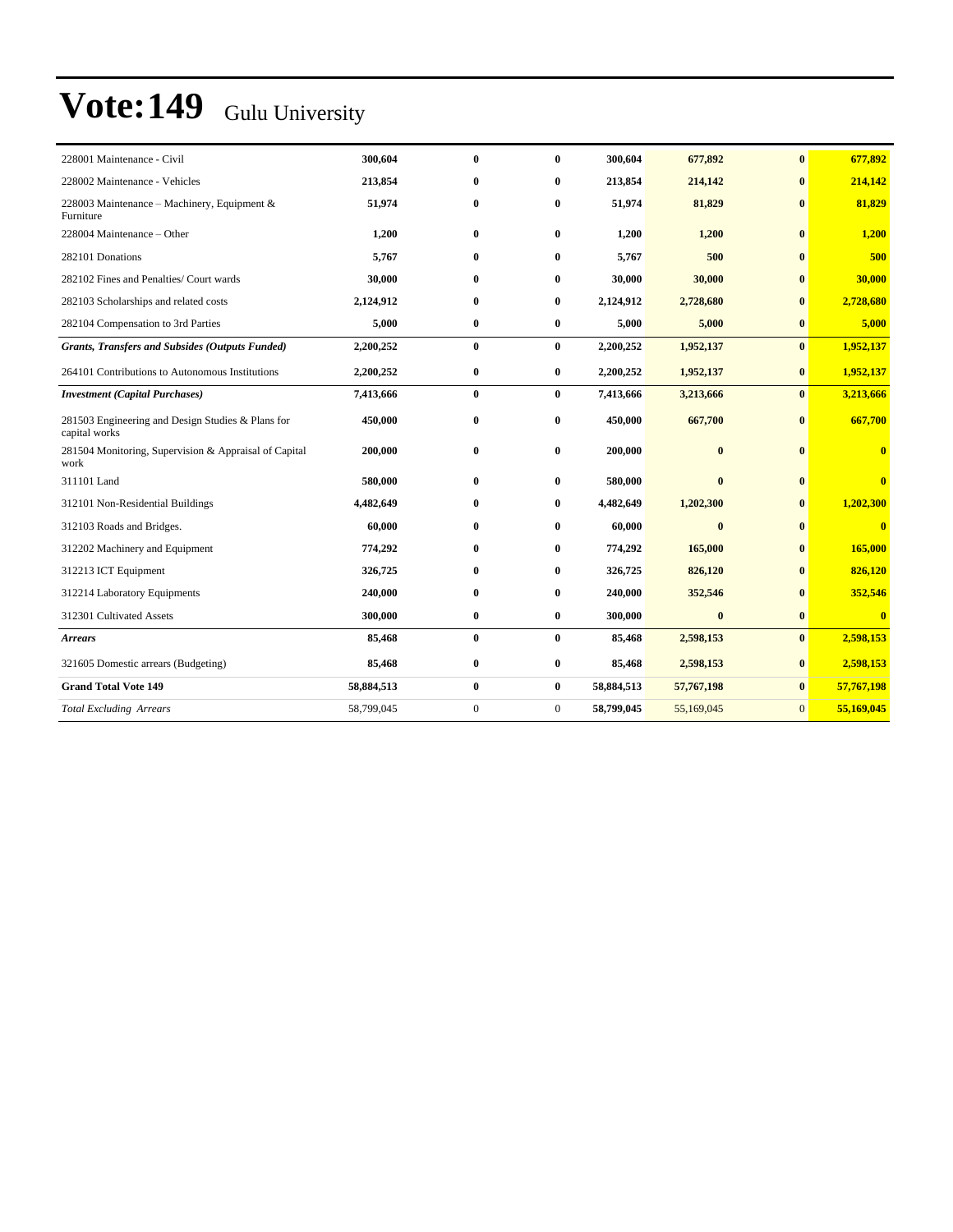### **Table V4: Detailed Estimates by Sub-SubProgramme, Department,Project and Budget Output and Item**

#### *Sub-SubProgrammme 13 Support Services Programme*

*Recurrent Budget Estimates*

#### **Department 02 Central Administration**

| Thousand Uganda Shillings                                                |                  | 2020/21 Approved Budget |                  |              | 2021/22 Approved Estimates |                  |              |
|--------------------------------------------------------------------------|------------------|-------------------------|------------------|--------------|----------------------------|------------------|--------------|
| <b>Outputs Provided</b>                                                  | Wage             | Non Wage                | AIA              | <b>Total</b> | Wage                       | Non Wage         | <b>Total</b> |
| <b>Budget Output 071301 Administrative Services</b>                      |                  |                         |                  |              |                            |                  |              |
| 211101 General Staff Salaries                                            | 6.179.144        | $\boldsymbol{0}$        | $\overline{0}$   | 6,179,144    | 4,772,533                  | $\mathbf{0}$     | 4,772,533    |
| 211102 Contract Staff Salaries                                           | 961,708          | $\boldsymbol{0}$        | $\mathbf{0}$     | 961,708      | 961,708                    | $\mathbf{0}$     | 961,708      |
| 211103 Allowances (Inc. Casuals, Temporary)                              | $\boldsymbol{0}$ | 238,049                 | $\mathbf{0}$     | 238,049      | $\mathbf{0}$               | 450,039          | 450,039      |
| 212101 Social Security Contributions                                     | $\boldsymbol{0}$ | 714,085                 | $\mathbf{0}$     | 714,085      | $\mathbf{0}$               | 714,085          | 714,085      |
| 213002 Incapacity, death benefits and funeral expenses                   | $\boldsymbol{0}$ | 29,400                  | $\mathbf{0}$     | 29,400       | $\mathbf{0}$               | $\boldsymbol{0}$ | $\bf{0}$     |
| 213004 Gratuity Expenses                                                 | $\mathbf{0}$     | 225,000                 | $\overline{0}$   | 225,000      | $\mathbf{0}$               | 225,000          | 225,000      |
| 221002 Workshops and Seminars                                            | $\boldsymbol{0}$ | 4,000                   | $\overline{0}$   | 4,000        | $\mathbf{0}$               | $\mathbf{0}$     | $\bf{0}$     |
| 221003 Staff Training                                                    | $\boldsymbol{0}$ | 7,883                   | $\mathbf{0}$     | 7,883        | $\mathbf{0}$               | 5,000            | 5,000        |
| 221007 Books, Periodicals & Newspapers                                   | $\boldsymbol{0}$ | 4,060                   | $\mathbf{0}$     | 4,060        | $\mathbf{0}$               | 5,280            | 5,280        |
| 221008 Computer supplies and Information Technology (IT)                 | $\boldsymbol{0}$ | 38,446                  | $\mathbf{0}$     | 38,446       | $\mathbf{0}$               | 5,600            | 5,600        |
| 221009 Welfare and Entertainment                                         | $\boldsymbol{0}$ | 19,992                  | $\overline{0}$   | 19,992       | $\mathbf{0}$               | 28,848           | 28,848       |
| 221011 Printing, Stationery, Photocopying and Binding                    | $\boldsymbol{0}$ | 10,990                  | $\overline{0}$   | 10,990       | $\mathbf{0}$               | 10,990           | 10,990       |
| 221012 Small Office Equipment                                            | $\boldsymbol{0}$ | 700                     | $\mathbf{0}$     | 700          | $\mathbf{0}$               | 500              | 500          |
| 221017 Subscriptions                                                     | $\boldsymbol{0}$ | 46,519                  | $\mathbf{0}$     | 46,519       | $\mathbf{0}$               | 29,900           | 29,900       |
| 222001 Telecommunications                                                | $\boldsymbol{0}$ | 10,034                  | $\mathbf{0}$     | 10,034       | $\mathbf{0}$               | 11,520           | 11,520       |
| 222002 Postage and Courier                                               | $\mathbf{0}$     | 250                     | $\overline{0}$   | 250          | $\mathbf{0}$               | 250              | 250          |
| 223004 Guard and Security services                                       | $\boldsymbol{0}$ | 212,048                 | $\mathbf{0}$     | 212,048      | $\mathbf{0}$               | 186,200          | 186,200      |
| 223007 Other Utilities- (fuel, gas, firewood, charcoal)                  | $\boldsymbol{0}$ | 1,000                   | $\mathbf{0}$     | 1,000        | $\mathbf{0}$               | 1,000            | 1,000        |
| 224004 Cleaning and Sanitation                                           | $\boldsymbol{0}$ | 4,000                   | $\overline{0}$   | 4,000        | $\mathbf{0}$               | 4,000            | 4,000        |
| 225001 Consultancy Services- Short term                                  | $\boldsymbol{0}$ | 24,028                  | $\mathbf{0}$     | 24,028       | $\mathbf{0}$               | 36,000           | 36,000       |
| 227001 Travel inland                                                     | $\boldsymbol{0}$ | 21,453                  | $\overline{0}$   | 21,453       | $\mathbf{0}$               | 21,453           | 21,453       |
| 227002 Travel abroad                                                     | $\boldsymbol{0}$ | 27,421                  | $\mathbf{0}$     | 27,421       | $\mathbf{0}$               | 200              | 200          |
| 227004 Fuel, Lubricants and Oils                                         | $\boldsymbol{0}$ | 85,661                  | $\mathbf{0}$     | 85,661       | $\mathbf{0}$               | 85,661           | 85,661       |
| 282101 Donations                                                         | $\boldsymbol{0}$ | 5,767                   | $\boldsymbol{0}$ | 5,767        | $\mathbf{0}$               | 500              | 500          |
| 282102 Fines and Penalties/ Court wards                                  | $\boldsymbol{0}$ | 30,000                  | $\mathbf{0}$     | 30,000       | $\mathbf{0}$               | 30,000           | 30,000       |
| <b>Total Cost of Budget Output 01</b>                                    | 7,140,852        | 1,760,786               | 0                | 8,901,638    | 5,734,241                  | 1,852,026        | 7,586,267    |
| <b>Budget Output 071302 Financial Management and Accounting Services</b> |                  |                         |                  |              |                            |                  |              |
| 211103 Allowances (Inc. Casuals, Temporary)                              | $\boldsymbol{0}$ | 43,467                  | $\overline{0}$   | 43,467       | $\mathbf{0}$               | 46,061           | 46,061       |
| 221002 Workshops and Seminars                                            | $\boldsymbol{0}$ | 2,883                   | $\boldsymbol{0}$ | 2,883        | $\mathbf{0}$               | $\boldsymbol{0}$ | $\bullet$    |
| 221003 Staff Training                                                    | $\mathbf{0}$     | 7,689                   | $\boldsymbol{0}$ | 7,689        | $\boldsymbol{0}$           | 4,500            | 4,500        |
| 221007 Books, Periodicals & Newspapers                                   | $\boldsymbol{0}$ | 1,056                   | $\boldsymbol{0}$ | 1,056        | $\mathbf{0}$               | 1,056            | 1,056        |
| 221008 Computer supplies and Information Technology (IT)                 | $\boldsymbol{0}$ | 5,600                   | $\boldsymbol{0}$ | 5,600        | $\mathbf{0}$               | 5,600            | 5,600        |
| 221009 Welfare and Entertainment                                         | $\boldsymbol{0}$ | 3,600                   | $\boldsymbol{0}$ | 3,600        | $\mathbf{0}$               | 3,600            | 3,600        |
| 221011 Printing, Stationery, Photocopying and Binding                    | $\boldsymbol{0}$ | 6,353                   | 0                | 6,353        | $\mathbf{0}$               | 6,353            | 6,353        |
| 221012 Small Office Equipment                                            | $\boldsymbol{0}$ | 700                     | $\boldsymbol{0}$ | 700          | $\mathbf{0}$               | 700              | 700          |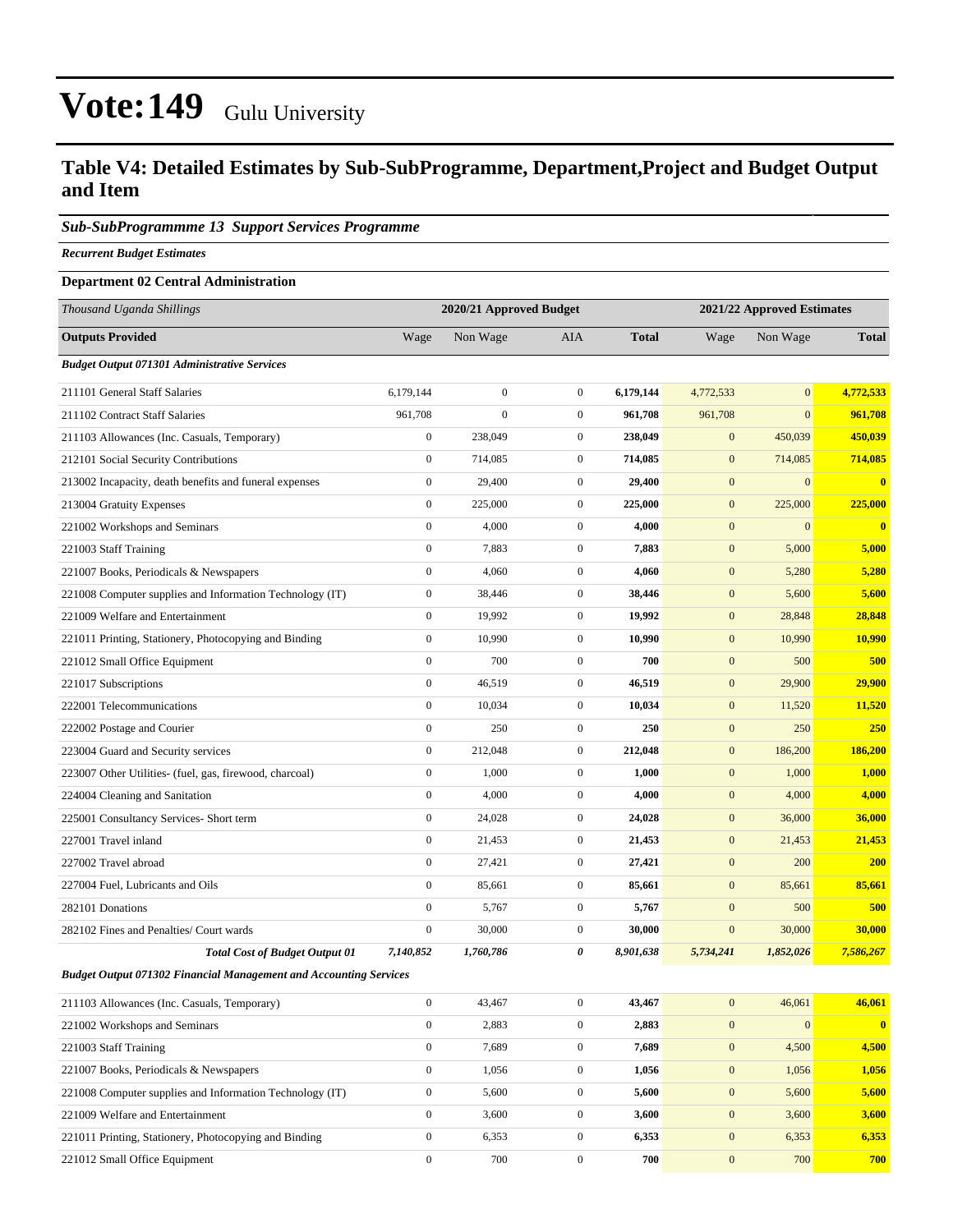| 221017 Subscriptions                                         | $\boldsymbol{0}$ | 2,000   | $\boldsymbol{0}$ | 2,000   | 2,000<br>$\mathbf{0}$            | 2,000                   |
|--------------------------------------------------------------|------------------|---------|------------------|---------|----------------------------------|-------------------------|
| 222001 Telecommunications                                    | $\mathbf{0}$     | 3,921   | $\mathbf{0}$     | 3,921   | $\mathbf{0}$<br>3,921            | 3,921                   |
| 223007 Other Utilities- (fuel, gas, firewood, charcoal)      | $\boldsymbol{0}$ | 500     | $\mathbf{0}$     | 500     | $\mathbf{0}$<br>500              | 500                     |
| 224004 Cleaning and Sanitation                               | $\boldsymbol{0}$ | 2,200   | $\boldsymbol{0}$ | 2,200   | $\mathbf{0}$<br>2,200            | 2,200                   |
| 227001 Travel inland                                         | $\mathbf{0}$     | 7,905   | $\boldsymbol{0}$ | 7,905   | $\mathbf{0}$<br>8,500            | 8,500                   |
| 227002 Travel abroad                                         | $\boldsymbol{0}$ | 5,190   | $\boldsymbol{0}$ | 5,190   | $\mathbf{0}$<br>$\mathbf{0}$     | $\overline{\mathbf{0}}$ |
| 227004 Fuel, Lubricants and Oils                             | $\boldsymbol{0}$ | 8,066   | $\mathbf{0}$     | 8,066   | $\mathbf{0}$<br>16,000           | 16,000                  |
| <b>Total Cost of Budget Output 02</b>                        | 0                | 101,130 | 0                | 101,130 | 100,991<br>$\boldsymbol{\theta}$ | 100,991                 |
| <b>Budget Output 071303 Procurement Services</b>             |                  |         |                  |         |                                  |                         |
| 211103 Allowances (Inc. Casuals, Temporary)                  | $\boldsymbol{0}$ | 19,344  | $\boldsymbol{0}$ | 19,344  | $\mathbf{0}$<br>19,344           | 19,344                  |
| 221001 Advertising and Public Relations                      | $\boldsymbol{0}$ | 14,000  | $\mathbf{0}$     | 14,000  | $\mathbf{0}$<br>14,000           | 14,000                  |
| 221007 Books, Periodicals & Newspapers                       | $\boldsymbol{0}$ | 1,600   | $\boldsymbol{0}$ | 1,600   | $\mathbf{0}$<br>1,600            | 1,600                   |
| 221008 Computer supplies and Information Technology (IT)     | $\boldsymbol{0}$ | 18,600  | $\boldsymbol{0}$ | 18,600  | $\mathbf{0}$<br>18,600           | 18,600                  |
| 221009 Welfare and Entertainment                             | $\boldsymbol{0}$ | 4,500   | $\boldsymbol{0}$ | 4,500   | $\mathbf{0}$<br>4,500            | 4,500                   |
| 221011 Printing, Stationery, Photocopying and Binding        | $\boldsymbol{0}$ | 5,511   | $\boldsymbol{0}$ | 5,511   | $\mathbf{0}$<br>5,511            | 5,511                   |
| 222001 Telecommunications                                    | $\boldsymbol{0}$ | 1,200   | $\mathbf{0}$     | 1,200   | $\mathbf{0}$<br>1,200            | 1,200                   |
| 226001 Insurances                                            | $\boldsymbol{0}$ | 400     | $\boldsymbol{0}$ | 400     | $\mathbf{0}$<br>400              | 400                     |
| 227001 Travel inland                                         | $\mathbf{0}$     | 3,720   | $\mathbf{0}$     | 3,720   | $\mathbf{0}$<br>3,720            | 3,720                   |
| 227004 Fuel, Lubricants and Oils                             | $\boldsymbol{0}$ | 3,200   | $\boldsymbol{0}$ | 3,200   | $\mathbf{0}$<br>3,200            | 3,200                   |
| 228003 Maintenance – Machinery, Equipment & Furniture        | $\boldsymbol{0}$ | 2,500   | $\boldsymbol{0}$ | 2,500   | $\mathbf{0}$<br>2,500            | 2,500                   |
| 228004 Maintenance - Other                                   | $\boldsymbol{0}$ | 1,200   | $\boldsymbol{0}$ | 1,200   | $\mathbf{0}$<br>1,200            | 1,200                   |
| <b>Total Cost of Budget Output 03</b>                        | $\pmb{\theta}$   | 75,775  | 0                | 75,775  | $\boldsymbol{\theta}$<br>75,775  | 75,775                  |
| <b>Budget Output 071304 Planning and Monitoring Services</b> |                  |         |                  |         |                                  |                         |
| 211103 Allowances (Inc. Casuals, Temporary)                  | $\boldsymbol{0}$ | 30,000  | $\boldsymbol{0}$ | 30,000  | $\boldsymbol{0}$<br>30,000       | 30,000                  |
| 221002 Workshops and Seminars                                | $\boldsymbol{0}$ | 4,011   | $\mathbf{0}$     | 4,011   | $\mathbf{0}$<br>$\mathbf{0}$     | $\bf{0}$                |
| 221003 Staff Training                                        | $\mathbf{0}$     | 10,000  | $\boldsymbol{0}$ | 10,000  | $\mathbf{0}$<br>$\mathbf{0}$     | $\bf{0}$                |
| 221008 Computer supplies and Information Technology (IT)     | $\boldsymbol{0}$ | 3,600   | $\boldsymbol{0}$ | 3,600   | $\mathbf{0}$<br>13,600           | 13,600                  |
| 221009 Welfare and Entertainment                             | $\boldsymbol{0}$ | 4,800   | $\boldsymbol{0}$ | 4,800   | $\mathbf{0}$<br>4,800            | 4,800                   |
| 221011 Printing, Stationery, Photocopying and Binding        | $\boldsymbol{0}$ | 7,487   | $\mathbf{0}$     | 7,487   | $\mathbf{0}$<br>7,487            | 7,487                   |
| 222001 Telecommunications                                    | $\boldsymbol{0}$ | 1,080   | $\boldsymbol{0}$ | 1,080   | $\mathbf{0}$<br>1,080            | 1,080                   |
| 223007 Other Utilities- (fuel, gas, firewood, charcoal)      | $\boldsymbol{0}$ | 1,000   | $\overline{0}$   | 1,000   | $\mathbf{0}$<br>1,000            | 1,000                   |
| 224004 Cleaning and Sanitation                               | $\boldsymbol{0}$ | 1,600   | $\boldsymbol{0}$ | 1,600   | $\boldsymbol{0}$<br>1,600        | 1,600                   |
| 225002 Consultancy Services-Long-term                        | $\boldsymbol{0}$ | 240,342 | $\boldsymbol{0}$ | 240,342 | $\boldsymbol{0}$<br>302,458      | 302,458                 |
| 227001 Travel inland                                         | $\boldsymbol{0}$ | 9,037   | $\boldsymbol{0}$ | 9,037   | 9,037<br>$\boldsymbol{0}$        | 9,037                   |
| 227004 Fuel, Lubricants and Oils                             | $\boldsymbol{0}$ | 8,590   | $\boldsymbol{0}$ | 8,590   | $\mathbf{0}$<br>8,590            | 8,590                   |
| <b>Total Cost of Budget Output 04</b>                        | $\pmb{\theta}$   | 321,547 | 0                | 321,547 | $\boldsymbol{\theta}$<br>379,652 | 379,652                 |
| <b>Budget Output 071305 Audit</b>                            |                  |         |                  |         |                                  |                         |
| 211103 Allowances (Inc. Casuals, Temporary)                  | $\boldsymbol{0}$ | 20,104  | $\boldsymbol{0}$ | 20,104  | $\boldsymbol{0}$<br>18,440       | 18,440                  |
| 221002 Workshops and Seminars                                | $\boldsymbol{0}$ | 2,000   | $\boldsymbol{0}$ | 2,000   | $\mathbf{0}$<br>$\mathbf{0}$     | $\mathbf{0}$            |
| 221003 Staff Training                                        | $\boldsymbol{0}$ | 2,000   | $\boldsymbol{0}$ | 2,000   | $\boldsymbol{0}$<br>2,000        | 2,000                   |
| 221007 Books, Periodicals & Newspapers                       | $\boldsymbol{0}$ | 1,456   | $\boldsymbol{0}$ | 1,456   | $\boldsymbol{0}$<br>1,056        | 1,056                   |
| 221008 Computer supplies and Information Technology (IT)     | $\boldsymbol{0}$ | 2,800   | $\boldsymbol{0}$ | 2,800   | $\boldsymbol{0}$<br>5,800        | 5,800                   |
| 221009 Welfare and Entertainment                             | $\boldsymbol{0}$ | 4,000   | $\boldsymbol{0}$ | 4,000   | $\boldsymbol{0}$<br>2,400        | 2,400                   |
| 221011 Printing, Stationery, Photocopying and Binding        | $\boldsymbol{0}$ | 5,445   | $\boldsymbol{0}$ | 5,445   | $\mathbf{0}$<br>4,000            | 4,000                   |
| 221012 Small Office Equipment                                | $\boldsymbol{0}$ | 1,000   | $\boldsymbol{0}$ | 1,000   | $\boldsymbol{0}$<br>100          | <b>100</b>              |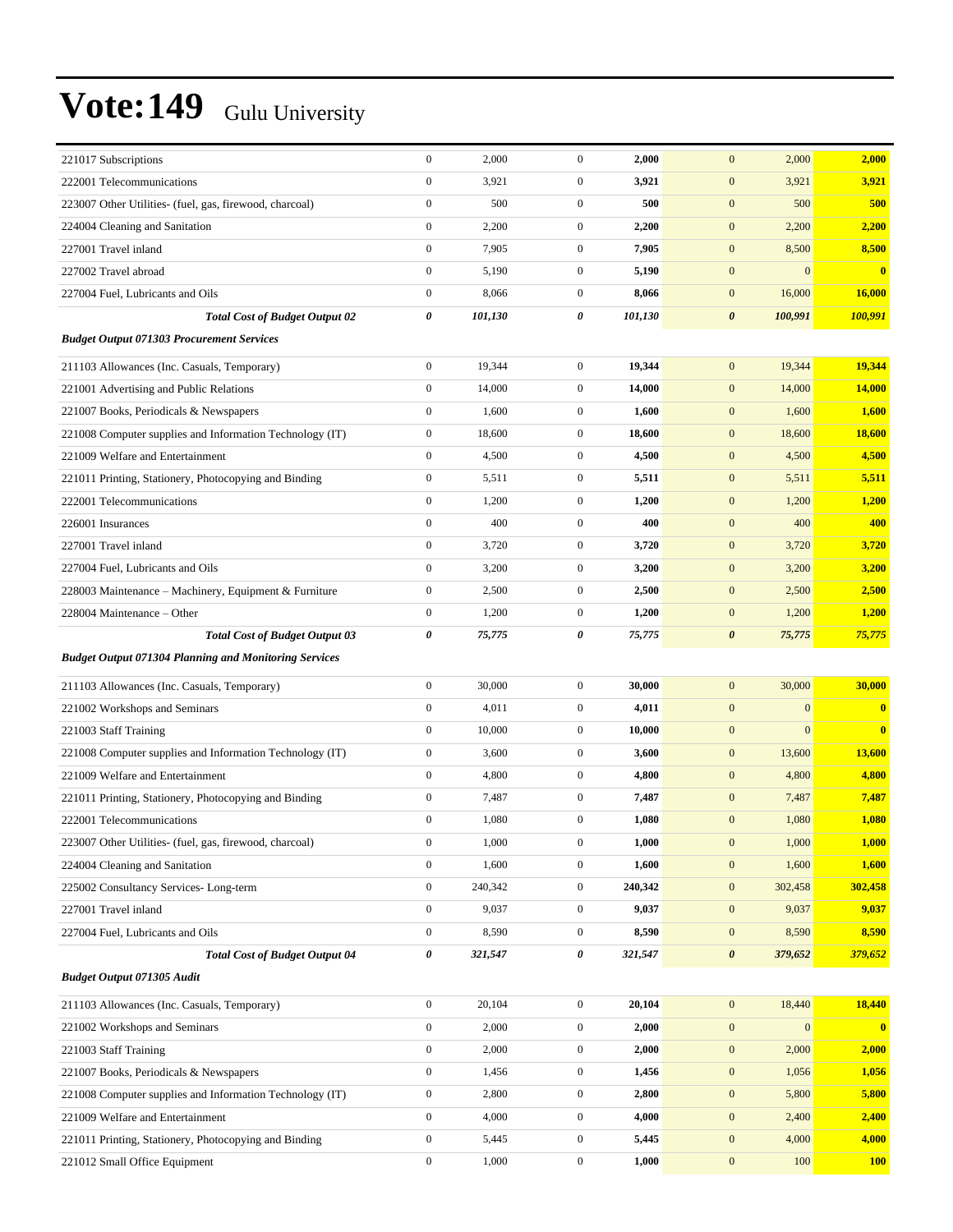| 221017 Subscriptions                                                                    | $\boldsymbol{0}$          | 1,000                     | $\boldsymbol{0}$          | 1,000            | $\mathbf{0}$              | 1,000                 | 1,000                   |
|-----------------------------------------------------------------------------------------|---------------------------|---------------------------|---------------------------|------------------|---------------------------|-----------------------|-------------------------|
| 222001 Telecommunications                                                               | $\boldsymbol{0}$          | 3,188                     | $\overline{0}$            | 3,188            | $\boldsymbol{0}$          | 1,080                 | 1,080                   |
| 224004 Cleaning and Sanitation                                                          | $\boldsymbol{0}$          | 1,000                     | $\overline{0}$            | 1,000            | $\mathbf{0}$              | 200                   | <b>200</b>              |
| 227001 Travel inland                                                                    | $\boldsymbol{0}$          | 5,580                     | $\mathbf{0}$              | 5,580            | $\mathbf{0}$              | 4,000                 | 4,000                   |
| 227002 Travel abroad                                                                    | $\boldsymbol{0}$          | 3,600                     | $\mathbf{0}$              | 3,600            | $\mathbf{0}$              | $\mathbf{0}$          | $\bf{0}$                |
| 227004 Fuel, Lubricants and Oils                                                        | $\boldsymbol{0}$          | 6,000                     | $\mathbf{0}$              | 6,000            | $\mathbf{0}$              | 5,025                 | 5,025                   |
| <b>Total Cost of Budget Output 05</b>                                                   | 0                         | 59,173                    | 0                         | 59,173           | $\pmb{\theta}$            | 45,101                | 45,101                  |
| <b>Budget Output 071319 Human Resource Management Services</b>                          |                           |                           |                           |                  |                           |                       |                         |
| 211103 Allowances (Inc. Casuals, Temporary)                                             | $\boldsymbol{0}$          | 25,000                    | $\mathbf{0}$              | 25,000           | $\mathbf{0}$              | 18,973                | 18,973                  |
| 221002 Workshops and Seminars                                                           | $\boldsymbol{0}$          | 3,000                     | $\overline{0}$            | 3,000            | $\boldsymbol{0}$          | $\mathbf{0}$          | $\overline{\mathbf{0}}$ |
| 221003 Staff Training                                                                   | $\boldsymbol{0}$          | 4,000                     | $\mathbf{0}$              | 4,000            | $\mathbf{0}$              | 10,600                | 10,600                  |
| 221004 Recruitment Expenses                                                             | $\boldsymbol{0}$          | 6,086                     | $\mathbf{0}$              | 6,086            | $\mathbf{0}$              | 7,600                 | 7,600                   |
| 221007 Books, Periodicals & Newspapers                                                  | $\overline{0}$            | 880                       | $\overline{0}$            | 880              | $\mathbf{0}$              | 880                   | 880                     |
| 221008 Computer supplies and Information Technology (IT)                                | $\boldsymbol{0}$          | 3,800                     | $\mathbf{0}$              | 3,800            | $\mathbf{0}$              | 7,600                 | 7,600                   |
| 221009 Welfare and Entertainment                                                        | $\boldsymbol{0}$          | 3,600                     | $\mathbf{0}$              | 3,600            | $\mathbf{0}$              | 3,600                 | 3,600                   |
| 221011 Printing, Stationery, Photocopying and Binding                                   | $\boldsymbol{0}$          | 4,538                     | $\mathbf{0}$              | 4,538            | $\mathbf{0}$              | 5,000                 | 5,000                   |
| 221012 Small Office Equipment                                                           | $\boldsymbol{0}$          | 700                       | $\mathbf{0}$              | 700              | $\mathbf{0}$              | 700                   | 700                     |
| 221017 Subscriptions                                                                    | $\boldsymbol{0}$          | 1,500                     | $\overline{0}$            | 1,500            | $\mathbf{0}$              | 1,500                 | 1,500                   |
| 222001 Telecommunications                                                               | $\boldsymbol{0}$          | 1,440                     | $\mathbf{0}$              | 1,440            | $\mathbf{0}$              | 1,080                 | 1,080                   |
| 222002 Postage and Courier                                                              | $\boldsymbol{0}$          | 250                       | $\overline{0}$            | 250              | $\boldsymbol{0}$          | 250                   | 250                     |
| 224004 Cleaning and Sanitation                                                          | $\boldsymbol{0}$          | 1,600                     | $\mathbf{0}$              | 1,600            | $\mathbf{0}$              | 800                   | 800                     |
| 227001 Travel inland                                                                    | $\overline{0}$            | 7,905                     | $\mathbf{0}$              | 7,905            | $\mathbf{0}$              | 6,510                 | 6,510                   |
| 227002 Travel abroad                                                                    | $\boldsymbol{0}$          | 2,250                     | $\overline{0}$            | 2,250            | $\mathbf{0}$              | 50                    | 50                      |
| 227004 Fuel, Lubricants and Oils                                                        | $\boldsymbol{0}$          | 10,344                    | $\mathbf{0}$              | 10,344           | $\mathbf{0}$              | 6,500                 | 6,500                   |
| <b>Total Cost of Budget Output 19</b>                                                   | 0                         | 76,893                    | 0                         | 76,893           | $\pmb{\theta}$            | 71,643                | 71,643                  |
| <b>Total Cost Of Outputs Provided</b>                                                   | 7,140,852                 | 2,395,303                 | $\bf{0}$                  | 9,536,155        | 5,734,241                 | 2,525,187             | 8,259,428               |
| <b>Outputs Funded</b>                                                                   | Wage                      | Non Wage                  | AIA                       | <b>Total</b>     | Wage                      | Non Wage              | <b>Total</b>            |
| Budget Output 071351 Contributions to Research and International Organizations          |                           |                           |                           |                  |                           |                       |                         |
| 264101 Contributions to Autonomous Institutions                                         | $\boldsymbol{0}$          | 1,748,115                 | $\overline{0}$            | 1,748,115        | $\mathbf{0}$              | 1,500,000             | 1,500,000               |
| o/w Transfer funds to Gulu University Constituent College of<br>Agriculture Task force. | $\theta$                  | 1,500,000                 | $\boldsymbol{\theta}$     | 1,500,000        | $\boldsymbol{\mathit{0}}$ | $\boldsymbol{\theta}$ | $\bf{0}$                |
| o/w Transfer funds to Gulu University Hoima Campus                                      | $\boldsymbol{\mathit{0}}$ | 100,000                   | $\theta$                  | 100,000          | $\boldsymbol{0}$          | $\boldsymbol{\theta}$ | $\bf{0}$                |
| o/w Transfer funds to Gulu University, Kitgum Campus                                    | $\boldsymbol{\mathit{0}}$ | 24,408                    | $\theta$                  | 24,408           | $\boldsymbol{\theta}$     | $\boldsymbol{\theta}$ | $\bf{0}$                |
| o/w Facilitate operations of the Gulu University PR Office                              | $\boldsymbol{\mathit{0}}$ | 71,000                    | $\boldsymbol{\mathit{0}}$ | 71,000           | $\boldsymbol{\theta}$     | $\boldsymbol{\theta}$ | $\bf{0}$                |
| o/w Facilitate operations of the Gulu University Kampala<br>Coordination Office         | $\boldsymbol{\mathit{0}}$ | 52,707                    | $\theta$                  | 52,707           | $\boldsymbol{0}$          | $\boldsymbol{\theta}$ | $\overline{\mathbf{0}}$ |
| o/w Subvention Allocation to Gulu University Constituent<br>College, Moroto Task Force  | $\boldsymbol{\mathit{0}}$ | $\boldsymbol{\mathit{0}}$ | $\boldsymbol{\theta}$     | $\boldsymbol{0}$ | $\boldsymbol{\theta}$     | 1,500,000             | 1,500,000               |
| <b>Total Cost of Budget Output 51</b>                                                   | $\pmb{\theta}$            | 1,748,115                 | 0                         | 1,748,115        | $\boldsymbol{\theta}$     | 1,500,000             | 1,500,000               |
| <b>Total Cost Of Outputs Funded</b>                                                     | $\bf{0}$                  | 1,748,115                 | $\bf{0}$                  | 1,748,115        | $\bf{0}$                  | 1,500,000             | 1,500,000               |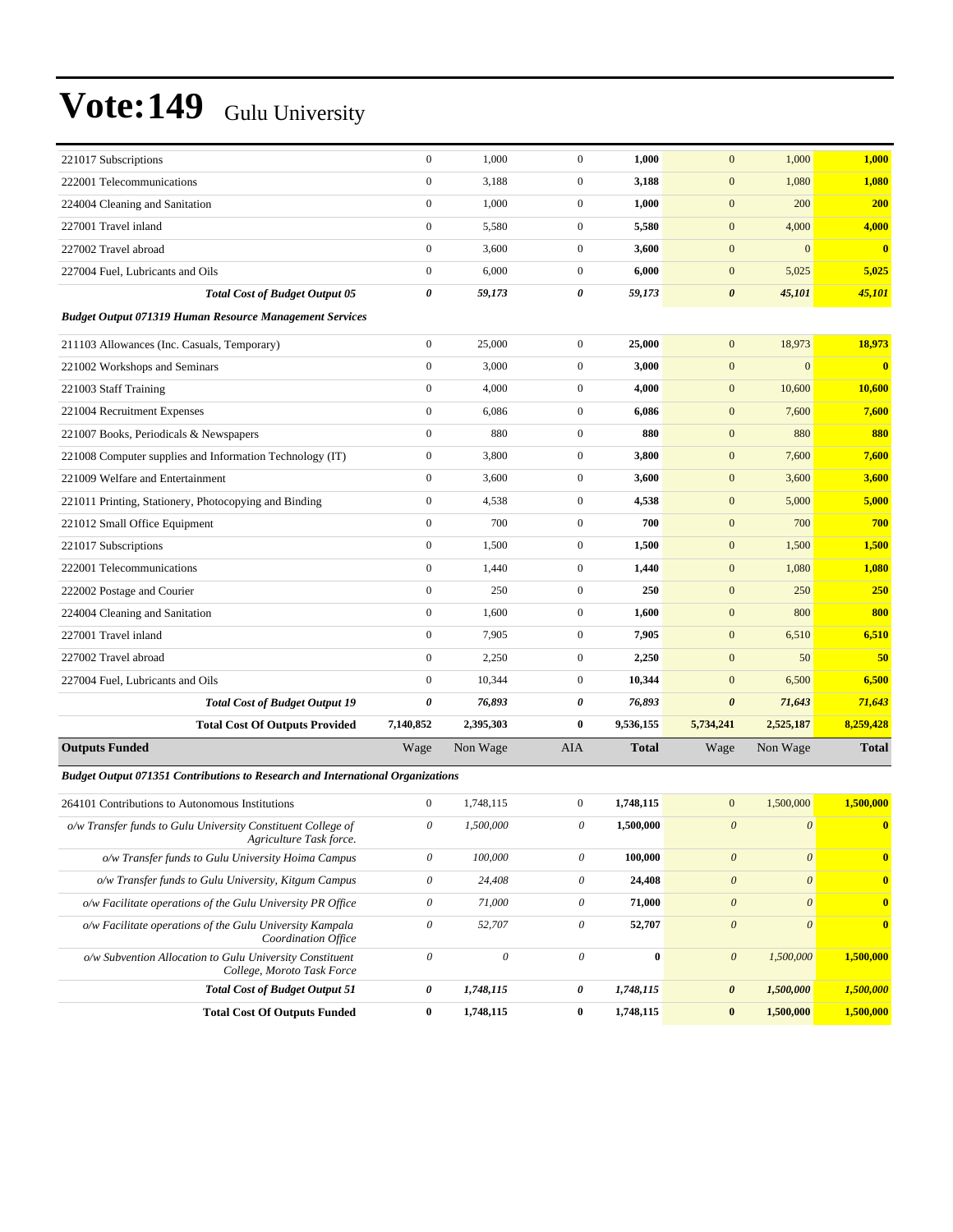| <b>Arrears</b>                                                 | Wage             | Non Wage                | AIA              | <b>Total</b> | Wage                  | Non Wage                   | <b>Total</b>  |
|----------------------------------------------------------------|------------------|-------------------------|------------------|--------------|-----------------------|----------------------------|---------------|
| <b>Budget Output 071399 Arrears</b>                            |                  |                         |                  |              |                       |                            |               |
| 321605 Domestic arrears (Budgeting)                            | $\boldsymbol{0}$ | 85,468                  | $\overline{0}$   | 85,468       | $\mathbf{0}$          | 2,598,153                  | 2,598,153     |
| <b>Total Cost of Budget Output 99</b>                          | 0                | 85,468                  | 0                | 85,468       | $\boldsymbol{\theta}$ | 2,598,153                  | 2,598,153     |
| <b>Total Cost Of Arrears</b>                                   | $\bf{0}$         | 85,468                  | $\bf{0}$         | 85,468       | $\bf{0}$              | 2,598,153                  | 2,598,153     |
| <b>Total Cost for Department 02</b>                            | 7,140,852        | 4,228,886               | $\bf{0}$         | 11,369,739   | 5,734,241             | 6,623,340                  | 12,357,580    |
| <b>Total Excluding Arrears</b>                                 | 7,140,852        | 4,143,418               | $\mathbf{0}$     | 11,284,270   | 5,734,241             | 4,025,187                  | 9,759,428     |
| <b>Department 03 Academic Affairs</b>                          |                  |                         |                  |              |                       |                            |               |
| Thousand Uganda Shillings                                      |                  | 2020/21 Approved Budget |                  |              |                       | 2021/22 Approved Estimates |               |
| <b>Outputs Provided</b>                                        | Wage             | Non Wage                | AIA              | <b>Total</b> | Wage                  | Non Wage                   | <b>Total</b>  |
| <b>Budget Output 071301 Administrative Services</b>            |                  |                         |                  |              |                       |                            |               |
| 211101 General Staff Salaries                                  | 970,563          | $\boldsymbol{0}$        | $\mathbf{0}$     | 970,563      | 970,563               | $\mathbf{0}$               | 970,563       |
| 211102 Contract Staff Salaries                                 | 211,655          | $\boldsymbol{0}$        | $\mathbf{0}$     | 211,655      | 211,655               | $\mathbf{0}$               | 211,655       |
| 211103 Allowances (Inc. Casuals, Temporary)                    | $\boldsymbol{0}$ | 129,240                 | $\mathbf{0}$     | 129,240      | $\mathbf{0}$          | 72,435                     | 72,435        |
| 212101 Social Security Contributions                           | $\boldsymbol{0}$ | 118,222                 | $\mathbf{0}$     | 118,222      | $\boldsymbol{0}$      | 118,222                    | 118,222       |
| 221001 Advertising and Public Relations                        | $\boldsymbol{0}$ | 29,000                  | $\overline{0}$   | 29,000       | $\mathbf{0}$          | 35,400                     | 35,400        |
| 221002 Workshops and Seminars                                  | $\boldsymbol{0}$ | 21,000                  | $\mathbf{0}$     | 21,000       | $\mathbf{0}$          | 6,000                      | 6,000         |
| 221003 Staff Training                                          | $\boldsymbol{0}$ | 6,260                   | $\mathbf{0}$     | 6,260        | $\mathbf{0}$          | 2,000                      | 2,000         |
| 221005 Hire of Venue (chairs, projector, etc)                  | $\boldsymbol{0}$ | 19,000                  | $\mathbf{0}$     | 19,000       | $\mathbf{0}$          | $\mathbf{0}$               | $\bf{0}$      |
| 221007 Books, Periodicals & Newspapers                         | $\boldsymbol{0}$ | 5,200                   | $\boldsymbol{0}$ | 5,200        | $\mathbf{0}$          | 14,400                     | <b>14,400</b> |
| 221008 Computer supplies and Information Technology (IT)       | $\boldsymbol{0}$ | 36,050                  | $\mathbf{0}$     | 36,050       | $\mathbf{0}$          | 41,583                     | 41,583        |
| 221009 Welfare and Entertainment                               | $\boldsymbol{0}$ | 78,581                  | $\mathbf{0}$     | 78,581       | $\mathbf{0}$          | 36,156                     | 36,156        |
| 221011 Printing, Stationery, Photocopying and Binding          | $\boldsymbol{0}$ | 372,763                 | $\mathbf{0}$     | 372,763      | $\mathbf{0}$          | 47,534                     | 47,534        |
| 221012 Small Office Equipment                                  | $\boldsymbol{0}$ | 3,680                   | $\mathbf{0}$     | 3,680        | $\mathbf{0}$          | 5,880                      | 5,880         |
| 222001 Telecommunications                                      | $\boldsymbol{0}$ | 4,200                   | $\mathbf{0}$     | 4,200        | $\mathbf{0}$          | 5,355                      | 5,355         |
| 222002 Postage and Courier                                     | $\boldsymbol{0}$ | 100                     | $\mathbf{0}$     | 100          | $\mathbf{0}$          | $\mathbf{0}$               | $\bf{0}$      |
| 222003 Information and communications technology (ICT)         | $\boldsymbol{0}$ | 2,160                   | $\mathbf{0}$     | 2,160        | $\mathbf{0}$          | $\mathbf{0}$               | $\mathbf{0}$  |
| 223001 Property Expenses                                       | $\boldsymbol{0}$ | 300                     | $\mathbf{0}$     | 300          | $\boldsymbol{0}$      | $\mathbf{0}$               | $\mathbf{0}$  |
| 223007 Other Utilities- (fuel, gas, firewood, charcoal)        | $\boldsymbol{0}$ | 2,940                   | $\mathbf{0}$     | 2,940        | $\mathbf{0}$          | 300                        | <b>300</b>    |
| 224004 Cleaning and Sanitation                                 | $\mathbf{0}$     | 4,265                   | $\Omega$         | 4,265        | $\mathbf{0}$          | 4,936                      | 4,936         |
| 226001 Insurances                                              | $\boldsymbol{0}$ | 2,164                   | $\boldsymbol{0}$ | 2,164        | $\boldsymbol{0}$      | 5,350                      | 5,350         |
| 227001 Travel inland                                           | $\boldsymbol{0}$ | 24,600                  | $\boldsymbol{0}$ | 24,600       | $\boldsymbol{0}$      | 14,316                     | 14,316        |
| 227002 Travel abroad                                           | $\boldsymbol{0}$ | 16,380                  | $\boldsymbol{0}$ | 16,380       | $\boldsymbol{0}$      | $\boldsymbol{0}$           | $\mathbf{0}$  |
| 227004 Fuel, Lubricants and Oils                               | $\boldsymbol{0}$ | 26,379                  | $\boldsymbol{0}$ | 26,379       | $\boldsymbol{0}$      | 16,900                     | 16,900        |
| 228002 Maintenance - Vehicles                                  | $\boldsymbol{0}$ | 10,000                  | $\boldsymbol{0}$ | 10,000       | $\mathbf{0}$          | 10,400                     | 10,400        |
| 228003 Maintenance – Machinery, Equipment & Furniture          | $\boldsymbol{0}$ | 3,604                   | $\boldsymbol{0}$ | 3,604        | $\boldsymbol{0}$      | 8,550                      | 8,550         |
| 282103 Scholarships and related costs                          | $\boldsymbol{0}$ | $\boldsymbol{0}$        | $\boldsymbol{0}$ | $\bf{0}$     | $\boldsymbol{0}$      | 470,372                    | 470,372       |
| <b>Total Cost of Budget Output 01</b>                          | 1,182,218        | 916,089                 | 0                | 2,098,307    | 1,182,218             | 916,089                    | 2,098,307     |
| <b>Budget Output 071309 Academic Affairs (Inc.Convocation)</b> |                  |                         |                  |              |                       |                            |               |
| 211103 Allowances (Inc. Casuals, Temporary)                    | $\boldsymbol{0}$ | 4,000                   | $\boldsymbol{0}$ | 4,000        | $\boldsymbol{0}$      | 4,000                      | 4,000         |
| 221001 Advertising and Public Relations                        | $\boldsymbol{0}$ | 8,000                   | $\boldsymbol{0}$ | 8,000        | $\boldsymbol{0}$      | 8,000                      | 8,000         |
| 221005 Hire of Venue (chairs, projector, etc)                  | $\boldsymbol{0}$ | 1,500                   | $\boldsymbol{0}$ | 1,500        | $\boldsymbol{0}$      | 1,500                      | 1,500         |
| 221009 Welfare and Entertainment                               | $\boldsymbol{0}$ | 5,050                   | $\boldsymbol{0}$ | 5,050        | $\boldsymbol{0}$      | 5,050                      | 5,050         |
| 221011 Printing, Stationery, Photocopying and Binding          | $\boldsymbol{0}$ | 635                     | $\boldsymbol{0}$ | 635          | $\boldsymbol{0}$      | 635                        | 635           |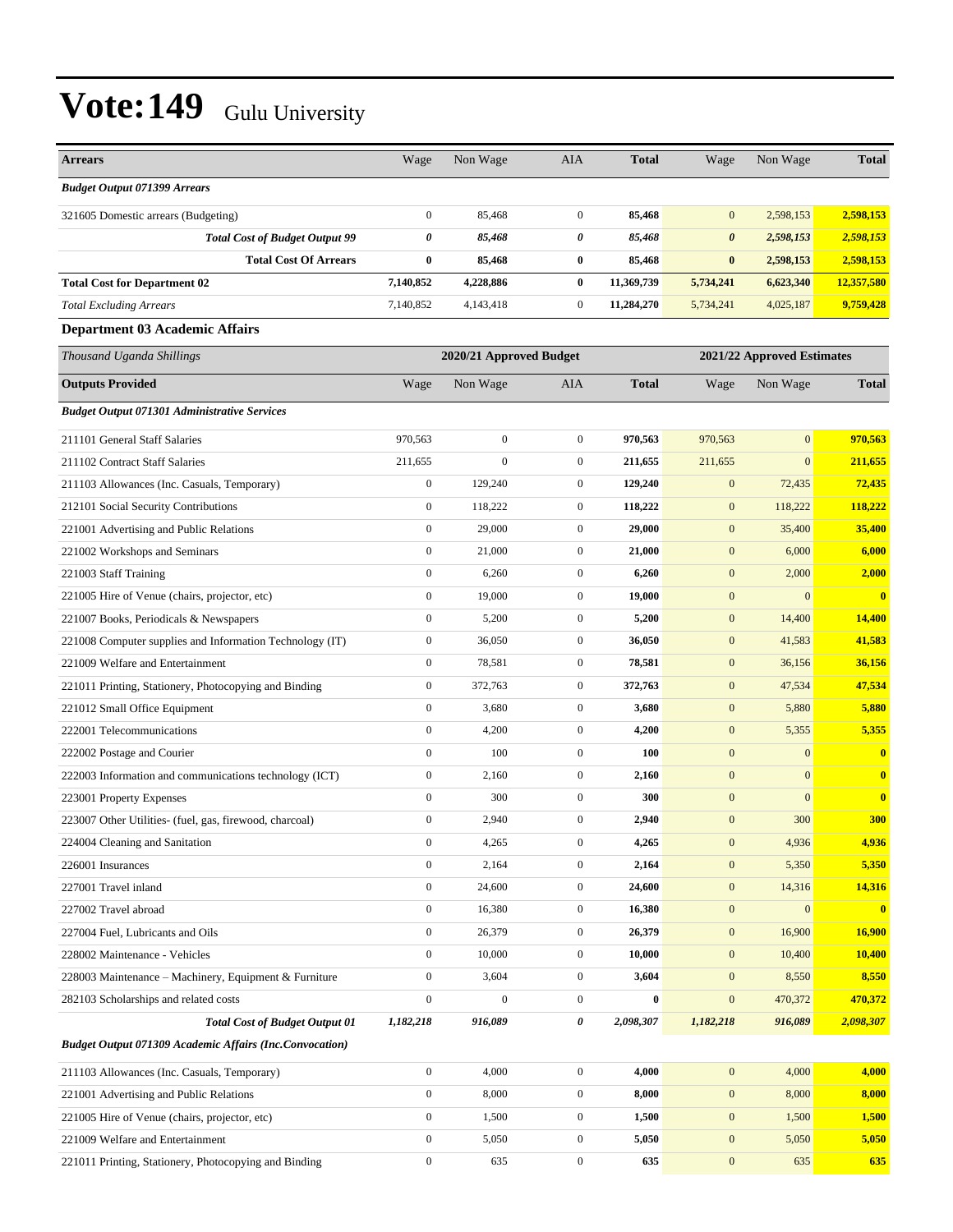| 222001 Telecommunications                                | $\mathbf{0}$     | 500                     | $\mathbf{0}$     | 500          | $\mathbf{0}$          | 500                        | 500          |
|----------------------------------------------------------|------------------|-------------------------|------------------|--------------|-----------------------|----------------------------|--------------|
| <b>Total Cost of Budget Output 09</b>                    | $\pmb{\theta}$   | 19,685                  | 0                | 19,685       | $\boldsymbol{\theta}$ | 19,685                     | 19,685       |
| <b>Total Cost Of Outputs Provided</b>                    | 1,182,218        | 935,774                 | $\bf{0}$         | 2,117,992    | 1,182,218             | 935,774                    | 2,117,992    |
| <b>Total Cost for Department 03</b>                      | 1,182,218        | 935,774                 | $\bf{0}$         | 2,117,992    | 1,182,218             | 935,774                    | 2,117,992    |
| <b>Total Excluding Arrears</b>                           | 1,182,218        | 935,774                 | $\mathbf{0}$     | 2,117,992    | 1,182,218             | 935,774                    | 2,117,992    |
| <b>Department 04 Student Affairs</b>                     |                  |                         |                  |              |                       |                            |              |
| Thousand Uganda Shillings                                |                  | 2020/21 Approved Budget |                  |              |                       | 2021/22 Approved Estimates |              |
| <b>Outputs Provided</b>                                  | Wage             | Non Wage                | AIA              | <b>Total</b> | Wage                  | Non Wage                   | <b>Total</b> |
| <b>Budget Output 071301 Administrative Services</b>      |                  |                         |                  |              |                       |                            |              |
| 211101 General Staff Salaries                            | 304,196          | $\boldsymbol{0}$        | $\mathbf{0}$     | 304,196      | 304,196               | $\overline{0}$             | 304,196      |
| 211102 Contract Staff Salaries                           | 145,428          | $\boldsymbol{0}$        | $\mathbf{0}$     | 145,428      | 145,428               | $\overline{0}$             | 145,428      |
| 211103 Allowances (Inc. Casuals, Temporary)              | $\boldsymbol{0}$ | 18,200                  | $\mathbf{0}$     | 18,200       | $\boldsymbol{0}$      | 18,200                     | 18,200       |
| 212101 Social Security Contributions                     | $\boldsymbol{0}$ | 44,962                  | $\mathbf{0}$     | 44,962       | $\boldsymbol{0}$      | $\boldsymbol{0}$           | $\bf{0}$     |
| 212201 Social Security Contributions                     | $\overline{0}$   | $\mathbf{0}$            | $\mathbf{0}$     | $\bf{0}$     | $\boldsymbol{0}$      | 44,962                     | 44,962       |
| 221002 Workshops and Seminars                            | $\boldsymbol{0}$ | 4,000                   | $\mathbf{0}$     | 4,000        | $\mathbf{0}$          | 4,000                      | 4,000        |
| 221003 Staff Training                                    | $\boldsymbol{0}$ | 1,000                   | $\mathbf{0}$     | 1,000        | $\mathbf{0}$          | $\overline{0}$             | $\bf{0}$     |
| 221007 Books, Periodicals & Newspapers                   | $\boldsymbol{0}$ | 1,100                   | $\mathbf{0}$     | 1,100        | $\boldsymbol{0}$      | 1,100                      | 1,100        |
| 221008 Computer supplies and Information Technology (IT) | $\boldsymbol{0}$ | 5,000                   | $\mathbf{0}$     | 5,000        | $\boldsymbol{0}$      | 5,000                      | 5,000        |
| 221009 Welfare and Entertainment                         | $\boldsymbol{0}$ | 24,800                  | $\mathbf{0}$     | 24,800       | $\boldsymbol{0}$      | 29,540                     | 29,540       |
| 221011 Printing, Stationery, Photocopying and Binding    | $\boldsymbol{0}$ | 25,879                  | $\mathbf{0}$     | 25,879       | $\mathbf{0}$          | 30,773                     | 30,773       |
| 221012 Small Office Equipment                            | $\mathbf{0}$     | 401                     | $\mathbf{0}$     | 401          | $\mathbf{0}$          | 2,401                      | 2,401        |
| 221017 Subscriptions                                     | $\boldsymbol{0}$ | $\boldsymbol{0}$        | $\mathbf{0}$     | $\bf{0}$     | $\boldsymbol{0}$      | 1,721                      | 1,721        |
| 222001 Telecommunications                                | $\boldsymbol{0}$ | 800                     | $\mathbf{0}$     | 800          | $\boldsymbol{0}$      | 900                        | 900          |
| 224004 Cleaning and Sanitation                           | $\boldsymbol{0}$ | 1,200                   | $\mathbf{0}$     | 1,200        | $\boldsymbol{0}$      | 1,200                      | 1,200        |
| 227001 Travel inland                                     | $\mathbf{0}$     | 6,991                   | $\mathbf{0}$     | 6,991        | $\mathbf{0}$          | 3,536                      | 3,536        |
| 227002 Travel abroad                                     | $\boldsymbol{0}$ | 9,000                   | $\mathbf{0}$     | 9,000        | $\mathbf{0}$          | $\mathbf{0}$               | $\bf{0}$     |
| 227004 Fuel, Lubricants and Oils                         | $\boldsymbol{0}$ | 13,000                  | $\mathbf{0}$     | 13,000       | $\mathbf{0}$          | 13,000                     | 13,000       |
| 228002 Maintenance - Vehicles                            | $\boldsymbol{0}$ | 15,000                  | $\mathbf{0}$     | 15,000       | $\mathbf{0}$          | 15,000                     | 15,000       |
| 228003 Maintenance – Machinery, Equipment & Furniture    | $\mathbf{0}$     | 500                     | $\mathbf{0}$     | 500          | $\mathbf{0}$          | 500                        | 500          |
| <b>Total Cost of Budget Output 01</b>                    | 449,623          | 171,834                 | 0                | 621,457      | 449,623               | 171,834                    | 621,457      |
| <b>Budget Output 071308 University Hospital/Clinic</b>   |                  |                         |                  |              |                       |                            |              |
| 211103 Allowances (Inc. Casuals, Temporary)              | $\boldsymbol{0}$ | 36,000                  | $\mathbf{0}$     | 36,000       | $\mathbf{0}$          | 27,414                     | 27,414       |
| 213001 Medical expenses (To employees)                   | $\boldsymbol{0}$ | 161,000                 | $\boldsymbol{0}$ | 161,000      | $\bf{0}$              | 161,500                    | 161,500      |
| 221002 Workshops and Seminars                            | $\boldsymbol{0}$ | 4,000                   | $\boldsymbol{0}$ | 4,000        | $\boldsymbol{0}$      | 8,000                      | 8,000        |
| 221003 Staff Training                                    | $\boldsymbol{0}$ | 4,000                   | $\boldsymbol{0}$ | 4,000        | $\boldsymbol{0}$      | $\boldsymbol{0}$           | $\bf{0}$     |
| 221005 Hire of Venue (chairs, projector, etc)            | $\boldsymbol{0}$ | 600                     | $\mathbf{0}$     | 600          | $\boldsymbol{0}$      | 300                        | 300          |
| 221007 Books, Periodicals & Newspapers                   | $\boldsymbol{0}$ | 1,000                   | $\boldsymbol{0}$ | 1,000        | $\boldsymbol{0}$      | 1,000                      | 1,000        |
| 221008 Computer supplies and Information Technology (IT) | $\boldsymbol{0}$ | 10,000                  | $\boldsymbol{0}$ | 10,000       | $\boldsymbol{0}$      | 9,700                      | 9,700        |
| 221009 Welfare and Entertainment                         | $\boldsymbol{0}$ | 6,000                   | $\boldsymbol{0}$ | 6,000        | $\boldsymbol{0}$      | 6,000                      | 6,000        |
| 221011 Printing, Stationery, Photocopying and Binding    | $\boldsymbol{0}$ | 5,160                   | $\boldsymbol{0}$ | 5,160        | $\boldsymbol{0}$      | 5,686                      | 5,686        |
| 221012 Small Office Equipment                            | $\boldsymbol{0}$ | 7,500                   | $\boldsymbol{0}$ | 7,500        | $\boldsymbol{0}$      | 1,500                      | 1,500        |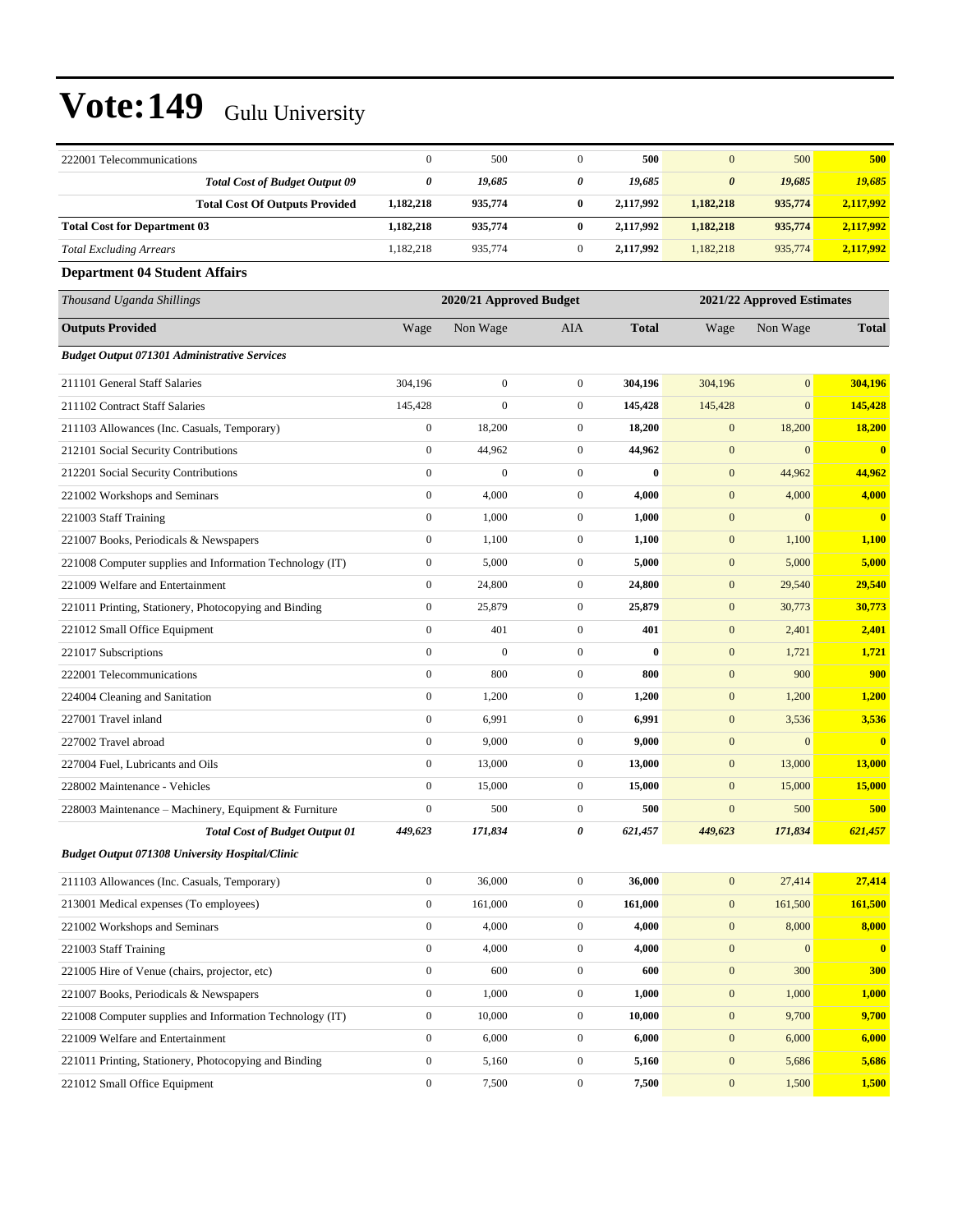| 221017 Subscriptions                                                         | $\boldsymbol{0}$          | $\boldsymbol{0}$        | $\boldsymbol{0}$ | $\bf{0}$         | $\mathbf{0}$          | 1,000                      | 1,000                   |
|------------------------------------------------------------------------------|---------------------------|-------------------------|------------------|------------------|-----------------------|----------------------------|-------------------------|
| 222001 Telecommunications                                                    | $\boldsymbol{0}$          | 1,000                   | $\boldsymbol{0}$ | 1,000            | $\boldsymbol{0}$      | 880                        | 880                     |
| 223007 Other Utilities- (fuel, gas, firewood, charcoal)                      | $\boldsymbol{0}$          | 3,099                   | $\mathbf{0}$     | 3,099            | $\boldsymbol{0}$      | 2,099                      | 2,099                   |
| 224001 Medical Supplies                                                      | $\boldsymbol{0}$          | 76,100                  | $\mathbf{0}$     | 76,100           | $\boldsymbol{0}$      | 101,400                    | <b>101,400</b>          |
| 224004 Cleaning and Sanitation                                               | $\boldsymbol{0}$          | 6,200                   | $\boldsymbol{0}$ | 6,200            | $\boldsymbol{0}$      | 6,200                      | 6,200                   |
| 226001 Insurances                                                            | $\boldsymbol{0}$          | 15,000                  | $\boldsymbol{0}$ | 15,000           | $\mathbf{0}$          | 13,000                     | 13,000                  |
| 227001 Travel inland                                                         | $\boldsymbol{0}$          | 3,720                   | $\boldsymbol{0}$ | 3,720            | $\mathbf{0}$          | 1,000                      | 1,000                   |
| 227002 Travel abroad                                                         | $\boldsymbol{0}$          | 6,300                   | $\boldsymbol{0}$ | 6,300            | $\mathbf{0}$          | $\mathbf{0}$               | $\overline{\mathbf{0}}$ |
| 227004 Fuel, Lubricants and Oils                                             | $\boldsymbol{0}$          | 5,700                   | $\mathbf{0}$     | 5,700            | $\mathbf{0}$          | 4,000                      | 4,000                   |
| 228002 Maintenance - Vehicles                                                | $\boldsymbol{0}$          | 2,000                   | $\mathbf{0}$     | 2,000            | $\boldsymbol{0}$      | 4,000                      | 4,000                   |
| 228003 Maintenance - Machinery, Equipment & Furniture                        | $\boldsymbol{0}$          | 500                     | $\boldsymbol{0}$ | 500              | $\boldsymbol{0}$      | 200                        | <b>200</b>              |
| <b>Total Cost of Budget Output 08</b>                                        | 0                         | 354,879                 | 0                | 354,879          | $\boldsymbol{\theta}$ | 354,879                    | 354,879                 |
| Budget Output 071311 Student Affairs (Sports affairs, guild affairs, chapel) |                           |                         |                  |                  |                       |                            |                         |
| 221017 Subscriptions                                                         | $\boldsymbol{0}$          | 5,008                   | $\mathbf{0}$     | 5,008            | $\mathbf{0}$          | 5,008                      | 5,008                   |
| <b>Total Cost of Budget Output 11</b>                                        | 0                         | 5,008                   | 0                | 5,008            | $\boldsymbol{\theta}$ | 5,008                      | 5,008                   |
| <b>Budget Output 071313 Students' Welfare</b>                                |                           |                         |                  |                  |                       |                            |                         |
| 282103 Scholarships and related costs                                        | $\boldsymbol{0}$          | 1,775,000               | $\mathbf{0}$     | 1,775,000        | $\mathbf{0}$          | 1,775,000                  | 1,775,000               |
| <b>Total Cost of Budget Output 13</b>                                        | 0                         | 1,775,000               | 0                | 1,775,000        | $\boldsymbol{\theta}$ | 1,775,000                  | 1,775,000               |
| <b>Total Cost Of Outputs Provided</b>                                        | 449,623                   | 2,306,721               | $\bf{0}$         | 2,756,344        | 449,623               | 2,306,721                  | 2,756,344               |
| <b>Outputs Funded</b>                                                        | Wage                      | Non Wage                | AIA              | <b>Total</b>     | Wage                  | Non Wage                   | <b>Total</b>            |
|                                                                              |                           |                         |                  |                  |                       |                            |                         |
| <b>Budget Output 071353 Guild Services</b>                                   |                           |                         |                  |                  |                       |                            |                         |
| 264101 Contributions to Autonomous Institutions                              | $\boldsymbol{0}$          | 452,137                 | $\boldsymbol{0}$ | 452,137          | $\mathbf{0}$          | 452,137                    | 452,137                 |
| o/w Funds to cater for Guild and Games Union Activities                      | 0                         | 452,137                 | 0                | 452,137          | $\boldsymbol{\theta}$ | $\theta$                   | $\bf{0}$                |
| o/w Facilitate Guild and Games Union                                         | $\boldsymbol{\mathit{0}}$ | $\theta$                | 0                | $\bf{0}$         | $\boldsymbol{\theta}$ | 452,137                    | 452,137                 |
| <b>Total Cost of Budget Output 53</b>                                        | 0                         | 452,137                 | 0                | 452,137          | $\boldsymbol{\theta}$ | 452,137                    | 452,137                 |
| <b>Total Cost Of Outputs Funded</b>                                          | $\bf{0}$                  | 452,137                 | $\bf{0}$         | 452,137          | $\bf{0}$              | 452,137                    | 452,137                 |
| <b>Total Cost for Department 04</b>                                          | 449,623                   | 2,758,858               | $\bf{0}$         | 3,208,481        | 449,623               | 2,758,858                  | 3,208,481               |
| <b>Total Excluding Arrears</b>                                               | 449,623                   | 2,758,858               | $\mathbf{0}$     | 3,208,481        | 449,623               | 2,758,858                  | 3,208,481               |
| <b>Department 05 Library and Information Affairs Services</b>                |                           |                         |                  |                  |                       |                            |                         |
| Thousand Uganda Shillings                                                    |                           | 2020/21 Approved Budget |                  |                  |                       | 2021/22 Approved Estimates |                         |
| <b>Outputs Provided</b>                                                      | Wage                      | Non Wage                | AIA              | <b>Total</b>     | Wage                  | Non Wage                   | <b>Total</b>            |
| <b>Budget Output 071301 Administrative Services</b>                          |                           |                         |                  |                  |                       |                            |                         |
| 211101 General Staff Salaries                                                | 308,555                   | $\boldsymbol{0}$        | $\boldsymbol{0}$ | 308,555          | 308,555               | $\boldsymbol{0}$           | 308,555                 |
| 211102 Contract Staff Salaries                                               | $\boldsymbol{0}$          | $\boldsymbol{0}$        | $\boldsymbol{0}$ | $\pmb{0}$        | 127,978               | $\boldsymbol{0}$           | 127,978                 |
| 211103 Allowances (Inc. Casuals, Temporary)                                  | $\boldsymbol{0}$          | 4,000                   | $\boldsymbol{0}$ | 4,000            | $\boldsymbol{0}$      | 4,000                      | 4,000                   |
| 212101 Social Security Contributions                                         | $\boldsymbol{0}$          | 30,855                  | $\boldsymbol{0}$ | 30,855           | $\boldsymbol{0}$      | 30,855                     | 30,855                  |
| 221003 Staff Training                                                        | $\boldsymbol{0}$          | 5,000                   | $\boldsymbol{0}$ | 5,000            | $\bf{0}$              | 5,000                      | 5,000                   |
| 221008 Computer supplies and Information Technology (IT)                     | $\boldsymbol{0}$          | 5,000                   | $\boldsymbol{0}$ | 5,000            | $\boldsymbol{0}$      | 5,000                      | 5,000                   |
| 221009 Welfare and Entertainment                                             | $\boldsymbol{0}$          | 2,400                   | $\boldsymbol{0}$ | 2,400            | $\bf{0}$              | 2,400                      | 2,400                   |
| 221012 Small Office Equipment                                                | $\boldsymbol{0}$          | $\boldsymbol{0}$        | $\boldsymbol{0}$ | $\boldsymbol{0}$ | $\boldsymbol{0}$      | 20,000                     | 20,000                  |

221017 Subscriptions 0 15,000 0 **15,000** 0 15,000 **15,000** 222001 Telecommunications 0 2,500 0 **2,500** 0 2,500 **2,500**

222003 Information and communications technology (ICT) 0 114,820 0 **114,820** 0 91,880 **91,880**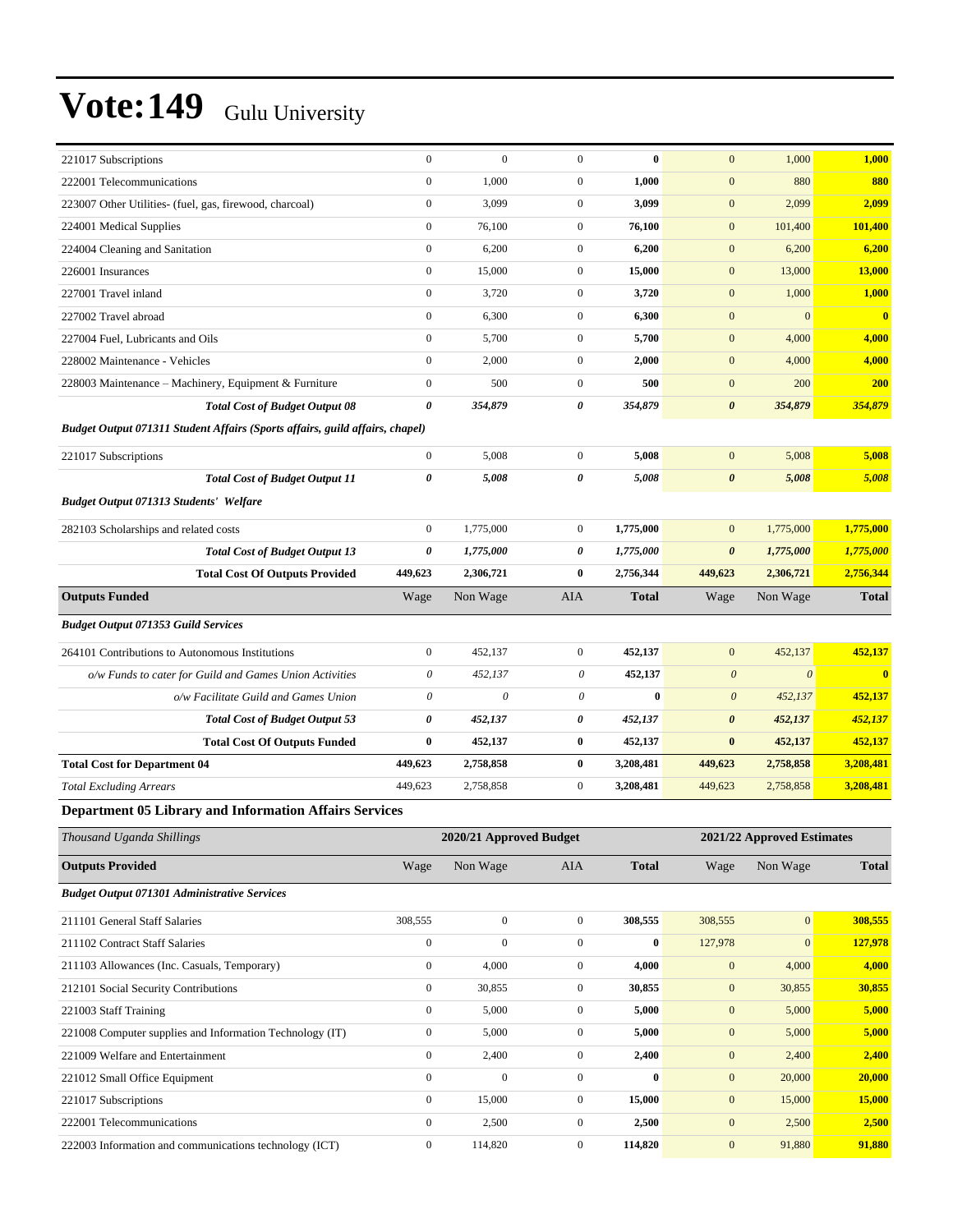| 227001 Travel inland                                     | $\boldsymbol{0}$                                      | 2,790            | $\mathbf{0}$     | 2,790     | $\mathbf{0}$     | 2,790        | 2,790         |
|----------------------------------------------------------|-------------------------------------------------------|------------------|------------------|-----------|------------------|--------------|---------------|
| 227004 Fuel, Lubricants and Oils                         | $\boldsymbol{0}$                                      | 10,598           | $\mathbf{0}$     | 10,598    | $\mathbf{0}$     | 10,598       | 10,598        |
| 228003 Maintenance - Machinery, Equipment & Furniture    | $\boldsymbol{0}$                                      | 19,100           | $\boldsymbol{0}$ | 19,100    | $\boldsymbol{0}$ | 22,040       | 22,040        |
| <b>Total Cost of Budget Output 01</b>                    | 308,555                                               | 212,063          | 0                | 520,618   | 436,532          | 212,063      | 648,595       |
| <b>Budget Output 071310 Library Affairs</b>              |                                                       |                  |                  |           |                  |              |               |
| 211101 General Staff Salaries                            | 1,011,637                                             | $\boldsymbol{0}$ | $\mathbf{0}$     | 1,011,637 | 1,011,637        | $\mathbf{0}$ | 1,011,637     |
| 211102 Contract Staff Salaries                           | 116,628                                               | $\overline{0}$   | $\boldsymbol{0}$ | 116,628   | 116,628          | $\mathbf{0}$ | 116,628       |
| 211103 Allowances (Inc. Casuals, Temporary)              | $\boldsymbol{0}$                                      | 42,528           | $\boldsymbol{0}$ | 42,528    | $\mathbf{0}$     | 60,000       | 60,000        |
| 212101 Social Security Contributions                     | $\boldsymbol{0}$                                      | 112,826          | $\boldsymbol{0}$ | 112,826   | $\mathbf{0}$     | 112,826      | 112,826       |
| 221002 Workshops and Seminars                            | $\boldsymbol{0}$                                      | 3,000            | $\mathbf{0}$     | 3,000     | $\mathbf{0}$     | 3,000        | 3,000         |
| 221003 Staff Training                                    | $\boldsymbol{0}$                                      | $\boldsymbol{0}$ | $\boldsymbol{0}$ | $\bf{0}$  | $\mathbf{0}$     | 12,000       | 12,000        |
| 221007 Books, Periodicals & Newspapers                   | $\mathbf{0}$                                          | 40,000           | $\boldsymbol{0}$ | 40,000    | $\mathbf{0}$     | 139,917      | 139,917       |
| 221008 Computer supplies and Information Technology (IT) | $\boldsymbol{0}$                                      | 4,000            | $\boldsymbol{0}$ | 4,000     | $\mathbf{0}$     | 40,000       | 40,000        |
| 221009 Welfare and Entertainment                         | $\boldsymbol{0}$                                      | 5,000            | $\boldsymbol{0}$ | 5,000     | $\mathbf{0}$     | 18,000       | <b>18,000</b> |
| 221011 Printing, Stationery, Photocopying and Binding    | $\boldsymbol{0}$                                      | 5,445            | $\mathbf{0}$     | 5,445     | $\mathbf{0}$     | 16,335       | 16,335        |
| 221012 Small Office Equipment                            | $\boldsymbol{0}$                                      | 1,960            | $\boldsymbol{0}$ | 1,960     | $\mathbf{0}$     | 10,000       | 10,000        |
| 221017 Subscriptions                                     | $\boldsymbol{0}$                                      | 10,080           | $\boldsymbol{0}$ | 10,080    | $\mathbf{0}$     | 25,240       | 25,240        |
| 222001 Telecommunications                                | $\boldsymbol{0}$                                      | 3,380            | $\boldsymbol{0}$ | 3,380     | $\mathbf{0}$     | 10,140       | 10,140        |
| 222002 Postage and Courier                               | $\mathbf{0}$                                          | $\overline{0}$   | $\boldsymbol{0}$ | $\bf{0}$  | $\mathbf{0}$     | 50           | 50            |
| 223001 Property Expenses                                 | $\boldsymbol{0}$                                      | 100              | $\boldsymbol{0}$ | 100       | $\mathbf{0}$     | 300          | 300           |
| 223007 Other Utilities- (fuel, gas, firewood, charcoal)  | $\boldsymbol{0}$                                      | 1,600            | $\boldsymbol{0}$ | 1,600     | $\mathbf{0}$     | 2,800        | 2,800         |
| 224004 Cleaning and Sanitation                           | $\mathbf{0}$                                          | 3,200            | $\boldsymbol{0}$ | 3,200     | $\mathbf{0}$     | 15,000       | 15,000        |
| 226001 Insurances                                        | $\mathbf{0}$                                          | 100              | $\boldsymbol{0}$ | 100       | $\mathbf{0}$     | 120          | <b>120</b>    |
| 227001 Travel inland                                     | $\boldsymbol{0}$                                      | 11,160           | $\boldsymbol{0}$ | 11,160    | $\mathbf{0}$     | 8,000        | 8,000         |
| 227002 Travel abroad                                     | $\boldsymbol{0}$                                      | 6,876            | $\mathbf{0}$     | 6,876     | $\mathbf{0}$     | 2,000        | 2,000         |
| 227003 Carriage, Haulage, Freight and transport hire     | $\boldsymbol{0}$                                      | 1,500            | $\boldsymbol{0}$ | 1,500     | $\mathbf{0}$     | 1,000        | 1,000         |
| 227004 Fuel, Lubricants and Oils                         | $\mathbf{0}$                                          | 6,000            | $\boldsymbol{0}$ | 6,000     | $\mathbf{0}$     | 8,500        | 8,500         |
| 228002 Maintenance - Vehicles                            | $\boldsymbol{0}$                                      | 4,000            | $\boldsymbol{0}$ | 4,000     | $\mathbf{0}$     | 6,618        | 6,618         |
| 228003 Maintenance – Machinery, Equipment & Furniture    | $\boldsymbol{0}$                                      | 2,000            | $\boldsymbol{0}$ | 2,000     | $\mathbf{0}$     | 6,000        | 6,000         |
| 282103 Scholarships and related costs                    | $\mathbf{0}$                                          | $\boldsymbol{0}$ | $\boldsymbol{0}$ | $\bf{0}$  | $\mathbf{0}$     | 9,401        | 9,401         |
| <b>Total Cost of Budget Output 10</b>                    | 1,128,265                                             | 264,755          | 0                | 1,393,020 | 1,128,265        | 507,248      | 1,635,513     |
| <b>Total Cost Of Outputs Provided</b>                    | 1,436,819                                             | 476,818          | $\bf{0}$         | 1,913,637 | 1,564,797        | 719,311      | 2,284,108     |
| <b>Total Cost for Department 05</b>                      | 1,436,819                                             | 476,818          | 0                | 1,913,637 | 1,564,797        | 719,311      | 2,284,108     |
| <b>Total Excluding Arrears</b>                           | 1,436,819                                             | 476,818          | $\boldsymbol{0}$ | 1,913,637 | 1,564,797        | 719,311      | 2,284,108     |
| <b>Department 06 Infrastructure Development</b>          |                                                       |                  |                  |           |                  |              |               |
| Thousand Uganda Shillings                                | 2020/21 Approved Budget<br>2021/22 Approved Estimates |                  |                  |           |                  |              |               |

| Thousand Uganda Shillings                     |              | 2020/21 Approved Budget | 2021/22 Approved Estimates |              |              |                 |              |
|-----------------------------------------------|--------------|-------------------------|----------------------------|--------------|--------------|-----------------|--------------|
| <b>Outputs Provided</b>                       | Wage         | Non Wage                | AIA                        | <b>Total</b> | Wage         | Non Wage        | <b>Total</b> |
| <b>Budget Output 071307 Estates and Works</b> |              |                         |                            |              |              |                 |              |
| 211101 General Staff Salaries                 | 340,724      | $\mathbf{0}$            | $\mathbf{0}$               | 340,724      | 340,724      | $\vert 0 \vert$ | 340,724      |
| 211102 Contract Staff Salaries                | 112,500      | 0                       | $\mathbf{0}$               | 112,500      | 112,500      | $\overline{0}$  | 112,500      |
| 211103 Allowances (Inc. Casuals, Temporary)   | $\mathbf{0}$ | 10.000                  | $\mathbf{0}$               | 10.000       | $\mathbf{0}$ | 10,000          | 10.000       |
| 212101 Social Security Contributions          | $\Omega$     | 45.322                  | $\mathbf{0}$               | 45.322       | $\mathbf{0}$ | 45,322          | 45,322       |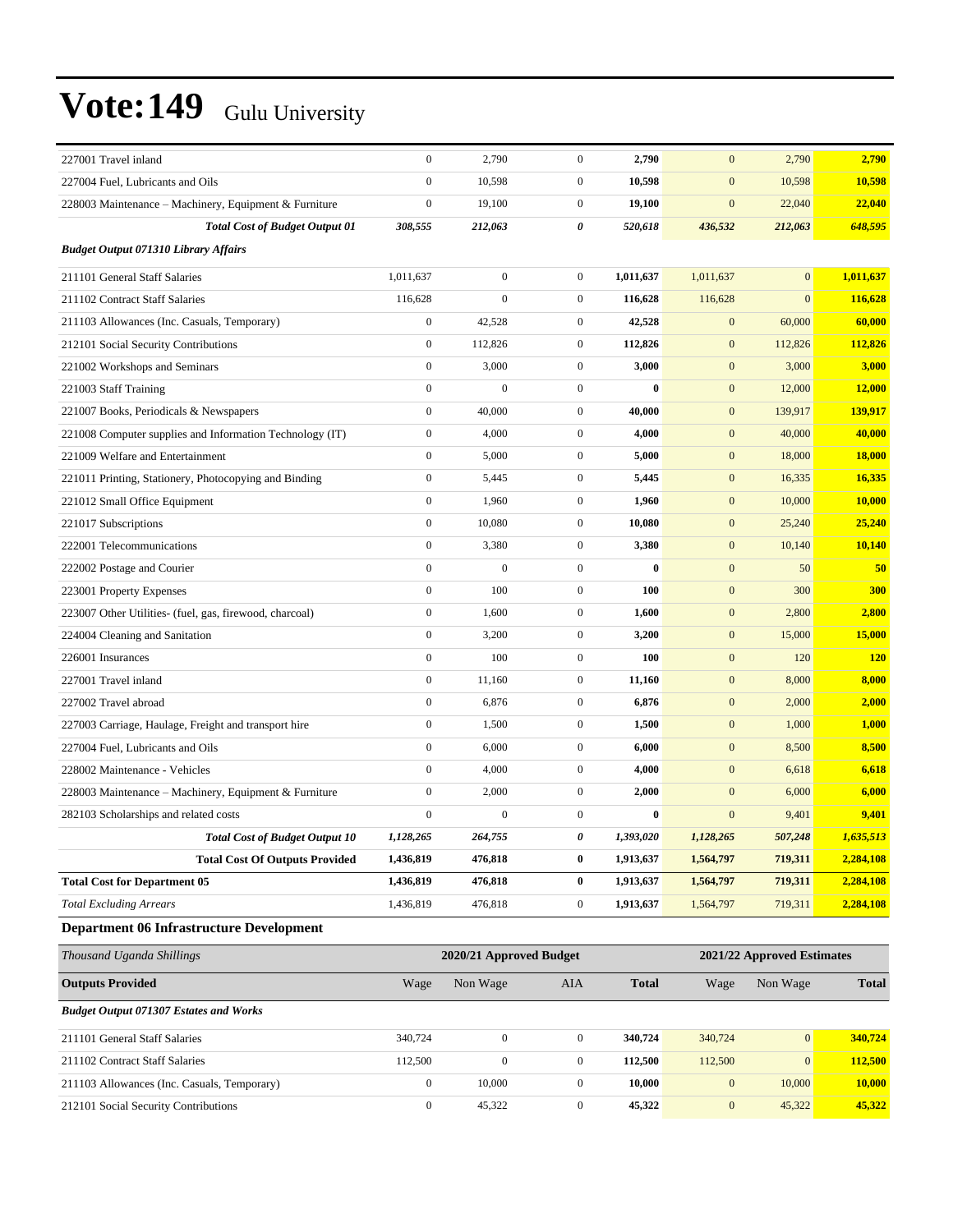| 221003 Staff Training                                    | $\mathbf{0}$     | 4,000     | $\overline{0}$   | 4,000     | $\mathbf{0}$ | 4,000     | 4,000     |
|----------------------------------------------------------|------------------|-----------|------------------|-----------|--------------|-----------|-----------|
| 221008 Computer supplies and Information Technology (IT) | $\mathbf{0}$     | 7,000     | $\overline{0}$   | 7,000     | $\mathbf{0}$ | 7,000     | 7,000     |
| 221009 Welfare and Entertainment                         | $\mathbf{0}$     | 3,000     | $\boldsymbol{0}$ | 3,000     | $\mathbf{0}$ | 3,000     | 3,000     |
| 221011 Printing, Stationery, Photocopying and Binding    | $\mathbf{0}$     | 3,500     | $\overline{0}$   | 3,500     | $\mathbf{0}$ | 3,500     | 3,500     |
| 221012 Small Office Equipment                            | $\mathbf{0}$     | 12,840    | $\overline{0}$   | 12,840    | $\mathbf{0}$ | 12,840    | 12,840    |
| 222001 Telecommunications                                | $\Omega$         | 600       | $\overline{0}$   | 600       | $\mathbf{0}$ | 600       | 600       |
| 223003 Rent – (Produced Assets) to private entities      | $\mathbf{0}$     | 130,536   | $\overline{0}$   | 130,536   | $\mathbf{0}$ | 130,536   | 130,536   |
| 223005 Electricity                                       | $\mathbf{0}$     | 129,360   | $\boldsymbol{0}$ | 129,360   | $\mathbf{0}$ | 129,360   | 129,360   |
| 223006 Water                                             | $\mathbf{0}$     | 141,120   | $\overline{0}$   | 141,120   | $\mathbf{0}$ | 141,120   | 141,120   |
| 224004 Cleaning and Sanitation                           | $\boldsymbol{0}$ | 258,580   | $\boldsymbol{0}$ | 258,580   | $\mathbf{0}$ | 258,580   | 258,580   |
| 225001 Consultancy Services- Short term                  | $\mathbf{0}$     | 3,000     | $\overline{0}$   | 3,000     | $\mathbf{0}$ | 3,000     | 3,000     |
| 226001 Insurances                                        | $\mathbf{0}$     | 35,560    | $\overline{0}$   | 35,560    | $\mathbf{0}$ | 35,560    | 35,560    |
| 226002 Licenses                                          | $\mathbf{0}$     | 4,500     | $\overline{0}$   | 4,500     | $\mathbf{0}$ | 4,500     | 4,500     |
| 227001 Travel inland                                     | $\mathbf{0}$     | 16.740    | $\overline{0}$   | 16.740    | $\mathbf{0}$ | 16,740    | 16,740    |
| 227003 Carriage, Haulage, Freight and transport hire     | $\boldsymbol{0}$ | 1,500     | $\overline{0}$   | 1,500     | $\mathbf{0}$ | 1,500     | 1,500     |
| 227004 Fuel, Lubricants and Oils                         | $\Omega$         | 108,847   | $\overline{0}$   | 108,847   | $\mathbf{0}$ | 108,847   | 108,847   |
| 228001 Maintenance - Civil                               | $\mathbf{0}$     | 300,604   | $\overline{0}$   | 300,604   | $\mathbf{0}$ | 677,892   | 677,892   |
| 228002 Maintenance - Vehicles                            | $\Omega$         | 138,654   | $\overline{0}$   | 138,654   | $\mathbf{0}$ | 138,654   | 138,654   |
| 282104 Compensation to 3rd Parties                       | $\boldsymbol{0}$ | 5,000     | $\boldsymbol{0}$ | 5,000     | $\mathbf{0}$ | 5,000     | 5,000     |
| <b>Total Cost of Budget Output 07</b>                    | 453,224          | 1,360,263 | 0                | 1,813,487 | 453,224      | 1,737,552 | 2,190,776 |
| <b>Total Cost Of Outputs Provided</b>                    | 453,224          | 1,360,263 | $\bf{0}$         | 1,813,487 | 453,224      | 1,737,552 | 2,190,776 |
| <b>Total Cost for Department 06</b>                      | 453,224          | 1,360,263 | 0                | 1,813,487 | 453,224      | 1,737,552 | 2,190,776 |
| <b>Total Excluding Arrears</b>                           | 453,224          | 1,360,263 | $\boldsymbol{0}$ | 1,813,487 | 453,224      | 1,737,552 | 2,190,776 |
| <b>Development Budget Estimates</b>                      |                  |           |                  |           |              |           |           |

#### **Project 0906 Gulu University**

| Thousand Uganda Shillings                                                                         |                               | 2020/21 Approved Budget | 2021/22 Draft Estimates |              |                               |                       |                                  |
|---------------------------------------------------------------------------------------------------|-------------------------------|-------------------------|-------------------------|--------------|-------------------------------|-----------------------|----------------------------------|
| <b>Capital Purchases</b>                                                                          | <b>GoU Dev't External Fin</b> |                         | <b>AIA</b>              | <b>Total</b> | <b>GoU Dev't External Fin</b> |                       | <b>Total</b>                     |
| <b>Budget Output 071371 Acquisition of Land by Government</b>                                     |                               |                         |                         |              |                               |                       |                                  |
| 311101 Land                                                                                       | 580,000                       | $\mathbf{0}$            | $\theta$                | 580,000      | $\mathbf{0}$                  | $\overline{0}$        | $\mathbf{0}$                     |
| <b>Total Cost Of Budget Output 071371</b>                                                         | 580,000                       | 0                       | 0                       | 580,000      | $\boldsymbol{\theta}$         | $\boldsymbol{\theta}$ | $\boldsymbol{\theta}$            |
| <b>Budget Output 071372 Government Buildings and Administrative Infrastructure</b>                |                               |                         |                         |              |                               |                       |                                  |
| 281503 Engineering and Design Studies & Plans for capital<br>works                                | 450,000                       | $\mathbf{0}$            | $\overline{0}$          | 450,000      | 667,700                       | $\mathbf{0}$          | 667,700                          |
| 312101 Non-Residential Buildings                                                                  | 115,000                       | $\mathbf{0}$            | $\Omega$                | 115,000      | $\mathbf{0}$                  | $\overline{0}$        | $\mathbf{0}$                     |
| Total Cost Of Budget Output 071372                                                                | 565,000                       | 0                       | 0                       | 565,000      | 667,700                       | $\boldsymbol{\theta}$ | 667,700                          |
| <b>Budget Output 071373 Roads, Streets and Highways</b>                                           |                               |                         |                         |              |                               |                       |                                  |
| 312103 Roads and Bridges.                                                                         | 60,000                        | $\mathbf{0}$            | $\overline{0}$          | 60,000       | $\mathbf{0}$                  | $\mathbf{0}$          | $\bf{0}$                         |
| <b>Total Cost Of Budget Output 071373</b>                                                         | 60,000                        | 0                       | 0                       | 60,000       | $\boldsymbol{\theta}$         | $\boldsymbol{\theta}$ | $\overline{\boldsymbol{\theta}}$ |
| <b>Budget Output 071379 Acquisition of Other Capital Assets</b>                                   |                               |                         |                         |              |                               |                       |                                  |
| 312301 Cultivated Assets                                                                          | 300,000                       | $\mathbf{0}$            | $\theta$                | 300,000      | $\mathbf{0}$                  | $\overline{0}$        | $\mathbf{0}$                     |
| <b>Total Cost Of Budget Output 071379</b>                                                         | 300,000                       | 0                       | 0                       | 300,000      | $\boldsymbol{\theta}$         | $\boldsymbol{\theta}$ | $\boldsymbol{\theta}$            |
| <b>Budget Output 071380 Construction and Rehabilitation of Learning Facilities (Universities)</b> |                               |                         |                         |              |                               |                       |                                  |
| 281504 Monitoring, Supervision & Appraisal of Capital work                                        | 200,000                       | $\mathbf{0}$            | $\Omega$                | 200,000      | $\mathbf{0}$                  | $\overline{0}$        | $\mathbf{0}$                     |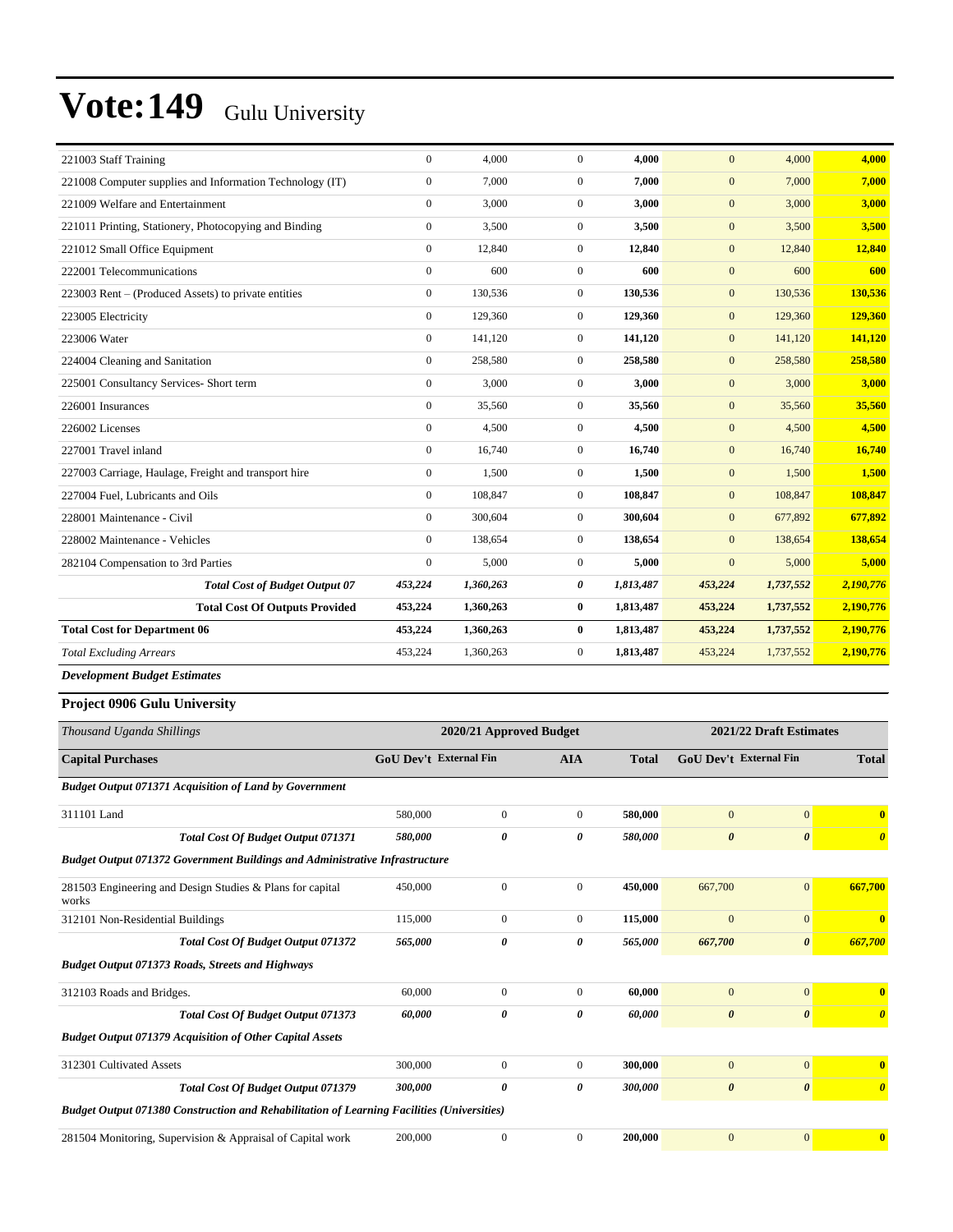| 312101 Non-Residential Buildings                                              | 4.367.649                     | $\overline{0}$      | $\Omega$       | 4,367,649               | 1,202,300                     | $\overline{0}$        | 1,202,300    |
|-------------------------------------------------------------------------------|-------------------------------|---------------------|----------------|-------------------------|-------------------------------|-----------------------|--------------|
| Total Cost Of Budget Output 071380                                            | 4,567,649                     | 0                   | 0              | 4,567,649               | 1,202,300                     | $\boldsymbol{\theta}$ | 1,202,300    |
| <b>Total Cost for Capital Purchases</b>                                       | 6,072,649                     | $\mathbf{0}$        | $\overline{0}$ | 6,072,649               | 1,870,000                     | $\overline{0}$        | 1,870,000    |
| <b>Total Cost for Project: 0906</b>                                           | 6,072,649                     | $\mathbf{0}$        | $\overline{0}$ | 6,072,649               | 1,870,000                     | $\overline{0}$        | 1,870,000    |
| <b>Total Excluding Arrears</b>                                                | 6,072,649                     | $\boldsymbol{0}$    | $\overline{0}$ | 6,072,649               | 1,870,000                     | $\overline{0}$        | 1,870,000    |
| <b>Project 1608 Retooling of Gulu University</b>                              |                               |                     |                |                         |                               |                       |              |
| Thousand Uganda Shillings                                                     | 2020/21 Approved Budget       |                     |                | 2021/22 Draft Estimates |                               |                       |              |
| <b>Capital Purchases</b>                                                      | <b>GoU Dev't External Fin</b> |                     | <b>AIA</b>     | <b>Total</b>            | <b>GoU Dev't External Fin</b> |                       | <b>Total</b> |
| Budget Output 071376 Purchase of Office and ICT Equipment, including Software |                               |                     |                |                         |                               |                       |              |
| 312213 ICT Equipment                                                          | 326,725                       | $\mathbf{0}$        | $\Omega$       | 326,725                 | 826,120                       | $\overline{0}$        | 826,120      |
| <b>Total Cost Of Budget Output 071376</b>                                     | 326,725                       | 0                   | 0              | 326,725                 | 826,120                       | $\boldsymbol{\theta}$ | 826,120      |
| <b>Budget Output 071377 Purchase of Specialised Machinery &amp; Equipment</b> |                               |                     |                |                         |                               |                       |              |
| 312202 Machinery and Equipment                                                | 774,292                       | $\boldsymbol{0}$    | $\overline{0}$ | 774,292                 | 165,000                       | $\overline{0}$        | 165,000      |
| 312214 Laboratory Equipments                                                  | 240,000                       | $\mathbf{0}$        | $\overline{0}$ | 240,000                 | 352,546                       | $\overline{0}$        | 352,546      |
| <b>Total Cost Of Budget Output 071377</b>                                     | 1,014,292                     | 0                   | 0              | 1,014,292               | 517,546                       | $\boldsymbol{\theta}$ | 517,546      |
| <b>Total Cost for Capital Purchases</b>                                       | 1,341,017                     | $\mathbf{0}$        | $\overline{0}$ | 1,341,017               | 1,343,666                     | $\overline{0}$        | 1,343,666    |
| <b>Total Cost for Project: 1608</b>                                           | 1,341,017                     | $\overline{0}$      | $\overline{0}$ | 1,341,017               | 1,343,666                     | $\overline{0}$        | 1,343,666    |
| <b>Total Excluding Arrears</b>                                                | 1,341,017                     | $\overline{0}$      | $\Omega$       | 1,341,017               | 1,343,666                     | $\Omega$              | 1,343,666    |
|                                                                               | GoU                           | <b>External Fin</b> | <b>AIA</b>     | <b>Total</b>            | GoU                           | <b>External Fin</b>   | <b>Total</b> |
| <b>Total Cost for Sub-SubProgramme 13</b>                                     | 27,837,002                    | $\bf{0}$            | $\bf{0}$       | 27,837,002              | 25,372,603                    | $\bf{0}$              | 25,372,603   |
| <b>Total Excluding Arrears</b>                                                | 27,837,002                    | $\overline{0}$      | $\overline{0}$ | 27,837,002              | 22,774,450                    | $\overline{0}$        | 22,774,450   |
|                                                                               |                               |                     |                |                         |                               |                       |              |

*Sub-SubProgrammme 14 Delivery of Tertiary Education Programme*

*Recurrent Budget Estimates*

#### **Department 07 Research and Graduate Studies**

| Thousand Uganda Shillings                                 | 2020/21 Approved Budget |          |                |              | 2021/22 Approved Estimates |              |                         |
|-----------------------------------------------------------|-------------------------|----------|----------------|--------------|----------------------------|--------------|-------------------------|
| <b>Outputs Provided</b>                                   | Wage                    | Non Wage | <b>AIA</b>     | <b>Total</b> | Wage                       | Non Wage     | <b>Total</b>            |
| <b>Budget Output 071402 Research and Graduate Studies</b> |                         |          |                |              |                            |              |                         |
| 211103 Allowances (Inc. Casuals, Temporary)               | $\overline{0}$          | 31,200   | $\overline{0}$ | 31,200       | $\mathbf{0}$               | 21,200       | 21,200                  |
| 221002 Workshops and Seminars                             | $\boldsymbol{0}$        | 20,000   | $\overline{0}$ | 20,000       | $\boldsymbol{0}$           | 20,000       | 20,000                  |
| 221003 Staff Training                                     | $\overline{0}$          | 55,000   | $\overline{0}$ | 55,000       | $\mathbf{0}$               | 50,000       | 50,000                  |
| 221007 Books, Periodicals & Newspapers                    | $\mathbf{0}$            | 400      | $\overline{0}$ | 400          | $\mathbf{0}$               | $\mathbf{0}$ | $\overline{\mathbf{0}}$ |
| 221008 Computer supplies and Information Technology (IT)  | $\overline{0}$          | 5,674    | $\overline{0}$ | 5,674        | $\mathbf{0}$               | $\mathbf{0}$ | $\bf{0}$                |
| 221009 Welfare and Entertainment                          | $\overline{0}$          | 6,100    | $\overline{0}$ | 6,100        | $\mathbf{0}$               | $\mathbf{0}$ | $\bf{0}$                |
| 221011 Printing, Stationery, Photocopying and Binding     | $\overline{0}$          | 1,452    | $\overline{0}$ | 1,452        | $\mathbf{0}$               | $\mathbf{0}$ | $\bf{0}$                |
| 221012 Small Office Equipment                             | $\overline{0}$          | 2,000    | $\overline{0}$ | 2,000        | $\mathbf{0}$               | $\mathbf{0}$ | $\bf{0}$                |
| 222001 Telecommunications                                 | $\mathbf{0}$            | 800      | $\overline{0}$ | 800          | $\mathbf{0}$               | $\mathbf{0}$ | $\overline{0}$          |
| 222002 Postage and Courier                                | $\overline{0}$          | 400      | $\overline{0}$ | 400          | $\mathbf{0}$               | 400          | 400                     |
| 224004 Cleaning and Sanitation                            | $\overline{0}$          | 1,000    | $\overline{0}$ | 1,000        | $\mathbf{0}$               | $\mathbf{0}$ | $\overline{0}$          |
| 227001 Travel inland                                      | $\overline{0}$          | 2,604    | $\overline{0}$ | 2,604        | $\mathbf{0}$               | $\mathbf{0}$ | $\bf{0}$                |
| 227004 Fuel, Lubricants and Oils                          | $\overline{0}$          | 1,600    | $\overline{0}$ | 1,600        | $\mathbf{0}$               | $\mathbf{0}$ | $\overline{\mathbf{0}}$ |
| 228002 Maintenance - Vehicles                             | $\overline{0}$          | 1,200    | $\overline{0}$ | 1,200        | $\mathbf{0}$               | $\mathbf{0}$ | $\overline{\mathbf{0}}$ |
| <b>Total Cost of Budget Output 02</b>                     | 0                       | 129,430  | 0              | 129,430      | $\boldsymbol{\theta}$      | 91,600       | 91,600                  |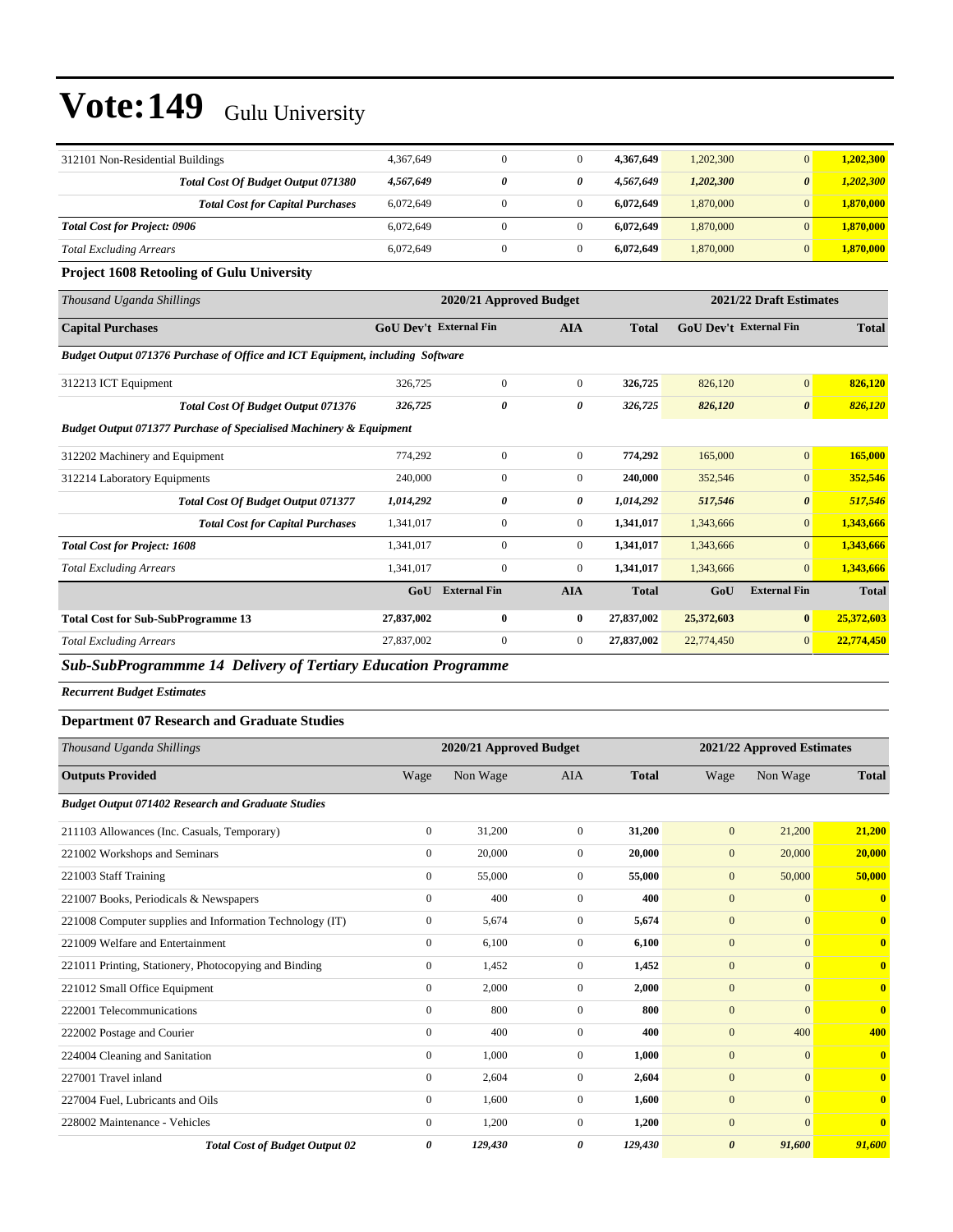#### *Budget Output 071406 Administration and Support Services*

| 211103 Allowances (Inc. Casuals, Temporary)              | $\mathbf{0}$ | $\mathbf{0}$ | $\Omega$       | $\bf{0}$     | $\mathbf{0}$<br>10,000          | 10,000  |
|----------------------------------------------------------|--------------|--------------|----------------|--------------|---------------------------------|---------|
| 221007 Books, Periodicals & Newspapers                   | $\mathbf{0}$ | $\mathbf{0}$ | $\Omega$       | 0            | $\mathbf{0}$<br>400             | 400     |
| 221008 Computer supplies and Information Technology (IT) | $\mathbf{0}$ | $\mathbf{0}$ | $\mathbf{0}$   | $\bf{0}$     | $\mathbf{0}$<br>5,050           | 5,050   |
| 221009 Welfare and Entertainment                         | $\mathbf{0}$ | $\mathbf{0}$ | $\Omega$       | $\mathbf{0}$ | $\mathbf{0}$<br>6,100           | 6,100   |
| 221011 Printing, Stationery, Photocopying and Binding    | $\mathbf{0}$ | $\mathbf{0}$ | $\Omega$       | $\bf{0}$     | $\mathbf{0}$<br>1,600           | 1,600   |
| 221012 Small Office Equipment                            | $\mathbf{0}$ | $\mathbf{0}$ | $\mathbf{0}$   | $\bf{0}$     | $\mathbf{0}$<br>2,000           | 2,000   |
| 222001 Telecommunications                                | $\mathbf{0}$ | $\Omega$     | $\Omega$       | $\mathbf{0}$ | $\mathbf{0}$<br>2,280           | 2,280   |
| 224004 Cleaning and Sanitation                           | $\mathbf{0}$ | $\mathbf{0}$ | $\Omega$       | $\mathbf{0}$ | $\mathbf{0}$<br>1,000           | 1,000   |
| 227001 Travel inland                                     | $\Omega$     | $\Omega$     | $\Omega$       | $\mathbf{0}$ | $\mathbf{0}$<br>4,000           | 4,000   |
| 227004 Fuel, Lubricants and Oils                         | $\Omega$     | $\Omega$     | $\Omega$       | $\bf{0}$     | $\mathbf{0}$<br>5,400           | 5,400   |
| <b>Total Cost of Budget Output 06</b>                    | 0            | 0            | 0              | 0            | $\boldsymbol{\theta}$<br>37,830 | 37,830  |
| <b>Total Cost Of Outputs Provided</b>                    | $\bf{0}$     | 129,430      | $\mathbf{0}$   | 129,430      | $\bf{0}$<br>129,430             | 129,430 |
| <b>Total Cost for Department 07</b>                      | $\bf{0}$     | 129,430      | $\bf{0}$       | 129,430      | $\bf{0}$<br>129,430             | 129,430 |
| <b>Total Excluding Arrears</b>                           | $\mathbf{0}$ | 129,430      | $\overline{0}$ | 129,430      | $\mathbf{0}$<br>129,430         | 129,430 |
|                                                          |              |              |                |              |                                 |         |

#### **Department 08 Faculty of Education and Humanities**

| Thousand Uganda Shillings                                 |                       | 2020/21 Approved Budget |                |              |                       | 2021/22 Approved Estimates |                         |
|-----------------------------------------------------------|-----------------------|-------------------------|----------------|--------------|-----------------------|----------------------------|-------------------------|
| <b>Outputs Provided</b>                                   | Wage                  | Non Wage                | AIA            | <b>Total</b> | Wage                  | Non Wage                   | <b>Total</b>            |
| <b>Budget Output 071401 Teaching and Training</b>         |                       |                         |                |              |                       |                            |                         |
| 211101 General Staff Salaries                             | 3.235.951             | $\overline{0}$          | $\overline{0}$ | 3,235,951    | 3,527,121             | $\mathbf{0}$               | 3.527,121               |
| 211102 Contract Staff Salaries                            | 361,822               | $\overline{0}$          | $\overline{0}$ | 361,822      | 361,822               | $\Omega$                   | 361,822                 |
| 211103 Allowances (Inc. Casuals, Temporary)               | $\mathbf{0}$          | 606,187                 | $\overline{0}$ | 606,187      | $\mathbf{0}$          | 374,062                    | 374,062                 |
| 212101 Social Security Contributions                      | $\mathbf{0}$          | 359,777                 | $\mathbf{0}$   | 359,777      | $\mathbf{0}$          | 359,777                    | 359,777                 |
| 221002 Workshops and Seminars                             | $\mathbf{0}$          | 6,880                   | $\overline{0}$ | 6,880        | $\mathbf{0}$          | $\mathbf{0}$               | $\overline{\mathbf{0}}$ |
| 221008 Computer supplies and Information Technology (IT)  | $\boldsymbol{0}$      | 19,132                  | $\overline{0}$ | 19,132       | $\mathbf{0}$          | $\mathbf{0}$               | $\bf{0}$                |
| 221009 Welfare and Entertainment                          | $\mathbf{0}$          | 20,876                  | $\overline{0}$ | 20,876       | $\mathbf{0}$          | 7,490                      | 7,490                   |
| 221011 Printing, Stationery, Photocopying and Binding     | $\boldsymbol{0}$      | 109,029                 | $\overline{0}$ | 109,029      | $\mathbf{0}$          | 5,000                      | 5,000                   |
| 221012 Small Office Equipment                             | $\mathbf{0}$          | 2,000                   | $\overline{0}$ | 2,000        | $\mathbf{0}$          | $\mathbf{0}$               | $\mathbf{0}$            |
| 222001 Telecommunications                                 | $\boldsymbol{0}$      | 1,200                   | $\mathbf{0}$   | 1,200        | $\mathbf{0}$          | $\mathbf{0}$               | $\bf{0}$                |
| 224004 Cleaning and Sanitation                            | $\mathbf{0}$          | 10,092                  | $\overline{0}$ | 10,092       | $\mathbf{0}$          | $\mathbf{0}$               | $\mathbf{0}$            |
| 227001 Travel inland                                      | $\mathbf{0}$          | 8,939                   | $\overline{0}$ | 8,939        | $\mathbf{0}$          | $\mathbf{0}$               | $\bf{0}$                |
| 227004 Fuel, Lubricants and Oils                          | $\mathbf{0}$          | 11,265                  | $\overline{0}$ | 11,265       | $\mathbf{0}$          | $\Omega$                   | $\bf{0}$                |
| 228003 Maintenance - Machinery, Equipment & Furniture     | $\boldsymbol{0}$      | 7,016                   | $\overline{0}$ | 7,016        | $\mathbf{0}$          | 1,200                      | 1,200                   |
| 282103 Scholarships and related costs                     | $\mathbf{0}$          | 144,912                 | $\overline{0}$ | 144,912      | $\mathbf{0}$          | 28,000                     | 28,000                  |
| <b>Total Cost of Budget Output 01</b>                     | 3,597,773             | 1,307,305               | 0              | 4,905,078    | 3,888,943             | 775,529                    | 4,664,472               |
| <b>Budget Output 071402 Research and Graduate Studies</b> |                       |                         |                |              |                       |                            |                         |
| 211103 Allowances (Inc. Casuals, Temporary)               | $\boldsymbol{0}$      | $\boldsymbol{0}$        | $\overline{0}$ | $\bf{0}$     | $\mathbf{0}$          | 51,920                     | 51,920                  |
| 221002 Workshops and Seminars                             | $\mathbf{0}$          | $\overline{0}$          | $\overline{0}$ | $\bf{0}$     | $\mathbf{0}$          | 1,980                      | 1,980                   |
| 221009 Welfare and Entertainment                          | $\theta$              | $\overline{0}$          | $\overline{0}$ | $\bf{0}$     | $\mathbf{0}$          | 4,960                      | 4,960                   |
| 221011 Printing, Stationery, Photocopying and Binding     | $\mathbf{0}$          | $\overline{0}$          | $\overline{0}$ | $\bf{0}$     | $\mathbf{0}$          | 3,000                      | 3,000                   |
| <b>Total Cost of Budget Output 02</b>                     | $\boldsymbol{\theta}$ | 0                       | 0              | 0            | $\boldsymbol{\theta}$ | 61,860                     | 61,860                  |
| <b>Budget Output 071403 Outreach</b>                      |                       |                         |                |              |                       |                            |                         |
| 221011 Printing, Stationery, Photocopying and Binding     | $\mathbf{0}$          | $\boldsymbol{0}$        | $\overline{0}$ | $\bf{0}$     | $\mathbf{0}$          | 95,000                     | 95,000                  |
| 227004 Fuel, Lubricants and Oils                          | $\mathbf{0}$          | $\boldsymbol{0}$        | $\mathbf{0}$   | $\bf{0}$     | $\mathbf{0}$          | 7,410                      | 7,410                   |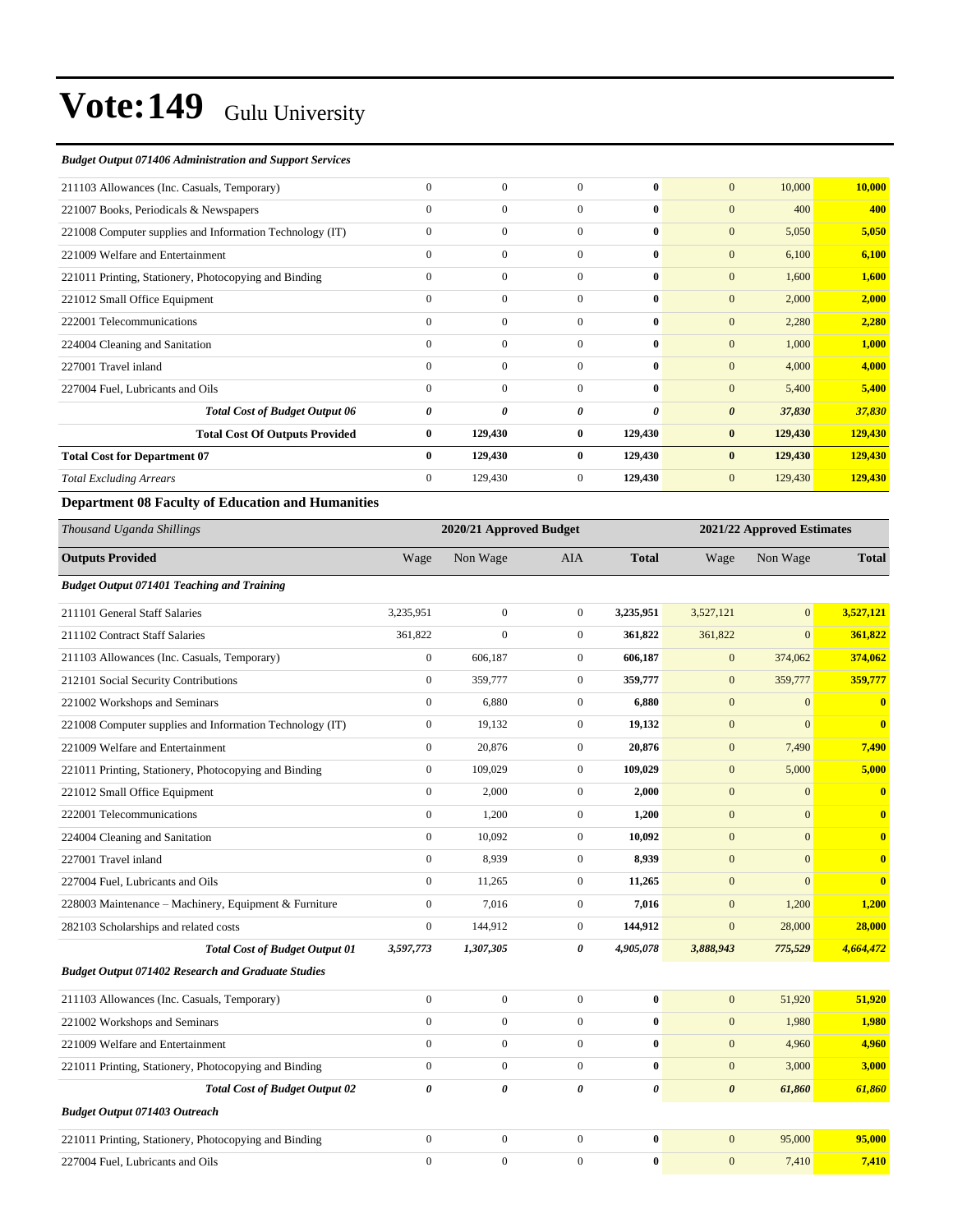| 282103 Scholarships and related costs                           | $\mathbf{0}$ | $\mathbf{0}$   | $\overline{0}$ | $\bf{0}$     | $\overline{0}$        | 259,332   | 259,332   |
|-----------------------------------------------------------------|--------------|----------------|----------------|--------------|-----------------------|-----------|-----------|
| <b>Total Cost of Budget Output 03</b>                           | 0            | 0              | 0              | 0            | $\boldsymbol{\theta}$ | 361,742   | 361,742   |
| <b>Budget Output 071406 Administration and Support Services</b> |              |                |                |              |                       |           |           |
| 211103 Allowances (Inc. Casuals, Temporary)                     | $\mathbf{0}$ | $\overline{0}$ | $\overline{0}$ | $\bf{0}$     | $\overline{0}$        | 15,912    | 15,912    |
| 221002 Workshops and Seminars                                   | $\mathbf{0}$ | $\mathbf{0}$   | $\mathbf{0}$   | $\mathbf{0}$ | $\overline{0}$        | 6,000     | 6.000     |
| 221008 Computer supplies and Information Technology (IT)        | $\mathbf{0}$ | $\mathbf{0}$   | $\mathbf{0}$   | $\mathbf{0}$ | $\overline{0}$        | 6,600     | 6,600     |
| 221009 Welfare and Entertainment                                | $\mathbf{0}$ | $\mathbf{0}$   | $\mathbf{0}$   | $\mathbf{0}$ | $\overline{0}$        | 4,800     | 4,800     |
| 221011 Printing, Stationery, Photocopying and Binding           | $\mathbf{0}$ | $\mathbf{0}$   | $\mathbf{0}$   | $\mathbf{0}$ | $\overline{0}$        | 4,000     | 4,000     |
| 221012 Small Office Equipment                                   | $\Omega$     | $\mathbf{0}$   | $\Omega$       | $\mathbf{0}$ | $\mathbf{0}$          | 3,000     | 3,000     |
| 222001 Telecommunications                                       | $\mathbf{0}$ | $\mathbf{0}$   | $\mathbf{0}$   | $\mathbf{0}$ | $\mathbf{0}$          | 1,200     | 1,200     |
| 224004 Cleaning and Sanitation                                  | $\mathbf{0}$ | $\mathbf{0}$   | $\Omega$       | $\mathbf{0}$ | $\mathbf{0}$          | 6,000     | 6,000     |
| 227001 Travel inland                                            | $\mathbf{0}$ | $\mathbf{0}$   | $\mathbf{0}$   | $\mathbf{0}$ | $\mathbf{0}$          | 4,500     | 4,500     |
| 227004 Fuel, Lubricants and Oils                                | $\mathbf{0}$ | $\mathbf{0}$   | $\overline{0}$ | $\mathbf{0}$ | $\mathbf{0}$          | 1,872     | 1,872     |
| 228003 Maintenance – Machinery, Equipment & Furniture           | $\mathbf{0}$ | $\mathbf{0}$   | $\overline{0}$ | $\mathbf{0}$ | $\overline{0}$        | 6,500     | 6,500     |
| <b>Total Cost of Budget Output 06</b>                           | 0            | 0              | 0              | 0            | $\boldsymbol{\theta}$ | 60,384    | 60,384    |
| <b>Total Cost Of Outputs Provided</b>                           | 3,597,773    | 1,307,305      | $\bf{0}$       | 4,905,078    | 3,888,943             | 1,259,515 | 5,148,458 |
| <b>Total Cost for Department 08</b>                             | 3,597,773    | 1,307,305      | $\mathbf{0}$   | 4,905,078    | 3,888,943             | 1,259,515 | 5,148,458 |
| <b>Total Excluding Arrears</b>                                  | 3,597,773    | 1,307,305      | $\mathbf{0}$   | 4,905,078    | 3,888,943             | 1,259,515 | 5,148,458 |
| $\sim$ 0.0 $-$<br>$\cdots$<br>$\sim$ $\sim$                     |              |                |                |              |                       |           |           |

#### **Department 09 Faculty of Agriculture and Environment**

| Thousand Uganda Shillings                                |                  | 2020/21 Approved Budget | 2021/22 Approved Estimates |              |              |                |                         |
|----------------------------------------------------------|------------------|-------------------------|----------------------------|--------------|--------------|----------------|-------------------------|
| <b>Outputs Provided</b>                                  | Wage             | Non Wage                | <b>AIA</b>                 | <b>Total</b> | Wage         | Non Wage       | <b>Total</b>            |
| <b>Budget Output 071401 Teaching and Training</b>        |                  |                         |                            |              |              |                |                         |
| 211101 General Staff Salaries                            | 4,555,720        | $\mathbf{0}$            | $\overline{0}$             | 4,555,720    | 4,555,720    | $\overline{0}$ | 4,555,720               |
| 211102 Contract Staff Salaries                           | 509,645          | $\mathbf{0}$            | $\overline{0}$             | 509,645      | 509,645      | $\mathbf{0}$   | 509,645                 |
| 211103 Allowances (Inc. Casuals, Temporary)              | $\overline{0}$   | 174,997                 | $\overline{0}$             | 174,997      | $\mathbf{0}$ | 53,032         | 53,032                  |
| 212101 Social Security Contributions                     | $\mathbf{0}$     | 506,536                 | $\overline{0}$             | 506,536      | $\mathbf{0}$ | 506,536        | 506,536                 |
| 221002 Workshops and Seminars                            | $\overline{0}$   | 12,000                  | $\overline{0}$             | 12,000       | $\mathbf{0}$ | $\mathbf{0}$   | $\mathbf{0}$            |
| 221008 Computer supplies and Information Technology (IT) | $\boldsymbol{0}$ | 28,000                  | $\mathbf{0}$               | 28,000       | $\mathbf{0}$ | $\overline{0}$ | $\mathbf{0}$            |
| 221009 Welfare and Entertainment                         | $\overline{0}$   | 12,800                  | $\overline{0}$             | 12,800       | $\mathbf{0}$ | $\mathbf{0}$   | $\overline{\mathbf{0}}$ |
| 221011 Printing, Stationery, Photocopying and Binding    | $\Omega$         | 29,040                  | $\Omega$                   | 29,040       | $\mathbf{0}$ | 4,000          | 4,000                   |
| 221012 Small Office Equipment                            | $\overline{0}$   | 2,500                   | $\mathbf{0}$               | 2,500        | $\mathbf{0}$ | $\mathbf{0}$   | $\mathbf{0}$            |
| 222001 Telecommunications                                | $\overline{0}$   | 2,880                   | $\overline{0}$             | 2,880        | $\mathbf{0}$ | $\mathbf{0}$   | $\overline{\mathbf{0}}$ |
| 223007 Other Utilities- (fuel, gas, firewood, charcoal)  | $\mathbf{0}$     | 1,800                   | $\overline{0}$             | 1,800        | $\mathbf{0}$ | 894            | 894                     |
| 224004 Cleaning and Sanitation                           | $\mathbf{0}$     | 20,000                  | $\overline{0}$             | 20,000       | $\mathbf{0}$ | 10,000         | 10,000                  |
| 224006 Agricultural Supplies                             | $\mathbf{0}$     | 80,000                  | $\mathbf{0}$               | 80,000       | $\mathbf{0}$ | 42,400         | 42,400                  |
| 226001 Insurances                                        | $\overline{0}$   | 180                     | $\overline{0}$             | 180          | $\mathbf{0}$ | $\mathbf{0}$   | $\overline{\mathbf{0}}$ |
| 227001 Travel inland                                     | $\mathbf{0}$     | 12,555                  | $\overline{0}$             | 12,555       | $\mathbf{0}$ | 8,521          | 8,521                   |
| 227004 Fuel, Lubricants and Oils                         | $\overline{0}$   | 22,000                  | $\overline{0}$             | 22,000       | $\mathbf{0}$ | 2,600          | 2,600                   |
| 228002 Maintenance - Vehicles                            | $\mathbf{0}$     | 23,000                  | $\boldsymbol{0}$           | 23,000       | $\mathbf{0}$ | $\mathbf{0}$   | $\bf{0}$                |
| 228003 Maintenance – Machinery, Equipment & Furniture    | $\mathbf{0}$     | 3,500                   | $\mathbf{0}$               | 3,500        | $\mathbf{0}$ | $\mathbf{0}$   | $\mathbf{0}$            |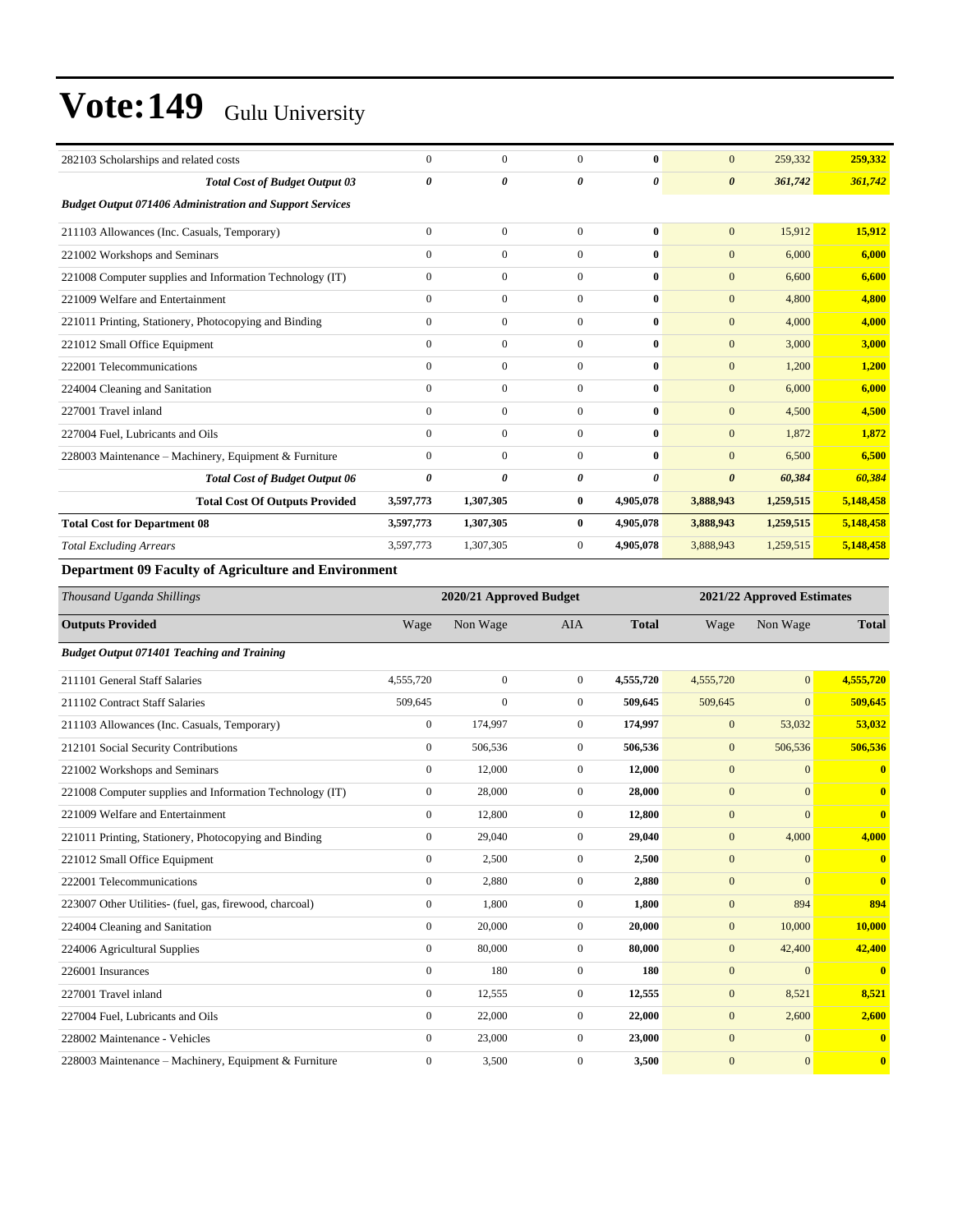| 282103 Scholarships and related costs                           | $\boldsymbol{0}$ | 23,000                | $\mathbf{0}$     | 23,000    | $\mathbf{0}$          | 23,000  | 23,000     |
|-----------------------------------------------------------------|------------------|-----------------------|------------------|-----------|-----------------------|---------|------------|
| <b>Total Cost of Budget Output 01</b>                           | 5,065,365        | 954,788               | 0                | 6,020,153 | 5,065,365             | 650,983 | 5,716,348  |
| <b>Budget Output 071402 Research and Graduate Studies</b>       |                  |                       |                  |           |                       |         |            |
| 211103 Allowances (Inc. Casuals, Temporary)                     | $\boldsymbol{0}$ | $\boldsymbol{0}$      | $\mathbf{0}$     | $\bf{0}$  | $\mathbf{0}$          | 13,699  | 13,699     |
| 221008 Computer supplies and Information Technology (IT)        | $\boldsymbol{0}$ | $\boldsymbol{0}$      | $\boldsymbol{0}$ | $\bf{0}$  | $\mathbf{0}$          | 10,600  | 10,600     |
| 221009 Welfare and Entertainment                                | $\overline{0}$   | $\boldsymbol{0}$      | $\mathbf{0}$     | $\bf{0}$  | $\mathbf{0}$          | 6,400   | 6,400      |
| 221011 Printing, Stationery, Photocopying and Binding           | $\overline{0}$   | $\boldsymbol{0}$      | $\mathbf{0}$     | $\bf{0}$  | $\mathbf{0}$          | 4,000   | 4,000      |
| 221017 Subscriptions                                            | $\overline{0}$   | $\boldsymbol{0}$      | $\mathbf{0}$     | $\bf{0}$  | $\boldsymbol{0}$      | 25,000  | 25,000     |
| 223007 Other Utilities- (fuel, gas, firewood, charcoal)         | $\overline{0}$   | $\boldsymbol{0}$      | $\mathbf{0}$     | $\bf{0}$  | $\mathbf{0}$          | 1,000   | 1,000      |
| 224004 Cleaning and Sanitation                                  | $\overline{0}$   | $\boldsymbol{0}$      | $\boldsymbol{0}$ | $\bf{0}$  | $\mathbf{0}$          | 2,000   | 2,000      |
| 224006 Agricultural Supplies                                    | $\boldsymbol{0}$ | $\boldsymbol{0}$      | $\mathbf{0}$     | $\bf{0}$  | $\mathbf{0}$          | 20,800  | 20,800     |
| 227004 Fuel, Lubricants and Oils                                | $\overline{0}$   | $\boldsymbol{0}$      | $\mathbf{0}$     | $\bf{0}$  | $\mathbf{0}$          | 4,205   | 4,205      |
| 228003 Maintenance - Machinery, Equipment & Furniture           | $\boldsymbol{0}$ | $\boldsymbol{0}$      | $\mathbf{0}$     | $\bf{0}$  | $\mathbf{0}$          | 8,000   | 8,000      |
| <b>Total Cost of Budget Output 02</b>                           | 0                | $\boldsymbol{\theta}$ | 0                | 0         | $\boldsymbol{\theta}$ | 95,704  | 95,704     |
| <b>Budget Output 071403 Outreach</b>                            |                  |                       |                  |           |                       |         |            |
| 211103 Allowances (Inc. Casuals, Temporary)                     | $\boldsymbol{0}$ | $\boldsymbol{0}$      | $\boldsymbol{0}$ | $\bf{0}$  | $\mathbf{0}$          | 26,199  | 26,199     |
| 221008 Computer supplies and Information Technology (IT)        | $\boldsymbol{0}$ | $\boldsymbol{0}$      | $\mathbf{0}$     | $\bf{0}$  | $\mathbf{0}$          | 10,600  | 10,600     |
| 221011 Printing, Stationery, Photocopying and Binding           | $\boldsymbol{0}$ | $\boldsymbol{0}$      | $\mathbf{0}$     | $\bf{0}$  | $\mathbf{0}$          | 4,000   | 4,000      |
| 224004 Cleaning and Sanitation                                  | $\overline{0}$   | $\boldsymbol{0}$      | $\mathbf{0}$     | $\bf{0}$  | $\mathbf{0}$          | 4,000   | 4,000      |
| 224006 Agricultural Supplies                                    | $\boldsymbol{0}$ | $\boldsymbol{0}$      | $\mathbf{0}$     | $\bf{0}$  | $\mathbf{0}$          | 25,800  | 25,800     |
| 227001 Travel inland                                            | $\overline{0}$   | $\boldsymbol{0}$      | $\boldsymbol{0}$ | $\bf{0}$  | $\mathbf{0}$          | 4,700   | 4,700      |
| 227004 Fuel, Lubricants and Oils                                | $\boldsymbol{0}$ | $\boldsymbol{0}$      | $\mathbf{0}$     | $\bf{0}$  | $\mathbf{0}$          | 4,200   | 4,200      |
| <b>Total Cost of Budget Output 03</b>                           | 0                | 0                     | 0                | 0         | $\boldsymbol{\theta}$ | 79,499  | 79,499     |
| <b>Budget Output 071406 Administration and Support Services</b> |                  |                       |                  |           |                       |         |            |
| 211103 Allowances (Inc. Casuals, Temporary)                     | $\boldsymbol{0}$ | $\boldsymbol{0}$      | $\mathbf{0}$     | $\bf{0}$  | $\mathbf{0}$          | 20,072  | 20,072     |
| 221008 Computer supplies and Information Technology (IT)        | $\boldsymbol{0}$ | $\boldsymbol{0}$      | $\mathbf{0}$     | $\bf{0}$  | $\mathbf{0}$          | 16,800  | 16,800     |
| 221009 Welfare and Entertainment                                | $\overline{0}$   | $\boldsymbol{0}$      | $\boldsymbol{0}$ | $\bf{0}$  | $\mathbf{0}$          | 13,680  | 13,680     |
| 221011 Printing, Stationery, Photocopying and Binding           | $\boldsymbol{0}$ | $\boldsymbol{0}$      | $\mathbf{0}$     | $\bf{0}$  | $\mathbf{0}$          | 10,000  | 10,000     |
| 221012 Small Office Equipment                                   | $\boldsymbol{0}$ | $\boldsymbol{0}$      | $\mathbf{0}$     | $\bf{0}$  | $\mathbf{0}$          | 6,000   | 6,000      |
| 222001 Telecommunications                                       | $\boldsymbol{0}$ | $\boldsymbol{0}$      | $\mathbf{0}$     | $\bf{0}$  | $\mathbf{0}$          | 2,880   | 2,880      |
| 224004 Cleaning and Sanitation                                  | $\boldsymbol{0}$ | $\boldsymbol{0}$      | $\boldsymbol{0}$ | $\pmb{0}$ | $\boldsymbol{0}$      | 4,000   | 4,000      |
| 225001 Consultancy Services- Short term                         | $\boldsymbol{0}$ | $\boldsymbol{0}$      | $\mathbf{0}$     | $\bf{0}$  | $\mathbf{0}$          | 9,000   | 9,000      |
| 226001 Insurances                                               | $\overline{0}$   | $\boldsymbol{0}$      | $\mathbf{0}$     | $\bf{0}$  | $\boldsymbol{0}$      | 180     | <b>180</b> |
| 227001 Travel inland                                            | $\boldsymbol{0}$ | $\boldsymbol{0}$      | $\mathbf{0}$     | $\bf{0}$  | $\boldsymbol{0}$      | 3,700   | 3,700      |
| 227004 Fuel, Lubricants and Oils                                | $\boldsymbol{0}$ | $\boldsymbol{0}$      | $\boldsymbol{0}$ | $\bf{0}$  | $\boldsymbol{0}$      | 2,000   | 2,000      |
| 228002 Maintenance - Vehicles                                   | $\boldsymbol{0}$ | $\boldsymbol{0}$      | $\boldsymbol{0}$ | $\bf{0}$  | $\boldsymbol{0}$      | 15,669  | 15,669     |
| 228003 Maintenance - Machinery, Equipment & Furniture           | $\boldsymbol{0}$ | $\boldsymbol{0}$      | $\mathbf{0}$     | $\bf{0}$  | $\boldsymbol{0}$      | 9,500   | 9,500      |
| <b>Total Cost of Budget Output 06</b>                           | 0                | 0                     | 0                | 0         | $\boldsymbol{\theta}$ | 113,481 | 113,481    |
| <b>Total Cost Of Outputs Provided</b>                           | 5,065,365        | 954,788               | $\bf{0}$         | 6,020,153 | 5,065,365             | 939,668 | 6,005,033  |
| <b>Total Cost for Department 09</b>                             | 5,065,365        | 954,788               | $\bf{0}$         | 6,020,153 | 5,065,365             | 939,668 | 6,005,033  |
| <b>Total Excluding Arrears</b>                                  | 5,065,365        | 954,788               | $\boldsymbol{0}$ | 6,020,153 | 5,065,365             | 939,668 | 6,005,033  |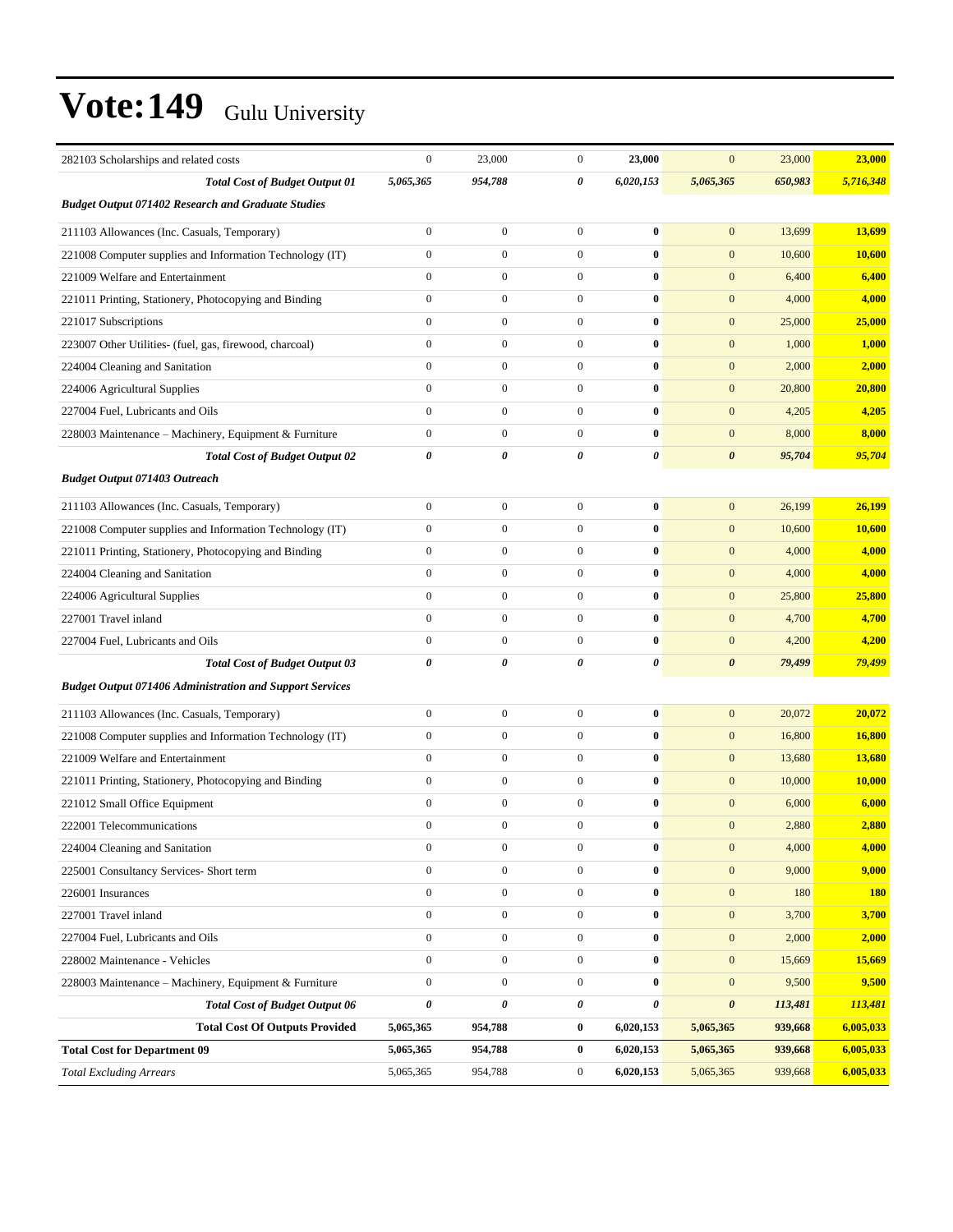#### **Department 10 Faculty of Business and Development Studies**

| Thousand Uganda Shillings                                       |                       | 2020/21 Approved Budget |                  | 2021/22 Approved Estimates |                       |                  |              |
|-----------------------------------------------------------------|-----------------------|-------------------------|------------------|----------------------------|-----------------------|------------------|--------------|
| <b>Outputs Provided</b>                                         | Wage                  | Non Wage                | AIA              | <b>Total</b>               | Wage                  | Non Wage         | <b>Total</b> |
| <b>Budget Output 071401 Teaching and Training</b>               |                       |                         |                  |                            |                       |                  |              |
| 211101 General Staff Salaries                                   | 3,437,083             | $\boldsymbol{0}$        | $\mathbf{0}$     | 3,437,083                  | 3,849,386             | $\mathbf{0}$     | 3,849,386    |
| 211102 Contract Staff Salaries                                  | 227,137               | $\boldsymbol{0}$        | $\boldsymbol{0}$ | 227,137                    | 227,137               | $\mathbf{0}$     | 227,137      |
| 211103 Allowances (Inc. Casuals, Temporary)                     | $\boldsymbol{0}$      | 455,779                 | $\mathbf{0}$     | 455,779                    | $\mathbf{0}$          | 158,400          | 158,400      |
| 212101 Social Security Contributions                            | $\boldsymbol{0}$      | 366,422                 | $\mathbf{0}$     | 366,422                    | $\mathbf{0}$          | 366,422          | 366,422      |
| 221002 Workshops and Seminars                                   | $\boldsymbol{0}$      | 12,000                  | $\boldsymbol{0}$ | 12,000                     | $\mathbf{0}$          | $\mathbf{0}$     | $\bf{0}$     |
| 221003 Staff Training                                           | $\boldsymbol{0}$      | 8,000                   | $\boldsymbol{0}$ | 8,000                      | $\mathbf{0}$          | $\mathbf{0}$     | $\bf{0}$     |
| 221007 Books, Periodicals & Newspapers                          | $\boldsymbol{0}$      | 3,600                   | $\boldsymbol{0}$ | 3,600                      | $\mathbf{0}$          | $\mathbf{0}$     | $\bf{0}$     |
| 221008 Computer supplies and Information Technology (IT)        | $\boldsymbol{0}$      | 70,000                  | $\boldsymbol{0}$ | 70,000                     | $\mathbf{0}$          | $\mathbf{0}$     | $\bf{0}$     |
| 221009 Welfare and Entertainment                                | $\boldsymbol{0}$      | 8,000                   | $\boldsymbol{0}$ | 8,000                      | $\mathbf{0}$          | $\mathbf{0}$     | $\bf{0}$     |
| 221011 Printing, Stationery, Photocopying and Binding           | $\boldsymbol{0}$      | 18,150                  | $\boldsymbol{0}$ | 18,150                     | $\mathbf{0}$          | $\mathbf{0}$     | $\bf{0}$     |
| 221012 Small Office Equipment                                   | $\mathbf{0}$          | 9,000                   | $\boldsymbol{0}$ | 9,000                      | $\mathbf{0}$          | $\mathbf{0}$     | $\bf{0}$     |
| 221017 Subscriptions                                            | $\boldsymbol{0}$      | 40,000                  | $\boldsymbol{0}$ | 40,000                     | $\mathbf{0}$          | 40,000           | 40,000       |
| 222001 Telecommunications                                       | $\boldsymbol{0}$      | 2,000                   | $\mathbf{0}$     | 2,000                      | $\mathbf{0}$          | $\boldsymbol{0}$ | $\bf{0}$     |
| 223007 Other Utilities- (fuel, gas, firewood, charcoal)         | $\boldsymbol{0}$      | 240                     | $\mathbf{0}$     | 240                        | $\mathbf{0}$          | $\mathbf{0}$     | $\bf{0}$     |
| 224004 Cleaning and Sanitation                                  | $\mathbf{0}$          | 8,000                   | $\boldsymbol{0}$ | 8,000                      | $\mathbf{0}$          | $\mathbf{0}$     | $\bf{0}$     |
| 226001 Insurances                                               | $\mathbf{0}$          | 78                      | $\boldsymbol{0}$ | 78                         | $\mathbf{0}$          | $\mathbf{0}$     | $\bf{0}$     |
| 227001 Travel inland                                            | $\boldsymbol{0}$      | 11,160                  | $\boldsymbol{0}$ | 11,160                     | $\mathbf{0}$          | $\mathbf{0}$     | $\bf{0}$     |
| 227002 Travel abroad                                            | $\boldsymbol{0}$      | 9,900                   | $\mathbf{0}$     | 9,900                      | $\mathbf{0}$          | $\mathbf{0}$     | $\bf{0}$     |
| 227004 Fuel, Lubricants and Oils                                | $\boldsymbol{0}$      | 20,000                  | $\boldsymbol{0}$ | 20,000                     | $\mathbf{0}$          | $\mathbf{0}$     | $\bf{0}$     |
| 228002 Maintenance - Vehicles                                   | $\boldsymbol{0}$      | 20,000                  | $\boldsymbol{0}$ | 20,000                     | $\mathbf{0}$          | $\mathbf{0}$     | $\bf{0}$     |
| 282103 Scholarships and related costs                           | $\boldsymbol{0}$      | 20,000                  | $\boldsymbol{0}$ | 20,000                     | $\boldsymbol{0}$      | 12,500           | 12,500       |
| <b>Total Cost of Budget Output 01</b>                           | 3,664,220             | 1,082,329               | 0                | 4,746,550                  | 4,076,523             | 577,322          | 4,653,845    |
| <b>Budget Output 071402 Research and Graduate Studies</b>       |                       |                         |                  |                            |                       |                  |              |
| 211103 Allowances (Inc. Casuals, Temporary)                     | $\boldsymbol{0}$      | $\boldsymbol{0}$        | $\mathbf{0}$     | $\bf{0}$                   | $\mathbf{0}$          | 187,903          | 187,903      |
| 221002 Workshops and Seminars                                   | $\boldsymbol{0}$      | $\boldsymbol{0}$        | $\mathbf{0}$     | $\bf{0}$                   | $\mathbf{0}$          | 8,250            | 8,250        |
| <b>Total Cost of Budget Output 02</b>                           | $\pmb{\theta}$        | 0                       | 0                | 0                          | $\boldsymbol{\theta}$ | 196,153          | 196,153      |
| <b>Budget Output 071403 Outreach</b>                            |                       |                         |                  |                            |                       |                  |              |
| 211103 Allowances (Inc. Casuals, Temporary)                     | $\boldsymbol{0}$      | $\boldsymbol{0}$        | $\overline{0}$   | $\bf{0}$                   | $\mathbf{0}$          | 15,720           | 15,720       |
| <b>Total Cost of Budget Output 03</b>                           | $\boldsymbol{\theta}$ | 0                       | 0                | 0                          | $\boldsymbol{\theta}$ | 15,720           | 15,720       |
| <b>Budget Output 071406 Administration and Support Services</b> |                       |                         |                  |                            |                       |                  |              |
| 211103 Allowances (Inc. Casuals, Temporary)                     | $\boldsymbol{0}$      | $\boldsymbol{0}$        | $\mathbf{0}$     | $\bf{0}$                   | $\mathbf{0}$          | 69,568           | 69,568       |
| 221007 Books, Periodicals & Newspapers                          | $\boldsymbol{0}$      | $\overline{0}$          | $\mathbf{0}$     | $\bf{0}$                   | $\boldsymbol{0}$      | 2,344            | 2,344        |
| 221008 Computer supplies and Information Technology (IT)        | $\boldsymbol{0}$      | $\boldsymbol{0}$        | $\boldsymbol{0}$ | $\bf{0}$                   | $\mathbf{0}$          | 40,000           | 40,000       |
| 221009 Welfare and Entertainment                                | $\boldsymbol{0}$      | $\boldsymbol{0}$        | $\mathbf{0}$     | $\bf{0}$                   | $\mathbf{0}$          | 19,200           | 19,200       |
| 221011 Printing, Stationery, Photocopying and Binding           | $\boldsymbol{0}$      | $\boldsymbol{0}$        | $\boldsymbol{0}$ | $\bf{0}$                   | $\mathbf{0}$          | 18,150           | 18,150       |
| 221012 Small Office Equipment                                   | $\boldsymbol{0}$      | $\boldsymbol{0}$        | $\mathbf{0}$     | $\bf{0}$                   | $\mathbf{0}$          | 11,600           | 11,600       |
| 222001 Telecommunications                                       | $\boldsymbol{0}$      | $\overline{0}$          | $\mathbf{0}$     | $\bf{0}$                   | $\boldsymbol{0}$      | 2,280            | 2,280        |
| 223007 Other Utilities- (fuel, gas, firewood, charcoal)         | $\boldsymbol{0}$      | $\boldsymbol{0}$        | $\boldsymbol{0}$ | $\bf{0}$                   | $\mathbf{0}$          | 228              | 228          |
| 224004 Cleaning and Sanitation                                  | $\boldsymbol{0}$      | $\boldsymbol{0}$        | $\mathbf{0}$     | $\bf{0}$                   | $\mathbf{0}$          | 12,072           | 12,072       |
| 226001 Insurances                                               | $\boldsymbol{0}$      | $\boldsymbol{0}$        | $\boldsymbol{0}$ | $\bf{0}$                   | $\boldsymbol{0}$      | 78               | 78           |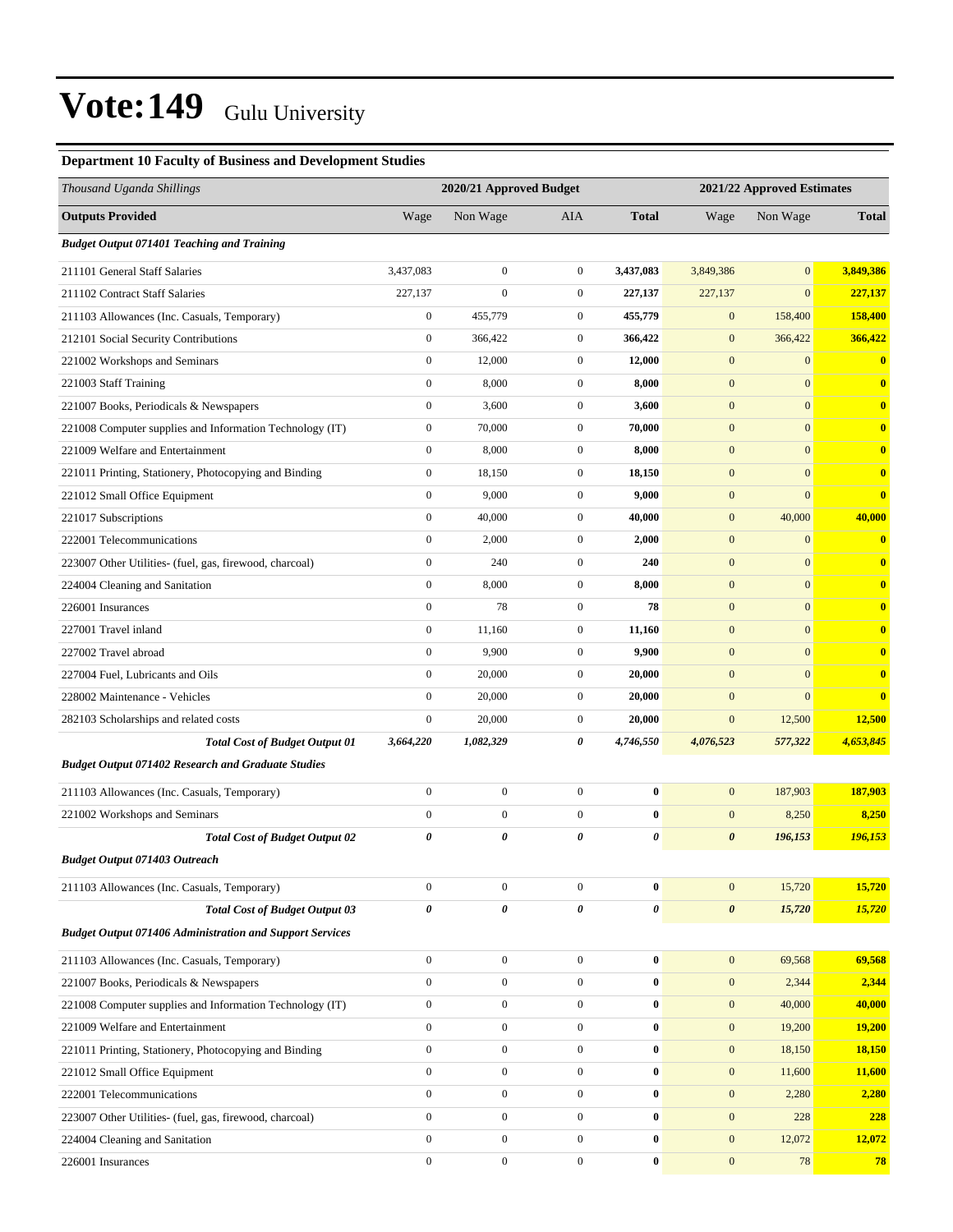| 227001 Travel inland                                      | $\boldsymbol{0}$ | $\boldsymbol{0}$        | $\mathbf{0}$     | $\bf{0}$         | $\mathbf{0}$          | 19,344                     | 19,344       |
|-----------------------------------------------------------|------------------|-------------------------|------------------|------------------|-----------------------|----------------------------|--------------|
| 227004 Fuel, Lubricants and Oils                          | $\overline{0}$   | $\mathbf{0}$            | $\mathbf{0}$     | $\bf{0}$         | $\mathbf{0}$          | 19,421                     | 19,421       |
| 228002 Maintenance - Vehicles                             | $\mathbf{0}$     | $\overline{0}$          | $\mathbf{0}$     | $\bf{0}$         | $\mathbf{0}$          | 23,800                     | 23,800       |
| <b>Total Cost of Budget Output 06</b>                     | 0                | 0                       | 0                | 0                | $\boldsymbol{\theta}$ | 238,085                    | 238,085      |
| <b>Total Cost Of Outputs Provided</b>                     | 3,664,220        | 1,082,329               | $\bf{0}$         | 4,746,550        | 4,076,523             | 1,027,279                  | 5,103,803    |
| <b>Total Cost for Department 10</b>                       | 3,664,220        | 1,082,329               | $\bf{0}$         | 4,746,550        | 4,076,523             | 1,027,279                  | 5,103,803    |
| <b>Total Excluding Arrears</b>                            | 3,664,220        | 1,082,329               | $\boldsymbol{0}$ | 4,746,550        | 4,076,523             | 1,027,279                  | 5,103,803    |
| <b>Department 11 Faculty of Sciences</b>                  |                  |                         |                  |                  |                       |                            |              |
| Thousand Uganda Shillings                                 |                  | 2020/21 Approved Budget |                  |                  |                       | 2021/22 Approved Estimates |              |
| <b>Outputs Provided</b>                                   | Wage             | Non Wage                | <b>AIA</b>       | <b>Total</b>     | Wage                  | Non Wage                   | <b>Total</b> |
| <b>Budget Output 071401 Teaching and Training</b>         |                  |                         |                  |                  |                       |                            |              |
| 211101 General Staff Salaries                             | 4,558,568        | $\boldsymbol{0}$        | $\boldsymbol{0}$ | 4,558,568        | 4,924,466             | $\boldsymbol{0}$           | 4,924,466    |
| 211102 Contract Staff Salaries                            | 695,773          | $\mathbf{0}$            | $\boldsymbol{0}$ | 695,773          | 695,773               | $\mathbf{0}$               | 695,773      |
| 211103 Allowances (Inc. Casuals, Temporary)               | $\boldsymbol{0}$ | 124,000                 | $\mathbf{0}$     | 124,000          | $\boldsymbol{0}$      | 48,000                     | 48,000       |
| 212101 Social Security Contributions                      | $\boldsymbol{0}$ | 525,434                 | $\boldsymbol{0}$ | 525,434          | $\mathbf{0}$          | 525,434                    | 525,434      |
| 221002 Workshops and Seminars                             | $\mathbf{0}$     | 4,000                   | $\boldsymbol{0}$ | 4,000            | $\boldsymbol{0}$      | $\mathbf{0}$               | $\mathbf{0}$ |
| 221007 Books, Periodicals & Newspapers                    | $\boldsymbol{0}$ | 2,000                   | $\boldsymbol{0}$ | 2,000            | $\mathbf{0}$          | $\mathbf{0}$               | $\bf{0}$     |
| 221008 Computer supplies and Information Technology (IT)  | $\boldsymbol{0}$ | 11,534                  | $\boldsymbol{0}$ | 11,534           | $\mathbf{0}$          | $\mathbf{0}$               | $\bf{0}$     |
| 221009 Welfare and Entertainment                          | $\boldsymbol{0}$ | 12,000                  | $\boldsymbol{0}$ | 12,000           | $\mathbf{0}$          | $\mathbf{0}$               | $\bf{0}$     |
| 221011 Printing, Stationery, Photocopying and Binding     | $\boldsymbol{0}$ | 15,700                  | $\boldsymbol{0}$ | 15,700           | $\mathbf{0}$          | 5,000                      | 5,000        |
| 222001 Telecommunications                                 | $\overline{0}$   | 1,000                   | $\boldsymbol{0}$ | 1,000            | $\mathbf{0}$          | $\mathbf{0}$               | $\bf{0}$     |
| 222002 Postage and Courier                                | $\boldsymbol{0}$ | 50                      | $\mathbf{0}$     | 50               | $\mathbf{0}$          | $\boldsymbol{0}$           | $\mathbf{0}$ |
| 222003 Information and communications technology (ICT)    | $\boldsymbol{0}$ | $\mathbf{0}$            | $\boldsymbol{0}$ | $\bf{0}$         | $\mathbf{0}$          | 5,970                      | 5,970        |
| 223003 Rent - (Produced Assets) to private entities       | $\boldsymbol{0}$ | 1,000                   | $\boldsymbol{0}$ | 1,000            | $\boldsymbol{0}$      | 1,000                      | 1,000        |
| 223007 Other Utilities- (fuel, gas, firewood, charcoal)   | $\boldsymbol{0}$ | 200                     | $\boldsymbol{0}$ | 200              | $\mathbf{0}$          | $\mathbf{0}$               | $\bf{0}$     |
| 224004 Cleaning and Sanitation                            | $\boldsymbol{0}$ | 5,000                   | $\boldsymbol{0}$ | 5,000            | $\boldsymbol{0}$      | $\mathbf{0}$               | $\mathbf{0}$ |
| 224006 Agricultural Supplies                              | $\boldsymbol{0}$ | 28,834                  | $\boldsymbol{0}$ | 28,834           | $\mathbf{0}$          | 24,000                     | 24,000       |
| 227001 Travel inland                                      | $\boldsymbol{0}$ | 7,440                   | $\boldsymbol{0}$ | 7,440            | $\mathbf{0}$          | $\boldsymbol{0}$           | $\bf{0}$     |
| 227002 Travel abroad                                      | $\boldsymbol{0}$ | 4,500                   | $\boldsymbol{0}$ | 4,500            | $\boldsymbol{0}$      | $\mathbf{0}$               | $\bf{0}$     |
| 227004 Fuel, Lubricants and Oils                          | $\boldsymbol{0}$ | 5,237                   | $\boldsymbol{0}$ | 5,237            | $\boldsymbol{0}$      | $\boldsymbol{0}$           | $\bf{0}$     |
| 228003 Maintenance – Machinery, Equipment & Furniture     | 0                | 7,689                   | $\bf{0}$         | 7,689            | $\mathbf{0}$          | 4,000                      | <u>4,000</u> |
| 282103 Scholarships and related costs                     | $\boldsymbol{0}$ | 17,000                  | $\mathbf{0}$     | 17,000           | $\overline{0}$        | 10,300                     | 10,300       |
| <b>Total Cost of Budget Output 01</b>                     | 5,254,341        | 772,618                 | 0                | 6,026,959        | 5,620,239             | 623,704                    | 6,243,943    |
| <b>Budget Output 071402 Research and Graduate Studies</b> |                  |                         |                  |                  |                       |                            |              |
| 211103 Allowances (Inc. Casuals, Temporary)               | $\boldsymbol{0}$ | $\boldsymbol{0}$        | $\boldsymbol{0}$ | $\bf{0}$         | $\mathbf{0}$          | 41,000                     | 41,000       |
| 221002 Workshops and Seminars                             | $\boldsymbol{0}$ | $\boldsymbol{0}$        | $\boldsymbol{0}$ | $\boldsymbol{0}$ | $\mathbf{0}$          | 1,800                      | 1,800        |
| 221009 Welfare and Entertainment                          | $\boldsymbol{0}$ | $\boldsymbol{0}$        | $\boldsymbol{0}$ | 0                | $\boldsymbol{0}$      | 6,000                      | 6,000        |
| 221011 Printing, Stationery, Photocopying and Binding     | $\boldsymbol{0}$ | $\boldsymbol{0}$        | $\mathbf{0}$     | $\bf{0}$         | $\mathbf{0}$          | 5,000                      | 5,000        |
| 222003 Information and communications technology (ICT)    | $\boldsymbol{0}$ | $\boldsymbol{0}$        | $\mathbf{0}$     | $\boldsymbol{0}$ | $\mathbf{0}$          | 3,000                      | 3,000        |
| 224006 Agricultural Supplies                              | $\boldsymbol{0}$ | $\boldsymbol{0}$        | $\boldsymbol{0}$ | $\boldsymbol{0}$ | $\mathbf{0}$          | 6,008                      | 6,008        |
| <b>Total Cost of Budget Output 02</b>                     | $\pmb{\theta}$   | 0                       | $\pmb{\theta}$   | 0                | $\boldsymbol{\theta}$ | 62,808                     | 62,808       |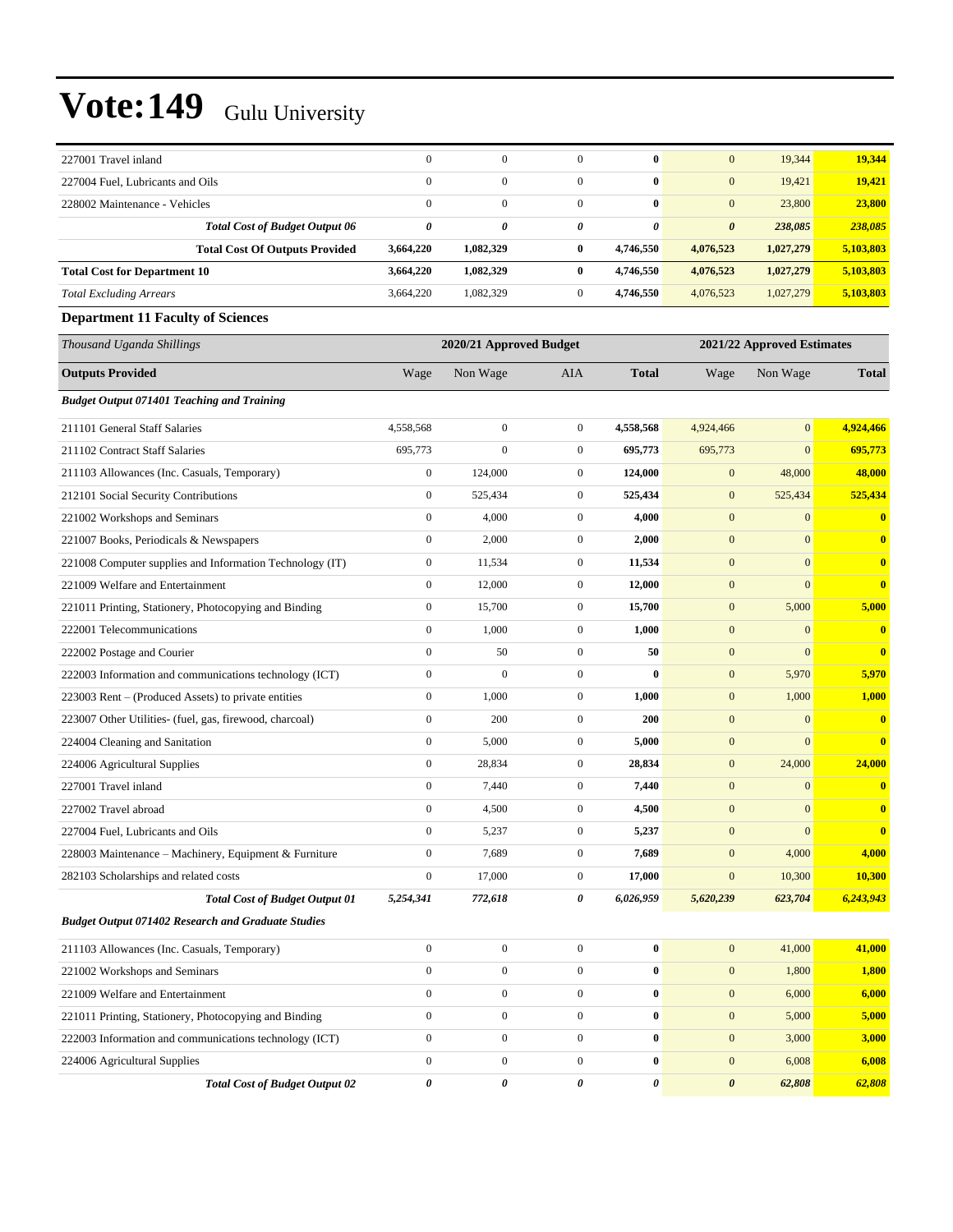| <b>Budget Output 071403 Outreach</b>                            |                       |                  |                |              |                       |         |           |
|-----------------------------------------------------------------|-----------------------|------------------|----------------|--------------|-----------------------|---------|-----------|
| 211103 Allowances (Inc. Casuals, Temporary)                     | $\mathbf{0}$          | $\overline{0}$   | $\overline{0}$ | $\bf{0}$     | $\overline{0}$        | 8,000   | 8,000     |
| 227004 Fuel, Lubricants and Oils                                | $\mathbf{0}$          | $\overline{0}$   | $\overline{0}$ | $\mathbf{0}$ | $\mathbf{0}$          | 2,237   | 2,237     |
| <b>Total Cost of Budget Output 03</b>                           | 0                     | 0                | 0              | 0            | $\boldsymbol{\theta}$ | 10,237  | 10,237    |
| <b>Budget Output 071406 Administration and Support Services</b> |                       |                  |                |              |                       |         |           |
| 211103 Allowances (Inc. Casuals, Temporary)                     | $\Omega$              | $\overline{0}$   | $\Omega$       | $\mathbf{0}$ | $\overline{0}$        | 20,000  | 20,000    |
| 221002 Workshops and Seminars                                   | $\mathbf{0}$          | $\overline{0}$   | $\mathbf{0}$   | $\mathbf{0}$ | $\mathbf{0}$          | 1,200   | 1,200     |
| 221008 Computer supplies and Information Technology (IT)        | $\overline{0}$        | $\overline{0}$   | $\overline{0}$ | $\mathbf{0}$ | $\mathbf{0}$          | 12,000  | 12,000    |
| 221009 Welfare and Entertainment                                | $\Omega$              | $\boldsymbol{0}$ | $\Omega$       | $\mathbf{0}$ | $\mathbf{0}$          | 6,000   | 6,000     |
| 221011 Printing, Stationery, Photocopying and Binding           | $\mathbf{0}$          | $\overline{0}$   | $\mathbf{0}$   | $\mathbf{0}$ | $\mathbf{0}$          | 6,000   | 6,000     |
| 221012 Small Office Equipment                                   | $\overline{0}$        | $\boldsymbol{0}$ | $\overline{0}$ | $\bf{0}$     | $\overline{0}$        | 1,000   | 1,000     |
| 222001 Telecommunications                                       | $\overline{0}$        | $\overline{0}$   | $\overline{0}$ | $\mathbf{0}$ | $\mathbf{0}$          | 2,280   | 2,280     |
| 223007 Other Utilities- (fuel, gas, firewood, charcoal)         | $\overline{0}$        | $\overline{0}$   | $\mathbf{0}$   | $\bf{0}$     | $\mathbf{0}$          | 200     | 200       |
| 224004 Cleaning and Sanitation                                  | $\Omega$              | $\boldsymbol{0}$ | $\overline{0}$ | $\bf{0}$     | $\overline{0}$        | 5,000   | 5,000     |
| 227001 Travel inland                                            | $\mathbf{0}$          | $\boldsymbol{0}$ | $\overline{0}$ | $\bf{0}$     | $\mathbf{0}$          | 6,000   | 6,000     |
| 227002 Travel abroad                                            | $\overline{0}$        | $\overline{0}$   | $\mathbf{0}$   | $\bf{0}$     | $\mathbf{0}$          | 2,000   | 2,000     |
| 227004 Fuel, Lubricants and Oils                                | $\Omega$              | $\overline{0}$   | $\Omega$       | $\mathbf{0}$ | $\Omega$              | 3,000   | 3,000     |
| 228003 Maintenance - Machinery, Equipment & Furniture           | $\Omega$              | $\overline{0}$   | $\overline{0}$ | $\mathbf{0}$ | $\overline{0}$        | 3,689   | 3,689     |
| <b>Total Cost of Budget Output 06</b>                           | $\boldsymbol{\theta}$ | 0                | 0              | 0            | $\boldsymbol{\theta}$ | 68,369  | 68,369    |
| <b>Total Cost Of Outputs Provided</b>                           | 5,254,341             | 772,618          | $\bf{0}$       | 6,026,959    | 5,620,239             | 765,118 | 6,385,357 |
| <b>Total Cost for Department 11</b>                             | 5,254,341             | 772,618          | $\bf{0}$       | 6,026,959    | 5,620,239             | 765,118 | 6,385,357 |
| <b>Total Excluding Arrears</b>                                  | 5,254,341             | 772,618          | $\overline{0}$ | 6,026,959    | 5,620,239             | 765,118 | 6,385,357 |
| $\sim$ 4.4 $\sim$<br>.                                          |                       |                  |                |              |                       |         |           |

#### **Department 12 Faculty of Medicine**

| Thousand Uganda Shillings                                | 2020/21 Approved Budget |                |                |              | 2021/22 Approved Estimates |                |                         |  |
|----------------------------------------------------------|-------------------------|----------------|----------------|--------------|----------------------------|----------------|-------------------------|--|
| <b>Outputs Provided</b>                                  | Wage                    | Non Wage       | <b>AIA</b>     | <b>Total</b> | Wage                       | Non Wage       | <b>Total</b>            |  |
| <b>Budget Output 071401 Teaching and Training</b>        |                         |                |                |              |                            |                |                         |  |
| 211101 General Staff Salaries                            | 5,077,347               | $\overline{0}$ | $\mathbf{0}$   | 5,077,347    | 5,273,527                  | $\overline{0}$ | 5,273,527               |  |
| 211102 Contract Staff Salaries                           | 862,609                 | $\overline{0}$ | $\overline{0}$ | 862,609      | 862,609                    | $\mathbf{0}$   | 862,609                 |  |
| 211103 Allowances (Inc. Casuals, Temporary)              | $\overline{0}$          | 207,175        | $\overline{0}$ | 207,175      | $\mathbf{0}$               | 207,400        | 207,400                 |  |
| 212101 Social Security Contributions                     | $\mathbf{0}$            | 593,996        | $\mathbf{0}$   | 593,996      | $\mathbf{0}$               | 593,996        | 593,996                 |  |
| 221002 Workshops and Seminars                            | $\mathbf{0}$            | 7,689          | $\overline{0}$ | 7,689        | $\mathbf{0}$               | 7,689          | 7,689                   |  |
| 221008 Computer supplies and Information Technology (IT) | $\mathbf{0}$            | 8,000          | $\Omega$       | 8,000        | $\mathbf{0}$               | $\overline{0}$ | $\mathbf{0}$            |  |
| 221009 Welfare and Entertainment                         | $\Omega$                | 9,611          | $\Omega$       | 9,611        | $\mathbf{0}$               | $\mathbf{0}$   | $\mathbf{0}$            |  |
| 221011 Printing, Stationery, Photocopying and Binding    | $\overline{0}$          | 17,445         | $\overline{0}$ | 17,445       | $\mathbf{0}$               | 17,445         | 17,445                  |  |
| 221012 Small Office Equipment                            | $\overline{0}$          | 2,000          | $\mathbf{0}$   | 2,000        | $\mathbf{0}$               | $\overline{0}$ | $\mathbf{0}$            |  |
| 222001 Telecommunications                                | $\mathbf{0}$            | 1,200          | $\overline{0}$ | 1,200        | $\mathbf{0}$               | $\mathbf{0}$   | $\overline{\mathbf{0}}$ |  |
| 222002 Postage and Courier                               | $\overline{0}$          | 384            | $\overline{0}$ | 384          | $\mathbf{0}$               | $\overline{0}$ | $\overline{\mathbf{0}}$ |  |
| 223007 Other Utilities- (fuel, gas, firewood, charcoal)  | $\mathbf{0}$            | 400            | $\mathbf{0}$   | 400          | $\mathbf{0}$               | $\overline{0}$ | $\mathbf{0}$            |  |
| 224004 Cleaning and Sanitation                           | $\overline{0}$          | 4,000          | $\overline{0}$ | 4,000        | $\mathbf{0}$               | $\overline{0}$ | $\mathbf{0}$            |  |
| 227001 Travel inland                                     | $\mathbf{0}$            | 10,726         | $\mathbf{0}$   | 10,726       | $\mathbf{0}$               | $\Omega$       | $\overline{0}$          |  |
| 227003 Carriage, Haulage, Freight and transport hire     | $\overline{0}$          | 2,000          | $\mathbf{0}$   | 2,000        | $\mathbf{0}$               | 2,000          | 2,000                   |  |
| 227004 Fuel, Lubricants and Oils                         | $\overline{0}$          | 51,655         | $\overline{0}$ | 51,655       | $\mathbf{0}$               | 47,719         | 47,719                  |  |
| 228003 Maintenance – Machinery, Equipment & Furniture    | $\mathbf{0}$            | 4,000          | $\mathbf{0}$   | 4,000        | $\mathbf{0}$               | $\mathbf{0}$   | $\overline{\mathbf{0}}$ |  |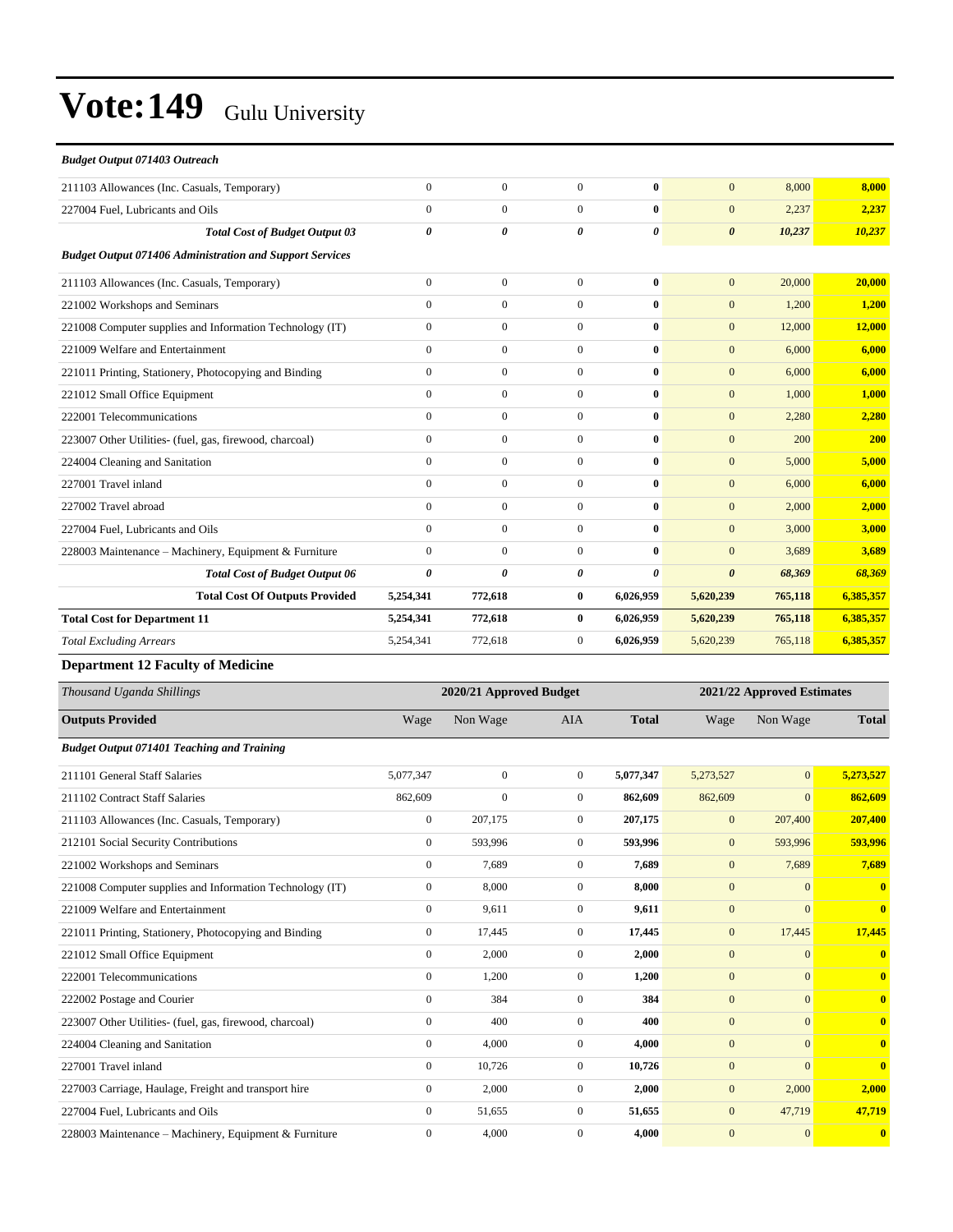| 282103 Scholarships and related costs                           | $\boldsymbol{0}$                                      | 145,000          | $\boldsymbol{0}$ | 145,000      | $\mathbf{0}$          | 140,775          | 140,775      |  |
|-----------------------------------------------------------------|-------------------------------------------------------|------------------|------------------|--------------|-----------------------|------------------|--------------|--|
| <b>Total Cost of Budget Output 01</b>                           | 5,939,957                                             | 1,065,282        | 0                | 7,005,239    | 6,136,136             | 1,017,024        | 7,153,160    |  |
| <b>Budget Output 071406 Administration and Support Services</b> |                                                       |                  |                  |              |                       |                  |              |  |
| 221007 Books, Periodicals & Newspapers                          | $\boldsymbol{0}$                                      | $\boldsymbol{0}$ | $\mathbf{0}$     | $\bf{0}$     | $\mathbf{0}$          | 4,000            | 4,000        |  |
| 221008 Computer supplies and Information Technology (IT)        | $\boldsymbol{0}$                                      | $\boldsymbol{0}$ | $\overline{0}$   | $\bf{0}$     | $\mathbf{0}$          | 8,000            | 8,000        |  |
| 221009 Welfare and Entertainment                                | $\mathbf{0}$                                          | $\boldsymbol{0}$ | $\boldsymbol{0}$ | $\bf{0}$     | $\boldsymbol{0}$      | 9,611            | 9,611        |  |
| 221012 Small Office Equipment                                   | $\mathbf{0}$                                          | $\boldsymbol{0}$ | $\boldsymbol{0}$ | $\bf{0}$     | $\mathbf{0}$          | 2,000            | 2,000        |  |
| 222001 Telecommunications                                       | $\mathbf{0}$                                          | $\boldsymbol{0}$ | $\boldsymbol{0}$ | $\bf{0}$     | $\mathbf{0}$          | 1,584            | 1,584        |  |
| 223007 Other Utilities- (fuel, gas, firewood, charcoal)         | $\boldsymbol{0}$                                      | $\boldsymbol{0}$ | $\overline{0}$   | $\bf{0}$     | $\mathbf{0}$          | 400              | 400          |  |
| 224004 Cleaning and Sanitation                                  | $\mathbf{0}$                                          | $\boldsymbol{0}$ | $\overline{0}$   | $\bf{0}$     | $\mathbf{0}$          | 4,000            | 4,000        |  |
| 227001 Travel inland                                            | $\mathbf{0}$                                          | $\boldsymbol{0}$ | $\boldsymbol{0}$ | $\bf{0}$     | $\mathbf{0}$          | 10,726           | 10,726       |  |
| 227004 Fuel, Lubricants and Oils                                | $\mathbf{0}$                                          | $\boldsymbol{0}$ | $\mathbf{0}$     | $\bf{0}$     | $\mathbf{0}$          | 3,936            | 3,936        |  |
| 228003 Maintenance - Machinery, Equipment & Furniture           | $\mathbf{0}$                                          | $\boldsymbol{0}$ | $\boldsymbol{0}$ | $\bf{0}$     | $\mathbf{0}$          | 4,000            | 4,000        |  |
| <b>Total Cost of Budget Output 06</b>                           | $\boldsymbol{\theta}$                                 | 0                | 0                | 0            | $\boldsymbol{\theta}$ | 48,258           | 48,258       |  |
| <b>Total Cost Of Outputs Provided</b>                           | 5,939,957                                             | 1,065,282        | 0                | 7,005,239    | 6,136,136             | 1,065,282        | 7,201,418    |  |
| <b>Total Cost for Department 12</b>                             | 5,939,957                                             | 1,065,282        | $\bf{0}$         | 7,005,239    | 6,136,136             | 1,065,282        | 7,201,418    |  |
| <b>Total Excluding Arrears</b>                                  | 5,939,957                                             | 1,065,282        | $\boldsymbol{0}$ | 7,005,239    | 6,136,136             | 1,065,282        | 7,201,418    |  |
| <b>Department 13 Faculty of Laws</b>                            |                                                       |                  |                  |              |                       |                  |              |  |
| Thousand Uganda Shillings                                       | 2020/21 Approved Budget<br>2021/22 Approved Estimates |                  |                  |              |                       |                  |              |  |
| <b>Outputs Provided</b>                                         | Wage                                                  | Non Wage         | AIA              | <b>Total</b> | Wage                  | Non Wage         | <b>Total</b> |  |
| <b>Budget Output 071401 Teaching and Training</b>               |                                                       |                  |                  |              |                       |                  |              |  |
| 211101 General Staff Salaries                                   | 919,905                                               | $\boldsymbol{0}$ | $\boldsymbol{0}$ | 919,905      | 919,905               | $\mathbf{0}$     | 919,905      |  |
| 211102 Contract Staff Salaries                                  | 174,117                                               | $\boldsymbol{0}$ | $\mathbf{0}$     | 174,117      | 187,200               | $\mathbf{0}$     | 187,200      |  |
| 211103 Allowances (Inc. Casuals, Temporary)                     | $\boldsymbol{0}$                                      | 94,405           | $\mathbf{0}$     | 94,405       | $\mathbf{0}$          | 51,044           | 51,044       |  |
| 212101 Social Security Contributions                            | $\boldsymbol{0}$                                      | 109,402          | $\boldsymbol{0}$ | 109,402      | $\mathbf{0}$          | 109,402          | 109,402      |  |
| 221001 Advertising and Public Relations                         | $\boldsymbol{0}$                                      | 1,400            | $\mathbf{0}$     | 1,400        | $\mathbf{0}$          | $\mathbf{0}$     | $\bf{0}$     |  |
| 221002 Workshops and Seminars                                   | $\boldsymbol{0}$                                      | 8,000            | $\mathbf{0}$     | 8,000        | $\mathbf{0}$          | $\mathbf{0}$     | $\bf{0}$     |  |
| 221003 Staff Training                                           | $\mathbf{0}$                                          | 3,000            | $\mathbf{0}$     | 3,000        | $\mathbf{0}$          | $\mathbf{0}$     | $\bf{0}$     |  |
| 221007 Books, Periodicals & Newspapers                          | $\boldsymbol{0}$                                      | 11,825           | $\mathbf{0}$     | 11,825       | $\mathbf{0}$          | 25,000           | 25,000       |  |
| 221008 Computer supplies and Information Technology (IT)        | $\boldsymbol{0}$                                      | 14,800           | $\boldsymbol{0}$ | 14,800       | $\boldsymbol{0}$      | $\boldsymbol{0}$ |              |  |
| 221009 Welfare and Entertainment                                | $\boldsymbol{0}$                                      | 5,172            | $\boldsymbol{0}$ | 5,172        | $\boldsymbol{0}$      | 6,871            | 6,871        |  |
| 221011 Printing, Stationery, Photocopying and Binding           | $\mathbf{0}$                                          | 10,196           | $\boldsymbol{0}$ | 10,196       | $\boldsymbol{0}$      | 3,850            | 3,850        |  |
|                                                                 |                                                       |                  |                  |              |                       |                  |              |  |
| 221012 Small Office Equipment                                   | $\mathbf{0}$                                          | 1,700            | $\boldsymbol{0}$ | 1,700        | $\boldsymbol{0}$      | $\mathbf{0}$     | $\mathbf{0}$ |  |
| 221017 Subscriptions                                            | $\boldsymbol{0}$                                      | 4,400            | $\boldsymbol{0}$ | 4,400        | $\boldsymbol{0}$      | 4,414            | 4,414        |  |

224004 Cleaning and Sanitation 0 1,900 0 **1,900** 0 0 **0** 227001 Travel inland 0 9,625 0 **9,625** 0 4,152 **4,152** 227002 Travel abroad 0 13,786 0 **13,786** 0 0 **0** 227004 Fuel, Lubricants and Oils 0 2,700 0 **2,700** 0 0 **0** 228003 Maintenance ±Machinery, Equipment & Furniture 0 1,564 0 **1,564** 0 0 **0**

*Total Cost of Budget Output 01 1,094,021 297,115 0 1,391,136 1,107,105 204,733 1,311,837*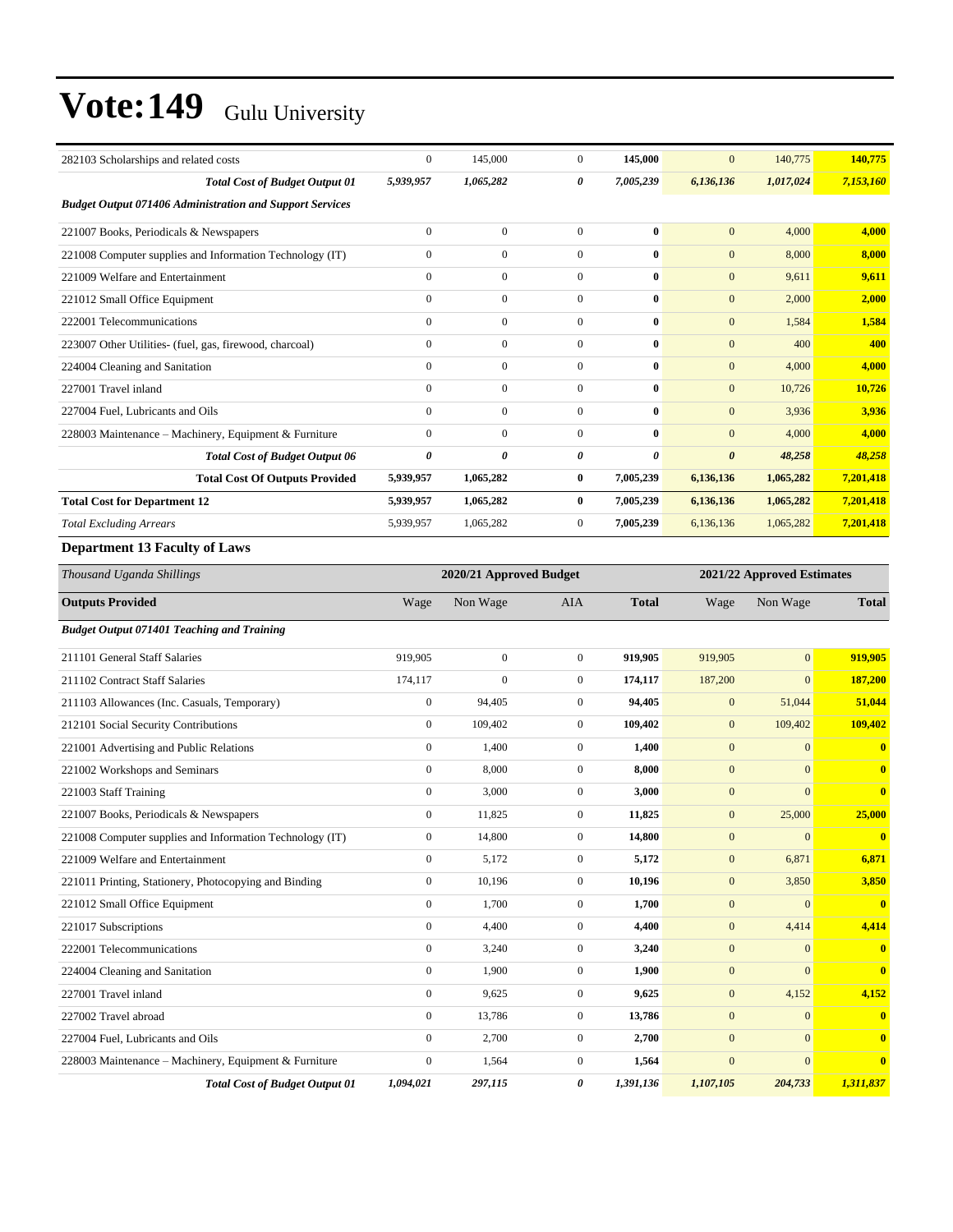| <b>Budget Output 071402 Research and Graduate Studies</b>       |                       |                       |                  |                       |                       |         |           |
|-----------------------------------------------------------------|-----------------------|-----------------------|------------------|-----------------------|-----------------------|---------|-----------|
| 211103 Allowances (Inc. Casuals, Temporary)                     | $\mathbf{0}$          | $\boldsymbol{0}$      | $\mathbf{0}$     | $\mathbf{0}$          | $\overline{0}$        | 2,500   | 2,500     |
| 221002 Workshops and Seminars                                   | $\mathbf{0}$          | $\boldsymbol{0}$      | $\mathbf 0$      | $\bf{0}$              | $\mathbf{0}$          | 3,000   | 3,000     |
| 221009 Welfare and Entertainment                                | $\mathbf{0}$          | $\boldsymbol{0}$      | $\mathbf{0}$     | $\bf{0}$              | $\overline{0}$        | 2,000   | 2,000     |
| 221011 Printing, Stationery, Photocopying and Binding           | $\mathbf{0}$          | $\mathbf{0}$          | $\overline{0}$   | $\bf{0}$              | $\mathbf{0}$          | 950     | 950       |
| 225001 Consultancy Services- Short term                         | $\mathbf{0}$          | $\mathbf{0}$          | $\mathbf{0}$     | $\bf{0}$              | $\overline{0}$        | 1,500   | 1,500     |
| <b>Total Cost of Budget Output 02</b>                           | $\boldsymbol{\theta}$ | 0                     | 0                | $\pmb{\theta}$        | $\boldsymbol{\theta}$ | 9,950   | 9,950     |
| <b>Budget Output 071403 Outreach</b>                            |                       |                       |                  |                       |                       |         |           |
| 211103 Allowances (Inc. Casuals, Temporary)                     | $\mathbf{0}$          | $\overline{0}$        | $\mathbf{0}$     | $\mathbf{0}$          | $\overline{0}$        | 9,700   | 9,700     |
| 221001 Advertising and Public Relations                         | $\mathbf{0}$          | $\boldsymbol{0}$      | $\mathbf{0}$     | $\bf{0}$              | $\mathbf{0}$          | 750     | 750       |
| 221005 Hire of Venue (chairs, projector, etc)                   | $\boldsymbol{0}$      | $\boldsymbol{0}$      | $\mathbf{0}$     | $\bf{0}$              | $\mathbf{0}$          | 700     | 700       |
| 221009 Welfare and Entertainment                                | $\mathbf{0}$          | $\boldsymbol{0}$      | $\overline{0}$   | $\bf{0}$              | $\mathbf{0}$          | 2,100   | 2,100     |
| 227004 Fuel, Lubricants and Oils                                | $\mathbf{0}$          | $\boldsymbol{0}$      | $\overline{0}$   | $\bf{0}$              | $\mathbf{0}$          | 1,700   | 1,700     |
| <b>Total Cost of Budget Output 03</b>                           | $\pmb{\theta}$        | $\boldsymbol{\theta}$ | 0                | $\boldsymbol{\theta}$ | $\boldsymbol{\theta}$ | 14,950  | 14,950    |
| <b>Budget Output 071406 Administration and Support Services</b> |                       |                       |                  |                       |                       |         |           |
| 211103 Allowances (Inc. Casuals, Temporary)                     | $\overline{0}$        | $\boldsymbol{0}$      | $\mathbf{0}$     | $\bf{0}$              | $\overline{0}$        | 5,120   | 5,120     |
| 221007 Books, Periodicals & Newspapers                          | $\mathbf{0}$          | $\boldsymbol{0}$      | $\mathbf{0}$     | $\bf{0}$              | $\mathbf{0}$          | 1,825   | 1,825     |
| 221008 Computer supplies and Information Technology (IT)        | $\mathbf{0}$          | $\mathbf{0}$          | $\mathbf{0}$     | $\bf{0}$              | $\mathbf{0}$          | 24,900  | 24,900    |
| 221009 Welfare and Entertainment                                | $\Omega$              | $\mathbf{0}$          | $\mathbf{0}$     | $\bf{0}$              | $\mathbf{0}$          | 2,847   | 2,847     |
| 221011 Printing, Stationery, Photocopying and Binding           | $\mathbf{0}$          | $\boldsymbol{0}$      | $\mathbf{0}$     | $\bf{0}$              | $\mathbf{0}$          | 7,680   | 7,680     |
| 221012 Small Office Equipment                                   | $\mathbf{0}$          | $\boldsymbol{0}$      | $\boldsymbol{0}$ | $\bf{0}$              | $\mathbf{0}$          | 4,560   | 4,560     |
| 222001 Telecommunications                                       | $\mathbf{0}$          | $\mathbf{0}$          | $\mathbf{0}$     | $\bf{0}$              | $\overline{0}$        | 3,360   | 3,360     |
| 224004 Cleaning and Sanitation                                  | $\mathbf{0}$          | $\boldsymbol{0}$      | $\boldsymbol{0}$ | $\bf{0}$              | $\mathbf{0}$          | 4,200   | 4,200     |
| 227004 Fuel, Lubricants and Oils                                | $\theta$              | $\overline{0}$        | $\mathbf{0}$     | $\bf{0}$              | $\overline{0}$        | 2,050   | 2,050     |
| 228003 Maintenance - Machinery, Equipment & Furniture           | $\mathbf{0}$          | $\boldsymbol{0}$      | $\mathbf{0}$     | $\bf{0}$              | $\mathbf{0}$          | 4,850   | 4,850     |
| <b>Total Cost of Budget Output 06</b>                           | $\boldsymbol{\theta}$ | 0                     | 0                | $\boldsymbol{\theta}$ | $\boldsymbol{\theta}$ | 61,392  | 61,392    |
| <b>Total Cost Of Outputs Provided</b>                           | 1,094,021             | 297,115               | $\bf{0}$         | 1,391,136             | 1,107,105             | 291,025 | 1,398,129 |
| <b>Total Cost for Department 13</b>                             | 1,094,021             | 297,115               | $\bf{0}$         | 1,391,136             | 1,107,105             | 291,025 | 1,398,129 |
| <b>Total Excluding Arrears</b>                                  | 1,094,021             | 297,115               | $\boldsymbol{0}$ | 1,391,136             | 1,107,105             | 291,025 | 1,398,129 |
| Department 14 Institute of Desse and Ctrategic Ctudies          |                       |                       |                  |                       |                       |         |           |

#### **Department 14 Institute of Peace and Strategic Studies**

| Thousand Uganda Shillings                             |              | 2020/21 Approved Budget |              | 2021/22 Approved Estimates |              |                 |                         |
|-------------------------------------------------------|--------------|-------------------------|--------------|----------------------------|--------------|-----------------|-------------------------|
| <b>Outputs Provided</b>                               | Wage         | Non Wage                | <b>AIA</b>   | <b>Total</b>               | Wage         | Non Wage        | <b>Total</b>            |
| <b>Budget Output 071401 Teaching and Training</b>     |              |                         |              |                            |              |                 |                         |
| 211101 General Staff Salaries                         | 597,044      | $\mathbf{0}$            | $\Omega$     | 597,044                    | 597,044      | $\vert 0 \vert$ | 597,044                 |
| 211102 Contract Staff Salaries                        | 112,113      | $\mathbf{0}$            | $\mathbf{0}$ | 112,113                    | 112,113      | $\overline{0}$  | 112,113                 |
| 211103 Allowances (Inc. Casuals, Temporary)           | $\mathbf{0}$ | 29,280                  | $\mathbf{0}$ | 29,280                     | $\mathbf{0}$ | 2,610           | 2,610                   |
| 212101 Social Security Contributions                  | $\mathbf{0}$ | 70,916                  | $\mathbf{0}$ | 70,916                     | $\mathbf{0}$ | 70,916          | 70,916                  |
| 221009 Welfare and Entertainment                      | $\mathbf{0}$ | 1,100                   | $\mathbf{0}$ | 1,100                      | $\mathbf{0}$ | $\Omega$        | $\mathbf{0}$            |
| 221011 Printing, Stationery, Photocopying and Binding | $\mathbf{0}$ | 4,918                   | $\mathbf{0}$ | 4,918                      | $\mathbf{0}$ | $\Omega$        | $\overline{0}$          |
| 224004 Cleaning and Sanitation                        | $\mathbf{0}$ | 2,000                   | $\mathbf{0}$ | 2,000                      | $\mathbf{0}$ | $\overline{0}$  | $\mathbf{0}$            |
| 226001 Insurances                                     | $\mathbf{0}$ | 100                     | $\mathbf{0}$ | 100                        | $\mathbf{0}$ | $\Omega$        | $\mathbf{0}$            |
| 227001 Travel inland                                  | $\Omega$     | 495                     | $\Omega$     | 495                        | $\mathbf{0}$ | $\overline{0}$  | $\overline{\mathbf{0}}$ |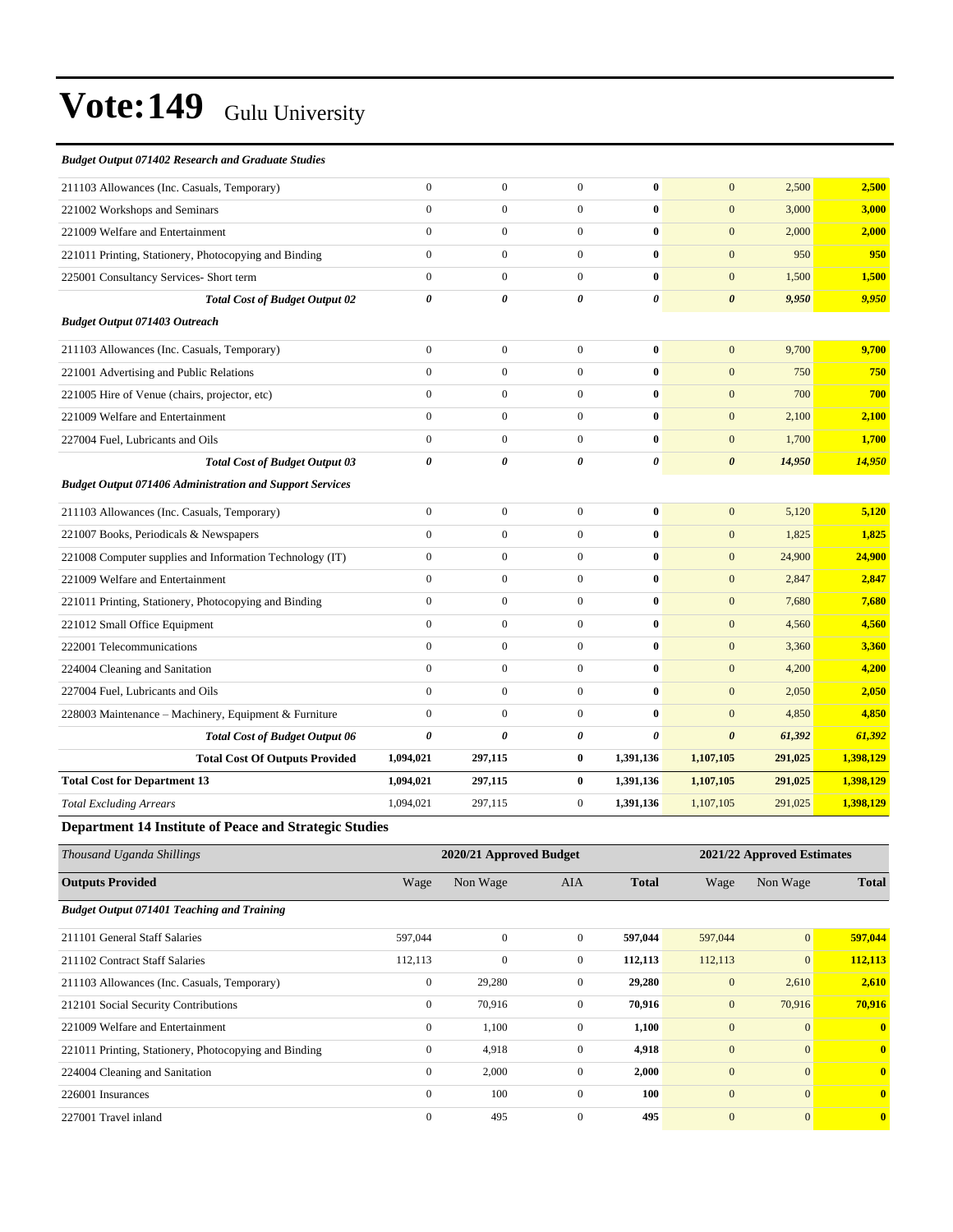| 227004 Fuel, Lubricants and Oils                                | $\Omega$              | 5,000          | $\Omega$              | 5,000        | $\Omega$              | $\Omega$ | $\mathbf{0}$ |
|-----------------------------------------------------------------|-----------------------|----------------|-----------------------|--------------|-----------------------|----------|--------------|
| <b>Total Cost of Budget Output 01</b>                           | 709,157               | 113,809        | 0                     | 822,966      | 709,157               | 73,526   | 782,683      |
| <b>Budget Output 071402 Research and Graduate Studies</b>       |                       |                |                       |              |                       |          |              |
| 211103 Allowances (Inc. Casuals, Temporary)                     | $\mathbf{0}$          | $\mathbf{0}$   | $\overline{0}$        | $\bf{0}$     | $\mathbf{0}$          | 8.835    | 8,835        |
| 221009 Welfare and Entertainment                                | $\Omega$              | $\overline{0}$ | $\Omega$              | 0            | $\mathbf{0}$          | 616      | 616          |
| <b>Total Cost of Budget Output 02</b>                           | $\boldsymbol{\theta}$ | 0              | $\boldsymbol{\theta}$ | 0            | $\boldsymbol{\theta}$ | 9,451    | 9,451        |
| <b>Budget Output 071406 Administration and Support Services</b> |                       |                |                       |              |                       |          |              |
| 211103 Allowances (Inc. Casuals, Temporary)                     | $\mathbf{0}$          | $\mathbf{0}$   | $\mathbf{0}$          | $\bf{0}$     | $\mathbf{0}$          | 12,728   | 12,728       |
| 221008 Computer supplies and Information Technology (IT)        | $\mathbf{0}$          | $\overline{0}$ | $\overline{0}$        | $\bf{0}$     | $\mathbf{0}$          | 4,000    | 4,000        |
| 221009 Welfare and Entertainment                                | $\Omega$              | $\Omega$       | $\Omega$              | 0            | $\mathbf{0}$          | 3,616    | 3,616        |
| 221011 Printing, Stationery, Photocopying and Binding           | $\Omega$              | $\Omega$       | $\Omega$              | $\bf{0}$     | $\mathbf{0}$          | 1,301    | 1,301        |
| 221012 Small Office Equipment                                   | $\Omega$              | $\mathbf{0}$   | $\Omega$              | $\mathbf{0}$ | $\mathbf{0}$          | 600      | 600          |
| 222001 Telecommunications                                       | $\mathbf{0}$          | $\overline{0}$ | $\mathbf{0}$          | 0            | $\mathbf{0}$          | 1,200    | 1,200        |
| 224004 Cleaning and Sanitation                                  | $\Omega$              | $\mathbf{0}$   | $\Omega$              | 0            | $\mathbf{0}$          | 1,632    | 1,632        |
| 227001 Travel inland                                            | $\Omega$              | $\overline{0}$ | $\Omega$              | 0            | $\mathbf{0}$          | 626      | 626          |
| 227004 Fuel, Lubricants and Oils                                | $\mathbf{0}$          | $\overline{0}$ | $\mathbf{0}$          | 0            | $\mathbf{0}$          | 5,130    | 5,130        |
| <b>Total Cost of Budget Output 06</b>                           | $\boldsymbol{\theta}$ | 0              | $\theta$              | 0            | $\boldsymbol{\theta}$ | 30,832   | 30,832       |
| <b>Total Cost Of Outputs Provided</b>                           | 709,157               | 113,809        | $\bf{0}$              | 822,966      | 709,157               | 113,809  | 822,966      |
| <b>Total Cost for Department 14</b>                             | 709,157               | 113,809        | $\bf{0}$              | 822,966      | 709,157               | 113,809  | 822,966      |
| <b>Total Excluding Arrears</b>                                  | 709,157               | 113,809        | $\overline{0}$        | 822,966      | 709,157               | 113,809  | 822,966      |
| <b>Department 15 Satellite Campuses</b>                         |                       |                |                       |              |                       |          |              |

| Thousand Uganda Shillings                                |                  | 2020/21 Approved Budget |                  |              |                       | 2021/22 Approved Estimates |              |  |
|----------------------------------------------------------|------------------|-------------------------|------------------|--------------|-----------------------|----------------------------|--------------|--|
| <b>Outputs Provided</b>                                  | Wage             | Non Wage                | <b>AIA</b>       | <b>Total</b> | Wage                  | Non Wage                   | <b>Total</b> |  |
| <b>Budget Output 071401 Teaching and Training</b>        |                  |                         |                  |              |                       |                            |              |  |
| 211103 Allowances (Inc. Casuals, Temporary)              | $\boldsymbol{0}$ | $\mathbf{0}$            | $\mathbf{0}$     | $\bf{0}$     | $\mathbf{0}$          | 75,840                     | 75,840       |  |
| 213001 Medical expenses (To employees)                   | $\mathbf{0}$     | $\overline{0}$          | $\mathbf{0}$     | $\bf{0}$     | $\mathbf{0}$          | 3,000                      | 3,000        |  |
| 213002 Incapacity, death benefits and funeral expenses   | $\mathbf{0}$     | $\mathbf{0}$            | $\mathbf{0}$     | $\bf{0}$     | $\mathbf{0}$          | 294                        | 294          |  |
| 221002 Workshops and Seminars                            | $\mathbf{0}$     | $\overline{0}$          | $\mathbf{0}$     | $\bf{0}$     | $\mathbf{0}$          | 1,500                      | 1,500        |  |
| 221007 Books, Periodicals & Newspapers                   | $\mathbf{0}$     | $\mathbf{0}$            | $\mathbf{0}$     | $\mathbf{0}$ | $\mathbf{0}$          | 730                        | 730          |  |
| 221008 Computer supplies and Information Technology (IT) | $\boldsymbol{0}$ | $\mathbf{0}$            | $\boldsymbol{0}$ | $\mathbf{0}$ | $\mathbf{0}$          | 1,200                      | 1,200        |  |
| 221009 Welfare and Entertainment                         | $\mathbf{0}$     | $\overline{0}$          | $\mathbf{0}$     | $\bf{0}$     | $\mathbf{0}$          | 2,970                      | 2,970        |  |
| 221011 Printing, Stationery, Photocopying and Binding    | $\mathbf{0}$     | $\mathbf{0}$            | $\mathbf{0}$     | $\bf{0}$     | $\mathbf{0}$          | 3,000                      | 3,000        |  |
| 221012 Small Office Equipment                            | $\mathbf{0}$     | $\overline{0}$          | $\Omega$         | $\bf{0}$     | $\mathbf{0}$          | 300                        | 300          |  |
| 222001 Telecommunications                                | $\mathbf{0}$     | $\mathbf{0}$            | $\mathbf{0}$     | $\mathbf{0}$ | $\mathbf{0}$          | 800                        | 800          |  |
| 223005 Electricity                                       | $\mathbf{0}$     | $\mathbf{0}$            | $\mathbf{0}$     | $\mathbf{0}$ | $\mathbf{0}$          | 2,400                      | 2,400        |  |
| 223006 Water                                             | $\mathbf{0}$     | $\overline{0}$          | $\mathbf{0}$     | $\bf{0}$     | $\mathbf{0}$          | 1,200                      | 1,200        |  |
| 224004 Cleaning and Sanitation                           | $\mathbf{0}$     | $\overline{0}$          | $\mathbf{0}$     | $\bf{0}$     | $\mathbf{0}$          | 1,600                      | 1,600        |  |
| 227001 Travel inland                                     | $\mathbf{0}$     | $\overline{0}$          | $\mathbf{0}$     | $\bf{0}$     | $\mathbf{0}$          | 3,000                      | 3,000        |  |
| 227004 Fuel, Lubricants and Oils                         | $\mathbf{0}$     | $\mathbf{0}$            | $\mathbf{0}$     | $\mathbf{0}$ | $\mathbf{0}$          | 1,866                      | 1,866        |  |
| 228003 Maintenance - Machinery, Equipment & Furniture    | $\boldsymbol{0}$ | $\mathbf{0}$            | $\boldsymbol{0}$ | $\bf{0}$     | $\mathbf{0}$          | 300                        | 300          |  |
| <b>Total Cost of Budget Output 01</b>                    | 0                | 0                       | 0                | 0            | $\boldsymbol{\theta}$ | 100,000                    | 100,000      |  |